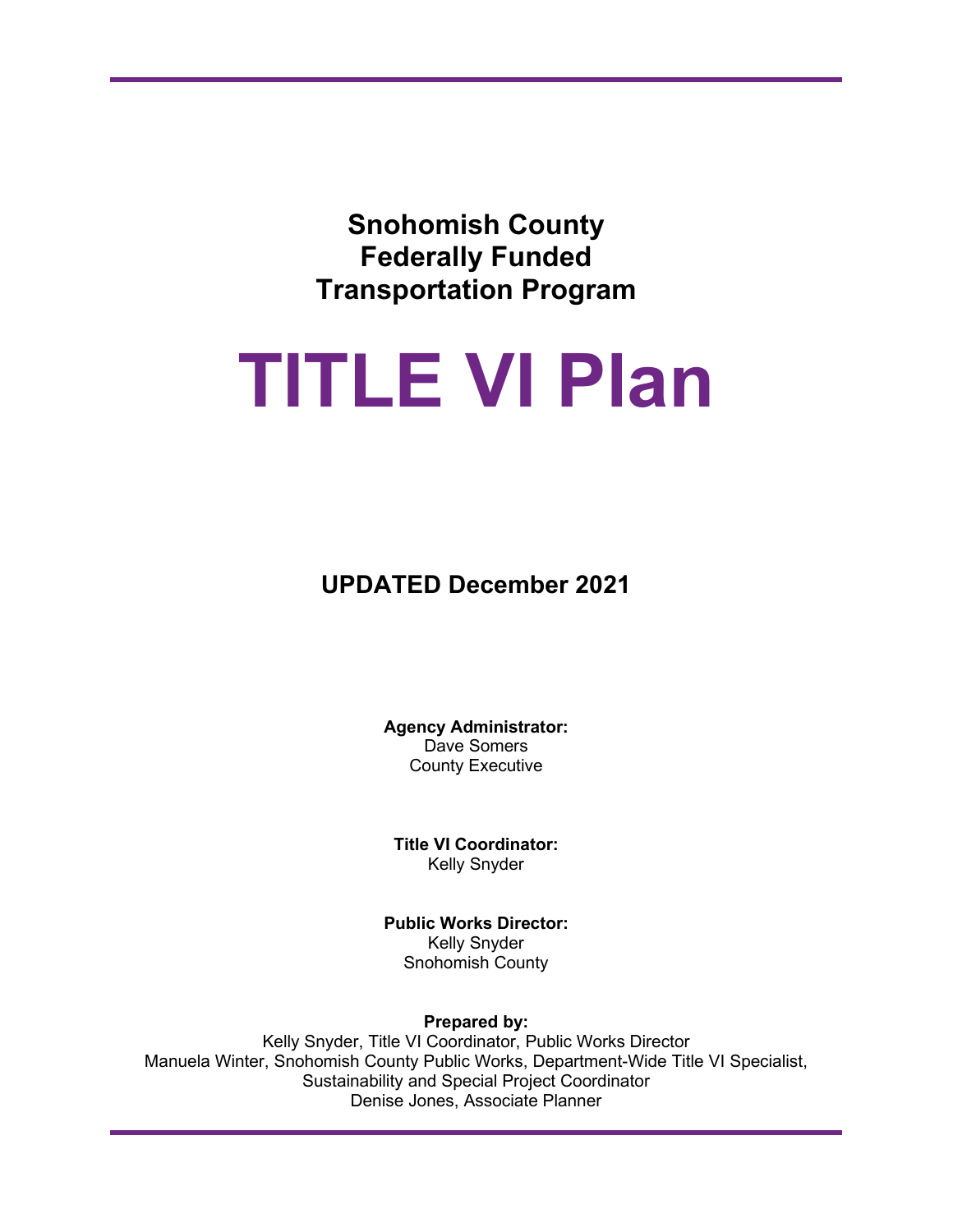Snohomish County, through the County Executive and Public Works Department, Transportation Program, consistent with the Civil Rights Act of 1964, as amended, and the Civil Rights Restoration Act of 1987, hereby submits its revised and updated Title VI Plan dated December 2021.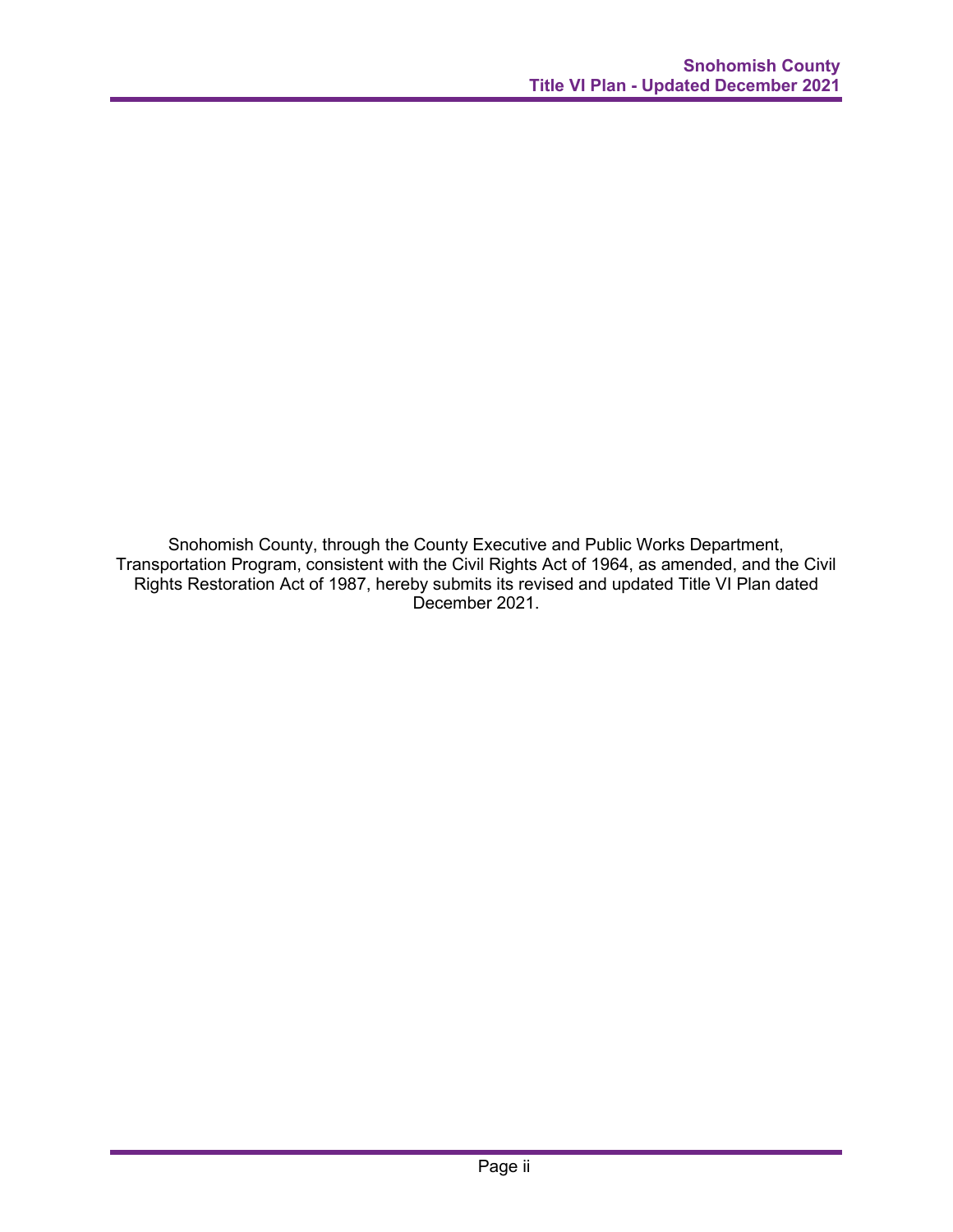## **Table of Contents**

| I.                                                                                                                              | Introduction                                                 |                                                                                                                                                                                                                                                                                                                                                                                                                                                     |                                                          |  |  |
|---------------------------------------------------------------------------------------------------------------------------------|--------------------------------------------------------------|-----------------------------------------------------------------------------------------------------------------------------------------------------------------------------------------------------------------------------------------------------------------------------------------------------------------------------------------------------------------------------------------------------------------------------------------------------|----------------------------------------------------------|--|--|
| Ⅱ.                                                                                                                              | 3<br><b>Policy Statement, Authorities and Citations</b>      |                                                                                                                                                                                                                                                                                                                                                                                                                                                     |                                                          |  |  |
|                                                                                                                                 | А.<br><b>B.</b><br>$C_{1}$                                   | <b>Title VI Policy Statement</b><br>Authorities<br><b>Additional General Authorities</b>                                                                                                                                                                                                                                                                                                                                                            | 3<br>$\ensuremath{\mathsf{3}}$<br>4                      |  |  |
| Ш.                                                                                                                              | 5<br><b>Organization, Staffing and Structure</b>             |                                                                                                                                                                                                                                                                                                                                                                                                                                                     |                                                          |  |  |
|                                                                                                                                 | А.<br>В.                                                     | Organizational Chart - Title VI Reporting Relationships<br><b>Staffing and Structure</b>                                                                                                                                                                                                                                                                                                                                                            | 5<br>6                                                   |  |  |
| IV.                                                                                                                             |                                                              | <b>Title VI Plan Implementation and Program Administration</b>                                                                                                                                                                                                                                                                                                                                                                                      | 10                                                       |  |  |
|                                                                                                                                 | А.<br>В.<br>C.<br>D.<br>E.<br>F.<br>G.<br>Η.<br>L.<br>J.     | <b>Program Administration</b><br>Complaints<br><b>Data Collection</b><br>Environmental Justice/NEPA Environmental Reviews<br><b>Training Program</b><br><b>Title VI Plan Update</b><br>Annual Accomplishment and Update Report.<br>Public Dissemination/Outreach and Engagement/Participation, including Limited<br>English Proficiency (LEP) Compliance<br><b>Elimination of Discrimination</b><br>Maintain Legislative and Procedural Information | 10<br>10<br>10<br>10<br>11<br>11<br>11<br>11<br>12<br>12 |  |  |
| V.                                                                                                                              | 13<br><b>Title VI and Related Nondiscrimination Training</b> |                                                                                                                                                                                                                                                                                                                                                                                                                                                     |                                                          |  |  |
|                                                                                                                                 | А.<br>B.                                                     | Title VI Training and Related Nondiscrimination Training<br>Selection of Instructors                                                                                                                                                                                                                                                                                                                                                                | 13<br>13                                                 |  |  |
| <b>Complaint Procedures - Allegations of Discrimination in Federally Assisted</b><br>VI.<br><b>Programs or Activities</b><br>14 |                                                              |                                                                                                                                                                                                                                                                                                                                                                                                                                                     |                                                          |  |  |
|                                                                                                                                 | А.<br>B.                                                     | Overview<br>Procedures                                                                                                                                                                                                                                                                                                                                                                                                                              | 14<br>14                                                 |  |  |
| 18<br><b>Sub-Recipient Review and Remedial Action Procedures</b><br>VII.                                                        |                                                              |                                                                                                                                                                                                                                                                                                                                                                                                                                                     |                                                          |  |  |
|                                                                                                                                 | А.<br>В.<br>C.                                               | Title VI Review of Sub-recipients of Federal-Aid Highway Funds<br><b>Post-Grant Reviews</b><br><b>Remedial Action</b>                                                                                                                                                                                                                                                                                                                               | 18<br>18<br>18                                           |  |  |
| 19<br><b>VIII. Implementation Activities in Primary Program Areas</b>                                                           |                                                              |                                                                                                                                                                                                                                                                                                                                                                                                                                                     |                                                          |  |  |
|                                                                                                                                 | А.<br>В.<br>C.<br>D.                                         | Planning, Traffic, Communications, and Environmental Services<br>Design, Construction and Right-of-Way<br><b>Maintenance Activities</b><br>Administration, Human Resources, Contracts, Technology and Records, and Special<br>Projects                                                                                                                                                                                                              | 19<br>23<br>27<br>28                                     |  |  |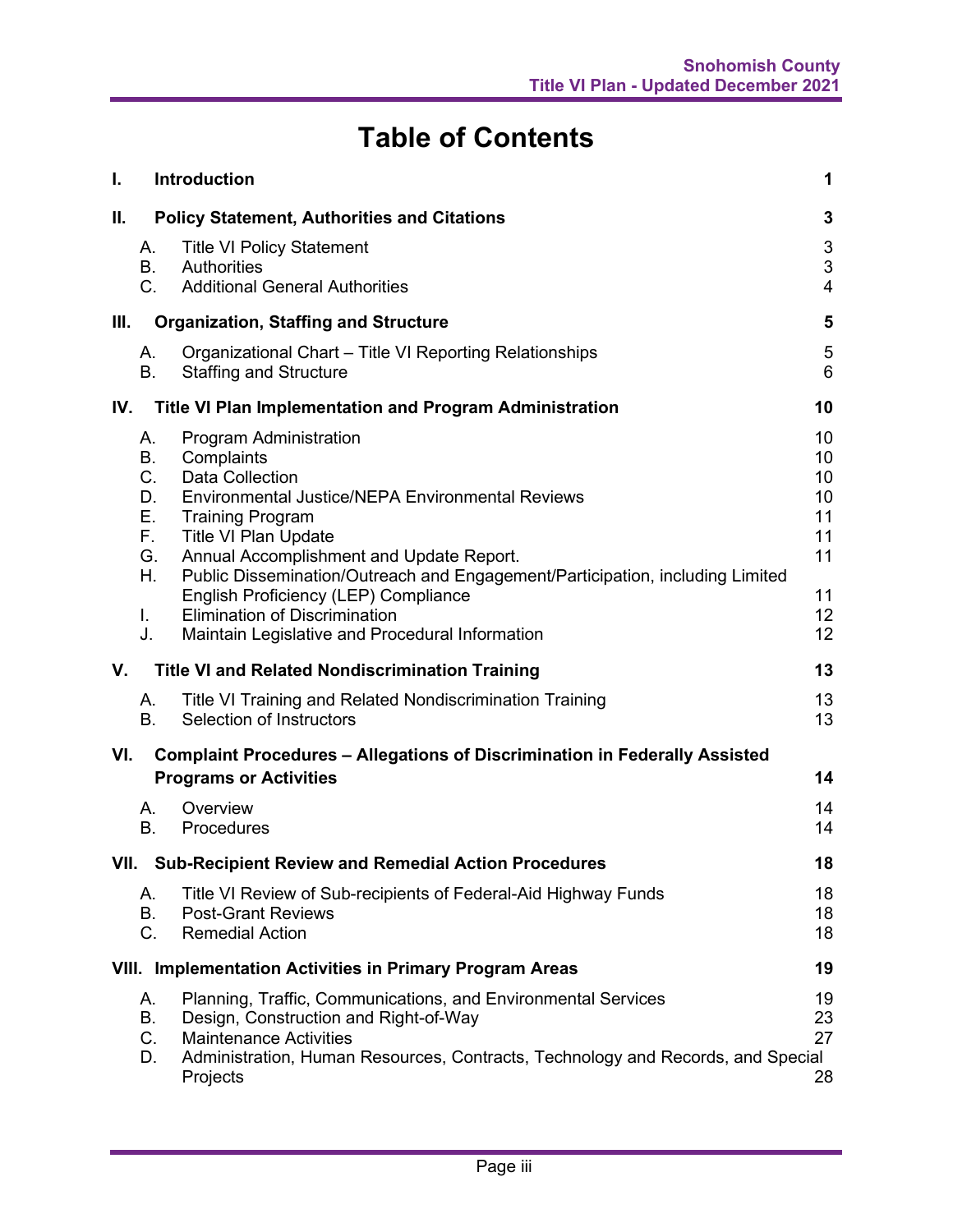| <b>APPENDIX A:</b> Complete and Signed Copy of Snohomish County Title VI Plan Policy<br>Statement   | $A-1$ |
|-----------------------------------------------------------------------------------------------------|-------|
| <b>APPENDIX B:</b> Title VI Coordinator, Specialists, and Primary Program Area<br>Title VI Liaisons | $B-1$ |
| <b>APPENDIX C:</b> Snohomish County Title VI Notice of Title VI Rights                              | $C-1$ |
| <b>APPENDIX D:</b> Snohomish County Title VI Assurances                                             | D-1   |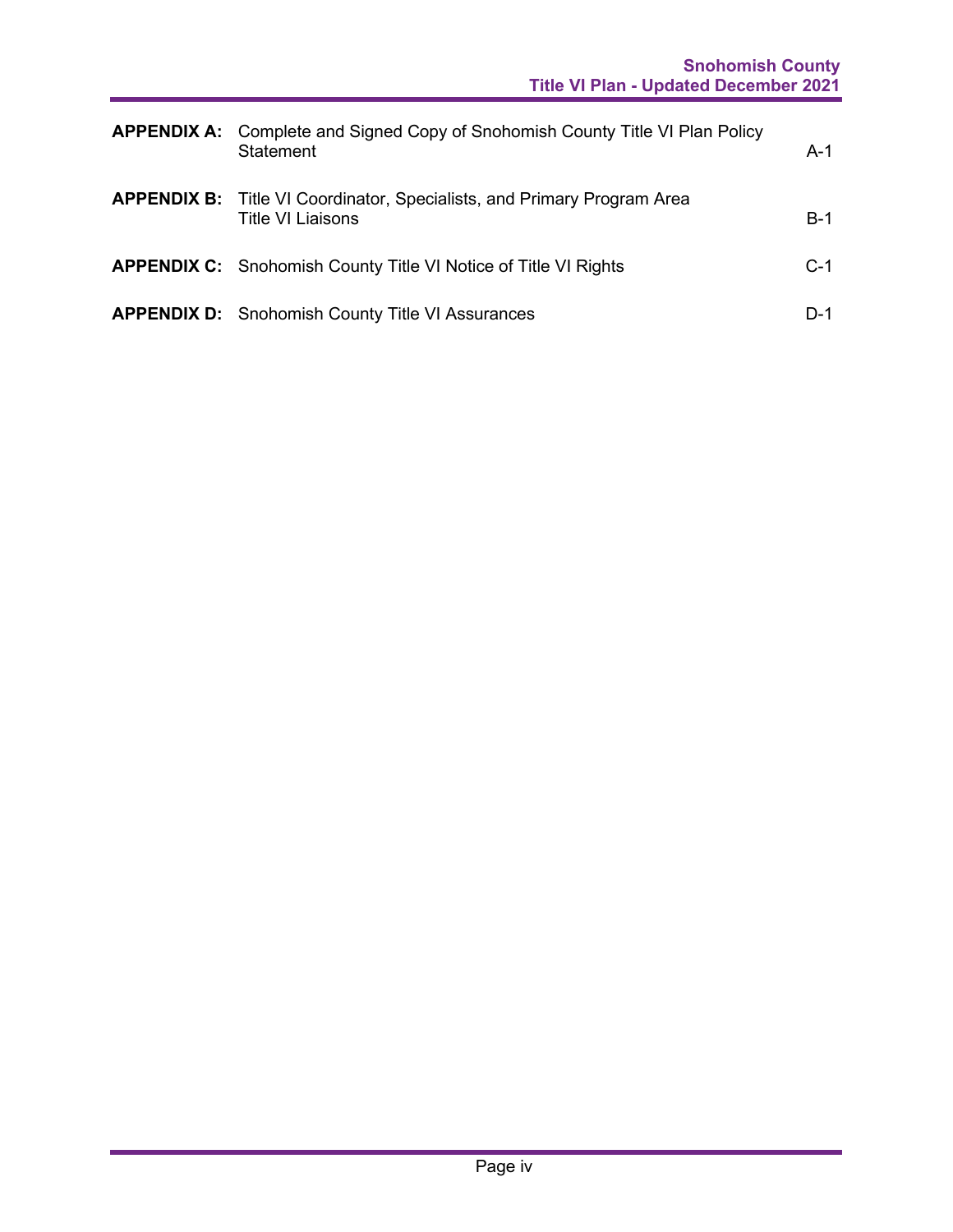## <span id="page-4-0"></span>**I. Introduction**

The Snohomish County Title VI Implementation Plan documents Snohomish County's roles, responsibilities and requirements under Title VI of the Civil Rights Act of 1964. Snohomish County, as a recipient of federal financial assistance, is required to comply with various nondiscrimination laws.

The Federal Highway Administration (FHWA) and the Washington State Department of Transportation (WSDOT) require recipients of federal-aid funds to prepare an Implementation Plan to clarify roles, responsibilities and procedures established to ensure compliance with Title VI of the Civil Rights Act of 1964.

Title VI of the Civil Rights Act of 1964, and subsequent statutes and regulations, state that no person in the United States shall, on the grounds of race, color, national origin, sex, age, or disability be excluded from participation in, be denied the benefits of, or otherwise subjected to discrimination under any program or activity receiving federal financial assistance. Pursuant to these laws, recipients of federal financial assistance must take affirmative steps to ensure that prohibited discrimination does not occur. To that end, Snohomish County is committed to:

- Create policies and procedures that support the development and implementation of a functional Title VI program.
- Ensure meaningful public participation in transportation decision-making.
- Prevent, minimize, or correct high and adverse impacts resulting from Snohomish County's programs or activities.
- Ensure that our operations, benefits, and programs are accessible to all of Snohomish County's customers/citizens.
- Provide language access services to limited English proficiency (LEP) populations and individuals where appropriate.
- Address environmental justice (EJ) issues and requirements relating to minority and lowincome populations where appropriate.

In June 2021 WSDOT issued a significantly revised LAG Manual Ch. 28 on Title VI that substantially changed prior and added new requirements for local program agencies. No training has been provided relating to all these changes and many local program agencies such as Snohomish County are still trying to understand and address the changes. It is a work in progress, with many changes addressed in this Plan Update, and others still to be worked out over the next year and as we get training and more understanding of the changes. For example, in this Plan Update, we have switched to the new Policy Statement (instead of the prior Policy of Nondiscrimination); the new Assurances (which now have 5 appendices but used to have 3 exhibits); the use of Primary Program Areas instead of Special Emphasis Program Areas; and the new Complaint Procedures (which used to involve our Central Human Resources, EEO Office and Prosecuting Attorney's Office and now make no reference to their roles).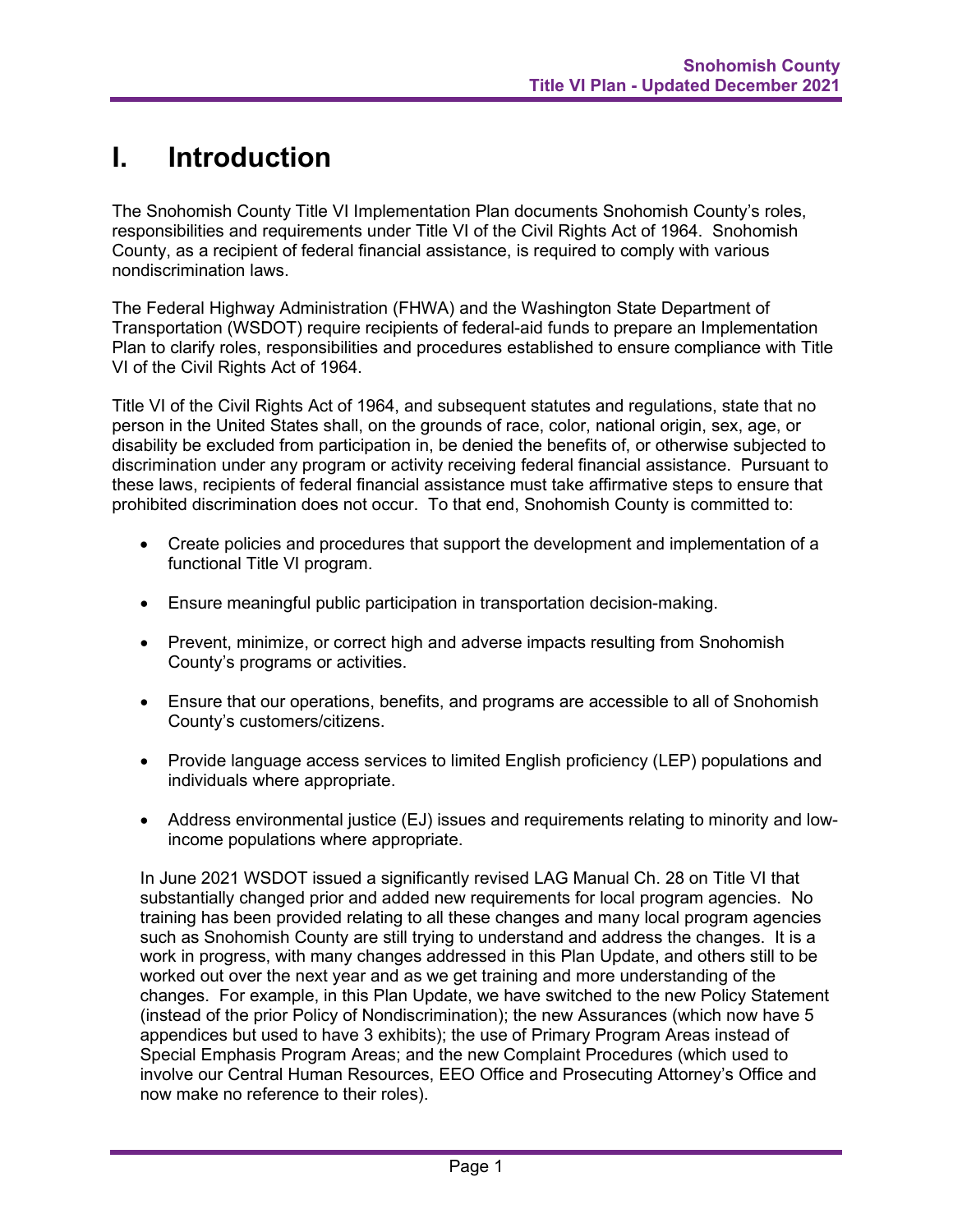We are a large organization transitioning from approximately 600 permanent employees to approximately 500 with our Surface Water Management Division joining a new County Department in 2021. With the ongoing Covid-19 pandemic, remote work by the majority of our office staff, significant ongoing retirements of long-term employees, hiring challenges and limited resources, we still have more work to do on implementing changes within our organization to address all the updated requirements and changes to Ch. 28. See our FFY 2021 Annual Report for FFY 2022 goals. We anticipate further updates to our Title VI Plan in 2022 due to the Ch. 28 changes.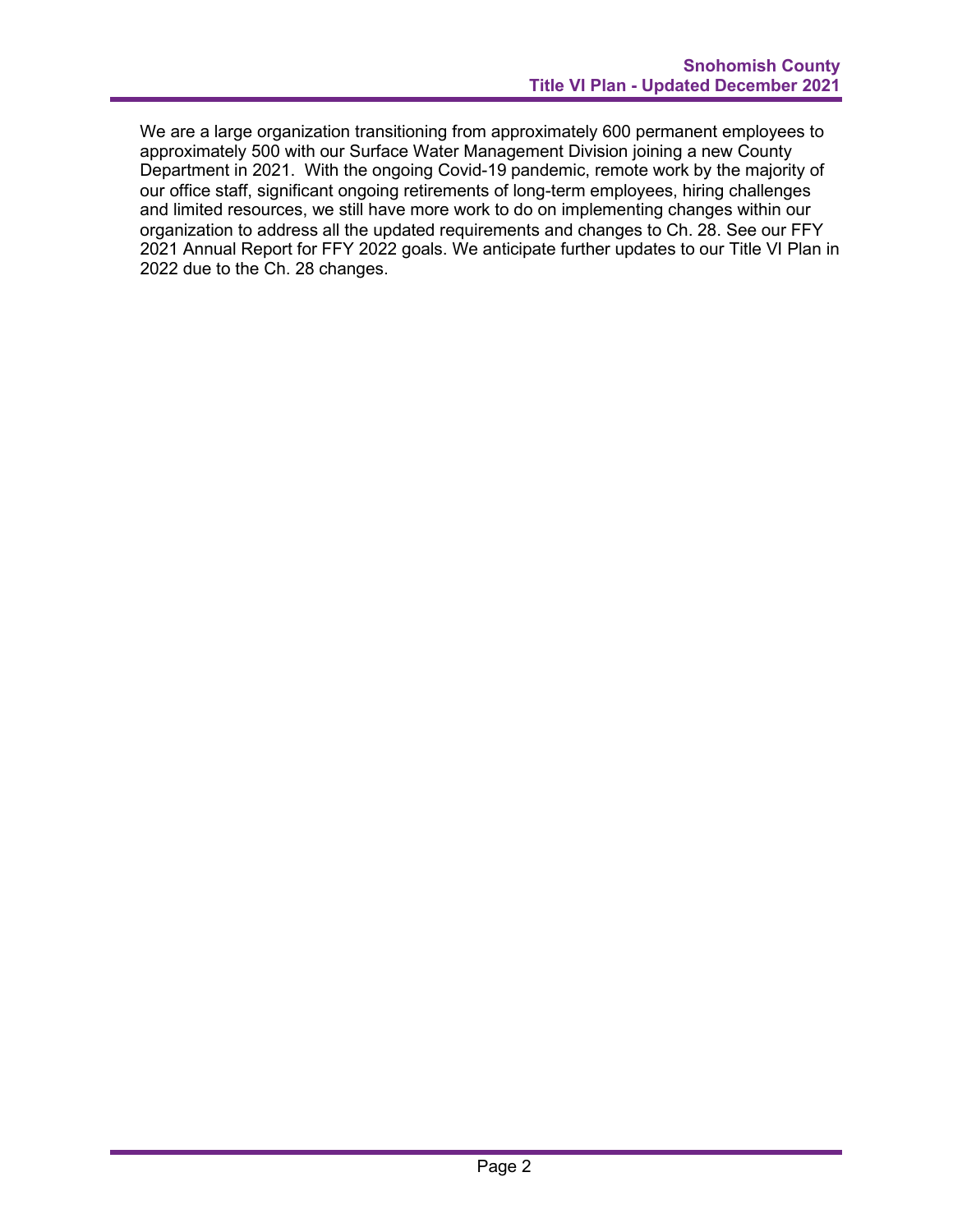## <span id="page-6-0"></span>**II. Policy Statement, Authorities and Citations**

#### **A. Title VI Policy Statement**

<span id="page-6-1"></span>It is the policy of Snohomish County that no person shall on the grounds of race, color, and national origin, be excluded from participation in, be denied the benefits of, or be subjected to discrimination in any operation of Snohomish County Public Works as provided by Title VI of the Civil Rights Act of 1964 and related statutes.

This policy applies to all operations of Snohomish County Public Works, including its contractors and anyone who acts on behalf of Snohomish County Public Works. This policy also applies to the operations of any department or agency to which Snohomish County Public Works extends federal financial assistance. Federal financial assistance includes grants, training, equipment usage, donations of surplus property, and other assistance.

Prohibited discrimination may be intentional or unintentional. Seemingly, neutral acts that have disparate impacts on individuals of a protected group and lack a substantial legitimate justification are a form of prohibited discrimination. Harassment and retaliation are also prohibited forms of discrimination.

Examples of prohibited types of discrimination based on race, color, or national origin include: Denial to an individual any service, financial aid, or other benefit; Distinctions in the quality, quantity, or manner in which a benefit is provided; Segregation or separate treatment; Restriction in the enjoyment of any advantages, privileges, or other benefits provided; Discrimination in any activities related to highway and infrastructure or facility built or repaired; and Discrimination in employment.

Title VI compliance is a condition of receipt of federal funds. The Title VI Coordinator is authorized to ensure compliance with this policy, Title VI of the Civil Rights Act of 1964, 42 USC § 2000d and related statutes, 42 USC 4601 to 4655; 23 USC 109(h); 23 USC 324; DOT Order 1050.2; EO 12250; EO 12898; 28 CFR 50.3 and 49 CFR part 21.

A copy of the complete and signed Title VI Policy Statement is attached in **Appendix A** of this Plan.

#### **B. Authorities**

<span id="page-6-2"></span>Title VI plans are required to include "Authorities" which are citations of all relevant federal statutes, regulations, executive orders and other laws/requirements that guide our transportation program. Section II of this plan contains the general authorities that apply to our department. More specific authorities for each primary program area are provided in the sections of this plan for each primary program area. They are also provided on our Public Works Title VI SharePoint site for our employees.

Title VI of the 1964 Civil Rights Act provides: "No person in the United States shall, on the grounds of race, color, or national origin, be excluded from participation in, be denied the benefits of, or be subjected to discrimination under any program or activity receiving Federal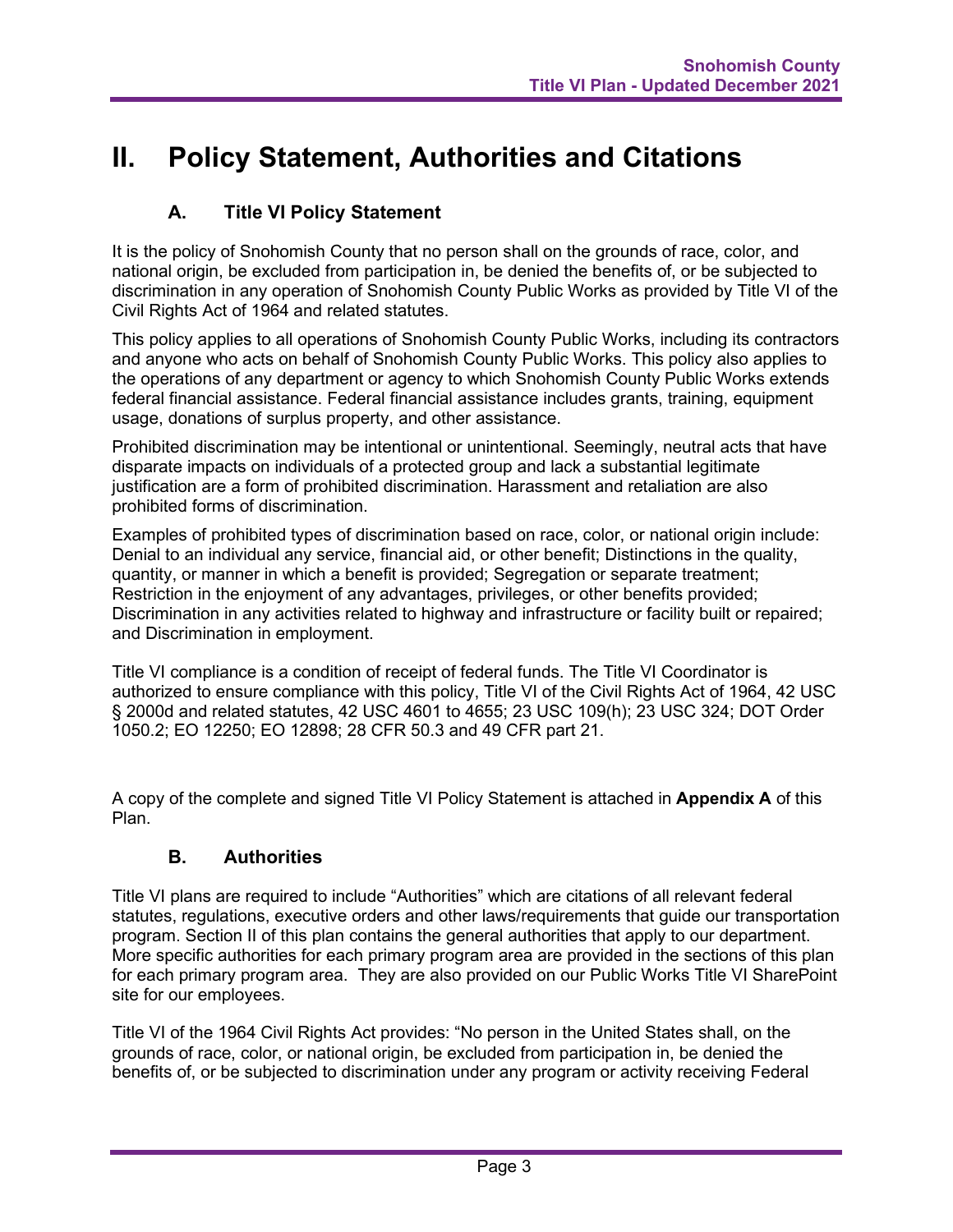financial assistance." 42 USC 2000d. The Federal Aid Highway Act of 1973 further prevents discrimination on the basis of sex. 23 USC 324.

The Civil Rights Restoration Act of 1987 broadened the scope of Title VI coverage by expanding the definition of terms "programs or activities" to include all programs or activities of Federal Aid recipients, sub-recipients, and contractors, whether such programs and activities are federally assisted or not (Public L. No.100-259 [S. 557] March 22, 1988).

#### **C. Additional General Authorities**

<span id="page-7-0"></span>Additional authorities include:

Title VI of the Civil Rights Act of 1964 (Public L. No. 88-352), as amended, 42 USC 2000d, et seq. Civil Rights Restoration Act of 1987 (Public L. No. 100-259, 102 Stat. 28 (1988), also found at 42 USC 2000d et seq.) 42 USC 4601 to 4655 23 USC 109(h) 23 USC 324 DOT Order 1050.2A Executive Order 12250 Executive Order 12898 Executive Order 13166 49 CFR 21 28 CFR 50.3 23 CFR 200

Also, see new Appendix E to the Title VI Assurances (located in **Appendix D** to this Plan). Appendix E to the Assurances also lists out "Pertinent Non-Discrimination Authorities."

Public Works has listed out and provided links to over 70 authorities Public Works employees can access via the Public Works Title VI SharePoint site.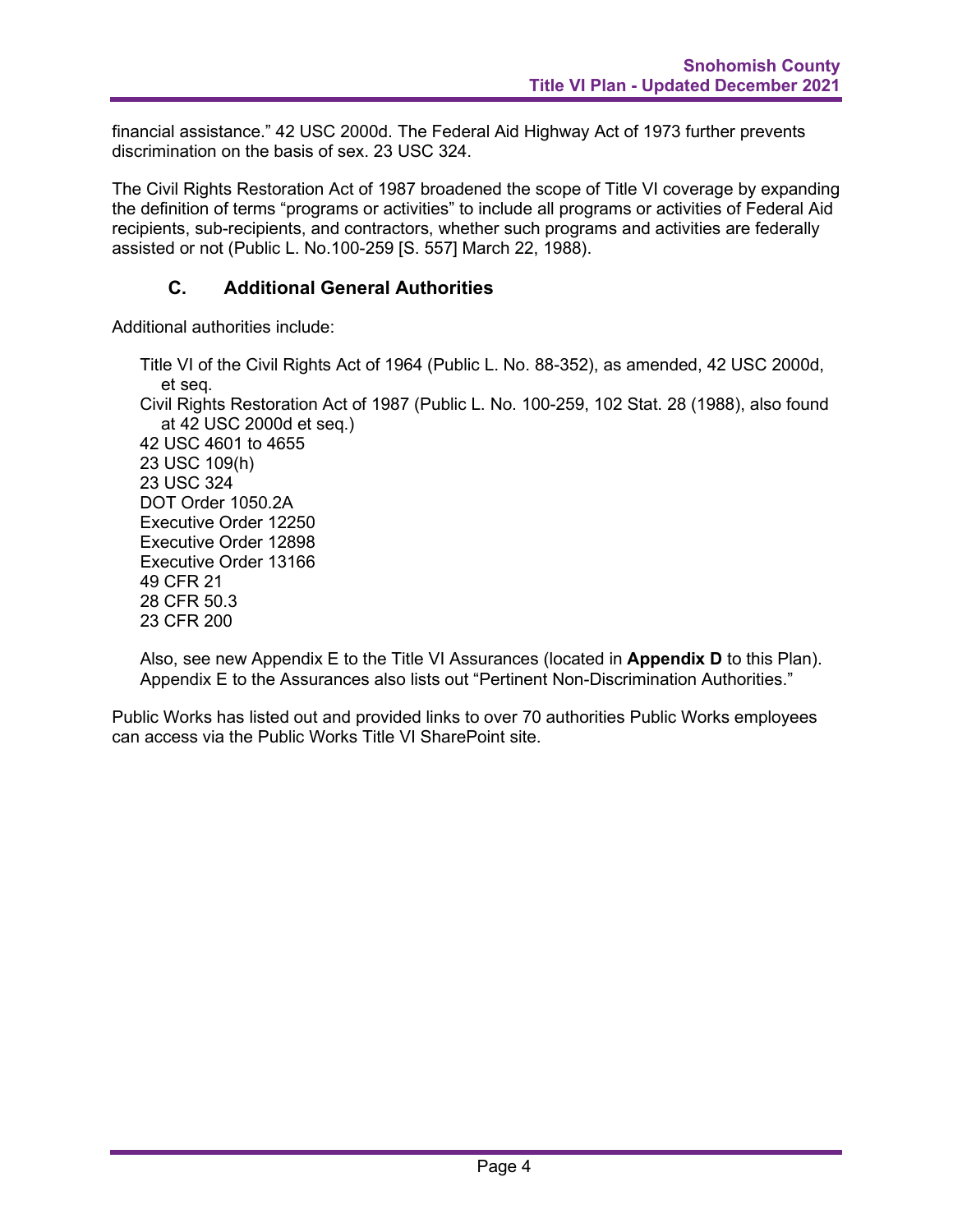## **III. Organization, Staffing and Structure**

**A. Organizational Chart – Title VI Reporting Relationships**

<span id="page-8-1"></span><span id="page-8-0"></span>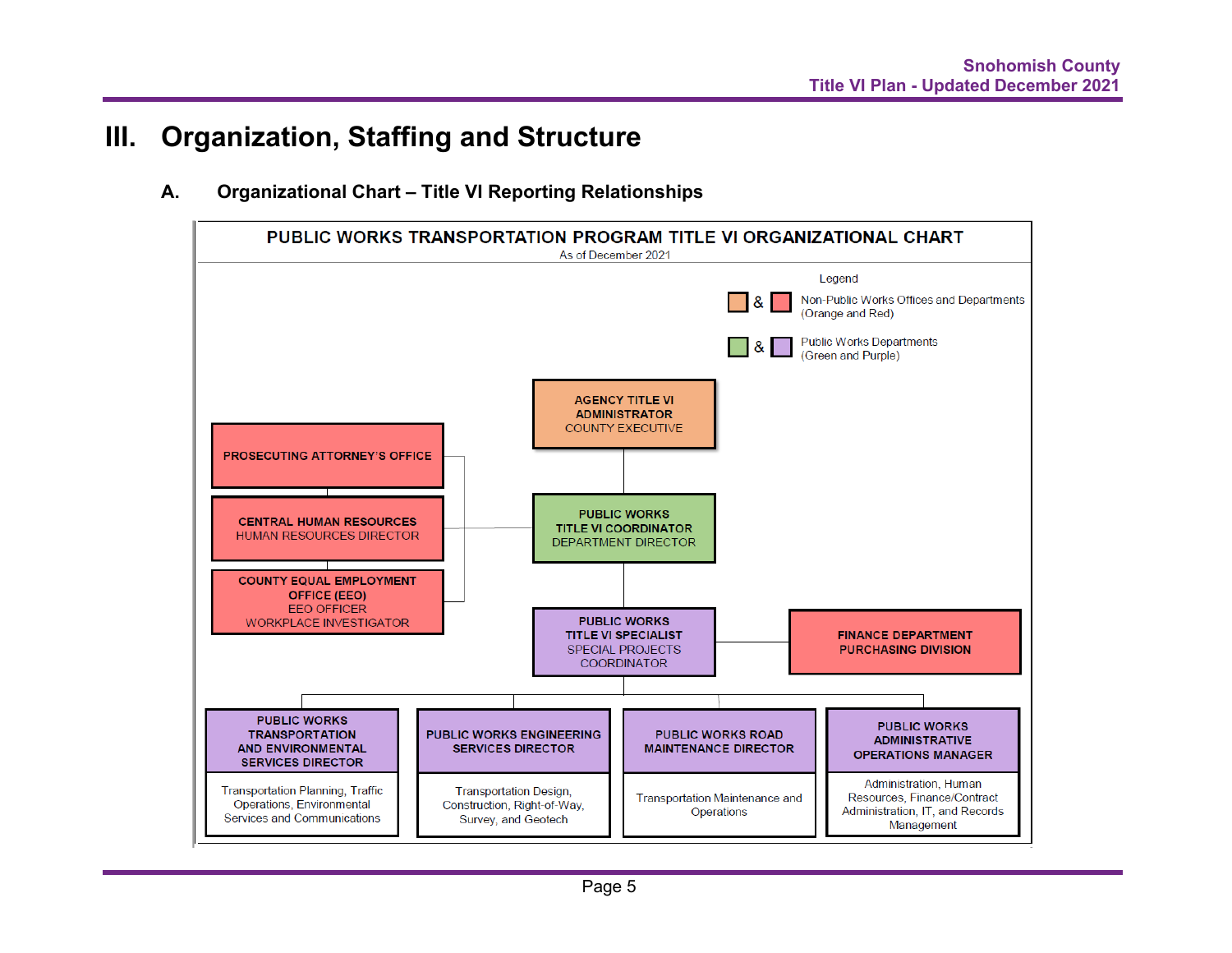#### <span id="page-9-0"></span>**B. Staffing and Structure**

#### **1. Agency Administrator**

The Agency Administrator, i.e., the Snohomish County Executive, is ultimately responsible for assuring full compliance with the provisions of Title VI of the Civil Rights Act of 1964 and related statutes and has directed that nondiscrimination is required of all local program agency (LPA) employees, contractors, and agents pursuant to 49 CFR Part 21.

Note, under the updated WSDOT Ch. 28 requirements, WSDOT refers to an Agency Administrator, a Title VI Chief Executive Officer, Signatory Authority, top LPA official, and Authorized Official in different locations. Unless instructed otherwise, we have assumed these various references are to what has historically always been the Agency Administrator for Title VI purposes.

Currently our Agency Administrator is Dave Somers, Snohomish County Executive.

#### **2. Title VI Coordinator**

The Snohomish County Executive, our Title VI Agency Administrator, has designated the Public Works Director to perform the duties of the Title VI Coordinator for the County's Federally Funded Transportation Program and ensure implementation of their Title VI program. Although the Director of Public Works has other duties and responsibilities in addition to Title VI, this position has a direct reporting relationship and direct access to the Agency Administrator.

Currently our Title VI Coordinator is Kelly Snyder, Public Works Director.

The Title VI Coordinator is responsible for identifying and eliminating discrimination when found to exist and for coordinating the overall administration of the Transportation Program Title VI Plan, including establishing, updating, and implementing the plan, programs and procedures; monitoring; data collection; training; and reporting. The Title VI Coordinator will also communicate and coordinate with the Washington State Department of Transportation (WSDOT), Federal Highway Administration (FHWA) and U.S. Department of Transportation (USDOT) as needed for Title VI compliance purposes.

Elaboration on Title VI Coordinator responsibilities are identified below verbatim, and in accordance with the WSDOT LAG Manual Ch. 28 updated guidance from June 2021, and in Section IV of this Plan. The Title VI Coordinator is responsible for:

- $\bullet$  Submitting a Title VI plan and annual reports on the agency's behalf;
- Developing procedures for the prompt processing and disposition of complaints;
- Investigating complaints, compiling a complaint log, and reporting to WSDOT (note, this is verbatim from the new Ch. 28; however, in the new Ch. 28 complaint procedures it says, and WSDOT staff verbally confirmed, that LPA complaints are to be investigated by WSDOT, not the LPA; this discrepancy should be resolved by WSDOT);
- Developing procedures for the collection and analysis of statistical data;
- Developing a program to conduct Title VI reviews of program areas;
- Conducting annual Title VI assessments of pertinent program areas;
- Developing Title VI information for dissemination; and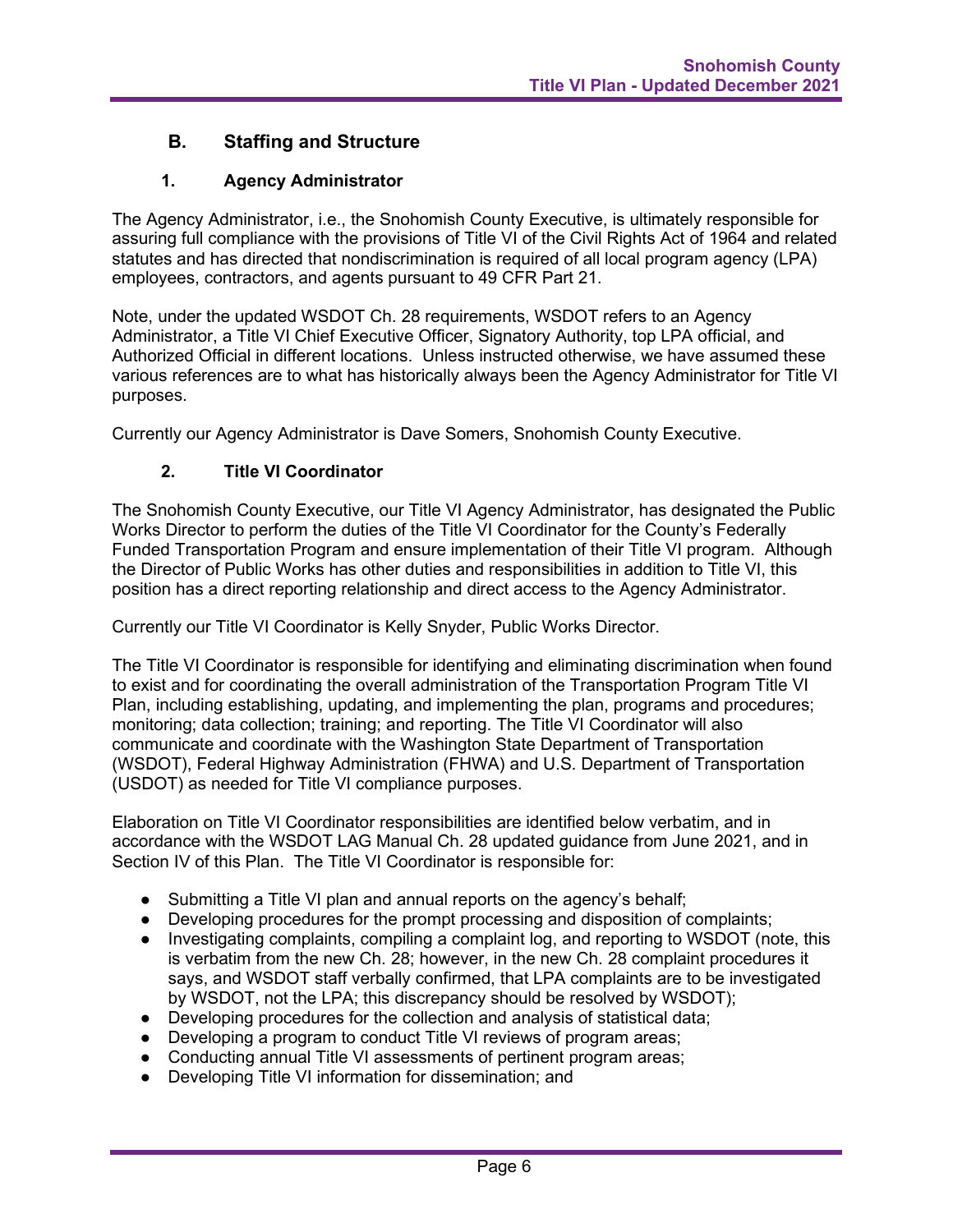● Establishing procedures for resolving deficiency status and reducing to writing the remedial action agreed to be necessary.

The department director/Title VI Coordinator assigned a Special Projects Coordinator as a department-wide Title VI Specialist to actually perform the duties of the Title VI Coordinator and ensure development, implementation and compliance of the Title VI program within Public Works. The position of department-wide Title VI Specialist is located within the Administrative Operations Division of Public Works.

#### **3. Title VI Specialists and Liaisons**

The County has designated Title VI Specialists (Specialists) for each of the Public Works Divisions primarily responsible for our Transportation Program, including the following transportation primary program areas:

- Transportation and Environmental Services Division (TES)
	- o Program Planning
	- o Traffic Operations
	- o Communications
	- o Environmental Services
- Engineering Services Division (ES)
	- o Design
	- o Construction
	- o Right-of-Way
	- o Geotech/Survey
- Road Maintenance Division (RM)
- Administrative Operations Division (AdOps)
	- o Administration/Human Resources
	- o Contract Administration
	- o Fiscal Management
	- o Technology and Records Management
	- o Special Projects

The key programs or department areas noted above are subject to receiving Federal financial assistance through grants or other types of transportation-related funding or are responsible for implementing County directives and policies to ensure civil rights compliance and equal opportunity.

The Specialists shall work in concert with the Title VI Coordinator and department-wide Title VI Specialist to ensure their respective divisions, sections, and programs comply with Title VI regulations and assurances.

• Due to the size of our organization, Public Works has also designated Title VI Liaisons (Liaisons) to assist the Specialists in transportation primary program areas.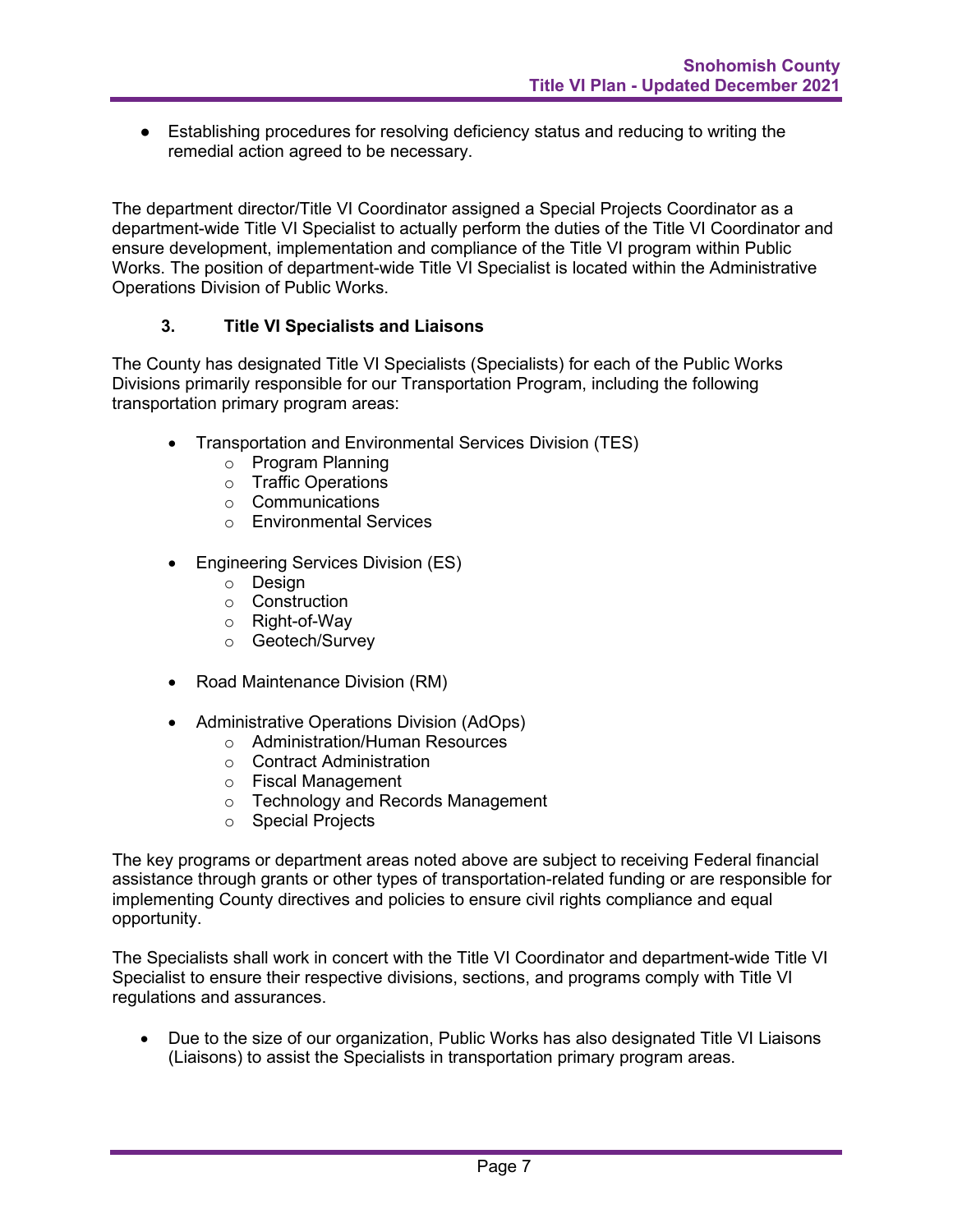• These Specialists and Liaisons work with the overall department-wide Title VI Specialist to support the Title VI Coordinator.

See **Appendix B** for a chart showing each Transportation Program Division, primary program areas within those Divisions, and the names of current Specialists and Liaisons.

Currently the Department-Wide Title VI Specialist is Manuela Winter, Sustainability and Special Projects Coordinator.

Title VI Specialists and Liaisons will:

a) ensure we meet the applicable objectives of the Title VI Plan;

b) work with the Title VI Coordinator, Public Works Contract Administration Section staff, and the County Purchasing Division to ascertain Title VI compliance by contractors, subcontractors, consultants, suppliers and other sub-recipients under federally-funded projects or programs;

c) ensure applicable Title VI provisions and requirements are included in contractual agreements with prime contractors and subrecipients;

d) work with each other, the Title VI Coordinator and the County Central Human Resources, County Demographer, Purchasing staff and other Public Works and County staff to obtain statistical data on race, color, national origin, income, handicap/disability, and sex of participants in, and beneficiaries of, federally-funded Snohomish County transportation programs, including contractors, consultants, and vendors;

e) maintain data relative to their respective primary program area to help ensure we can meet applicable reporting requirements. The Coordinator shall use the data to complete annual Title VI reports and for other administrative needs; and

f) provide adequate training opportunities for applicable staff as training opportunities are identified and available, and initiate training of staff when appropriate.

Public Works also includes the following Division that receives primarily non-transportation related or non-federal financial assistance: Solid Waste (SW) Division. The Title VI Coordinator, department-wide Title VI Specialist, and other Specialists and Liaisons also coordinate with and assist SW Division staff in Title VI related compliance work. In January 2021, what was the Public Works Surface Water Management (SWM) Division became part of a new County Department of Conservation and Natural Resources (DCNR). Coordination on Title VI compliance is ongoing with Public Works and SWM/DCNR.

All Public Works management is responsible for identifying and eliminating discrimination when found to exist. They also work closely with our department Contract Administration staff and County Purchasing Division on any Public Works contracts with consultants, contractors, subcontractors, suppliers and manufacturers to assure every effort is made to ensure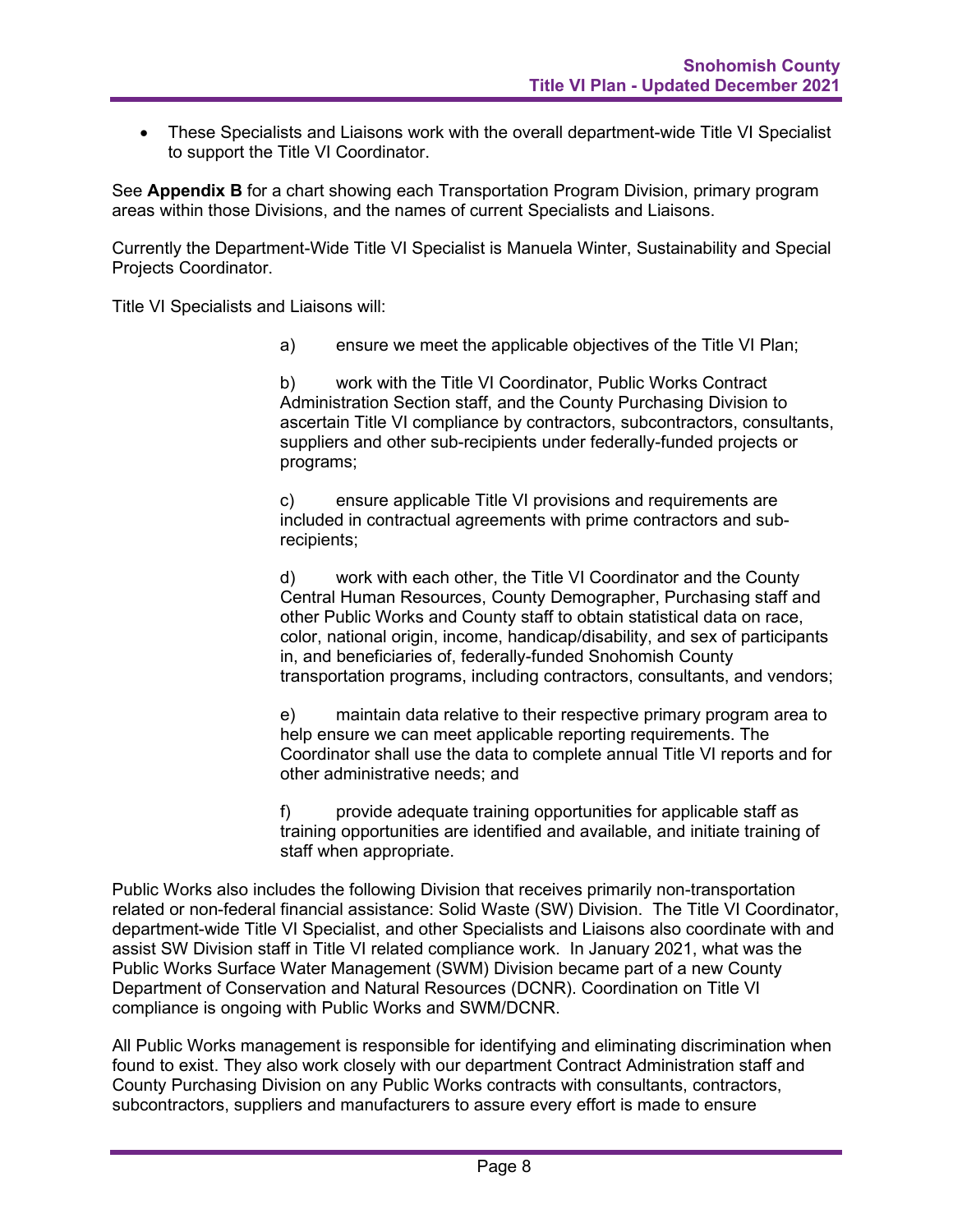nondiscrimination in their programs and activities. Coordination with our County Prosecuting Attorney's Office also occurs as needed (e.g., advising on Assurances in Franchise Agreements language).

#### **4. Coordination with Other Key County Departments and Offices**

As shown on our Organizational Chart, the key County departments and offices that work with Public Works to support Title VI Compliance are:

- Central Human Resources Department, including its Equal Employment Opportunity **Office**
- Prosecuting Attorney's Office
- Finance Department, Purchasing Division
- **Executive Office**

The Title VI Coordinator, and Title VI Specialists and Liaisons will work closely, if needed, with the County's Equal Employment Opportunity (EEO) Office and the Prosecuting Attorney's Office on any discrimination complaints, and with the County's Purchasing Division on purchasing procedures and equal opportunities for goods and service providers to participate in the competitive process. Public Works will also work with our Executive Office as appropriate and on any unique program or project details.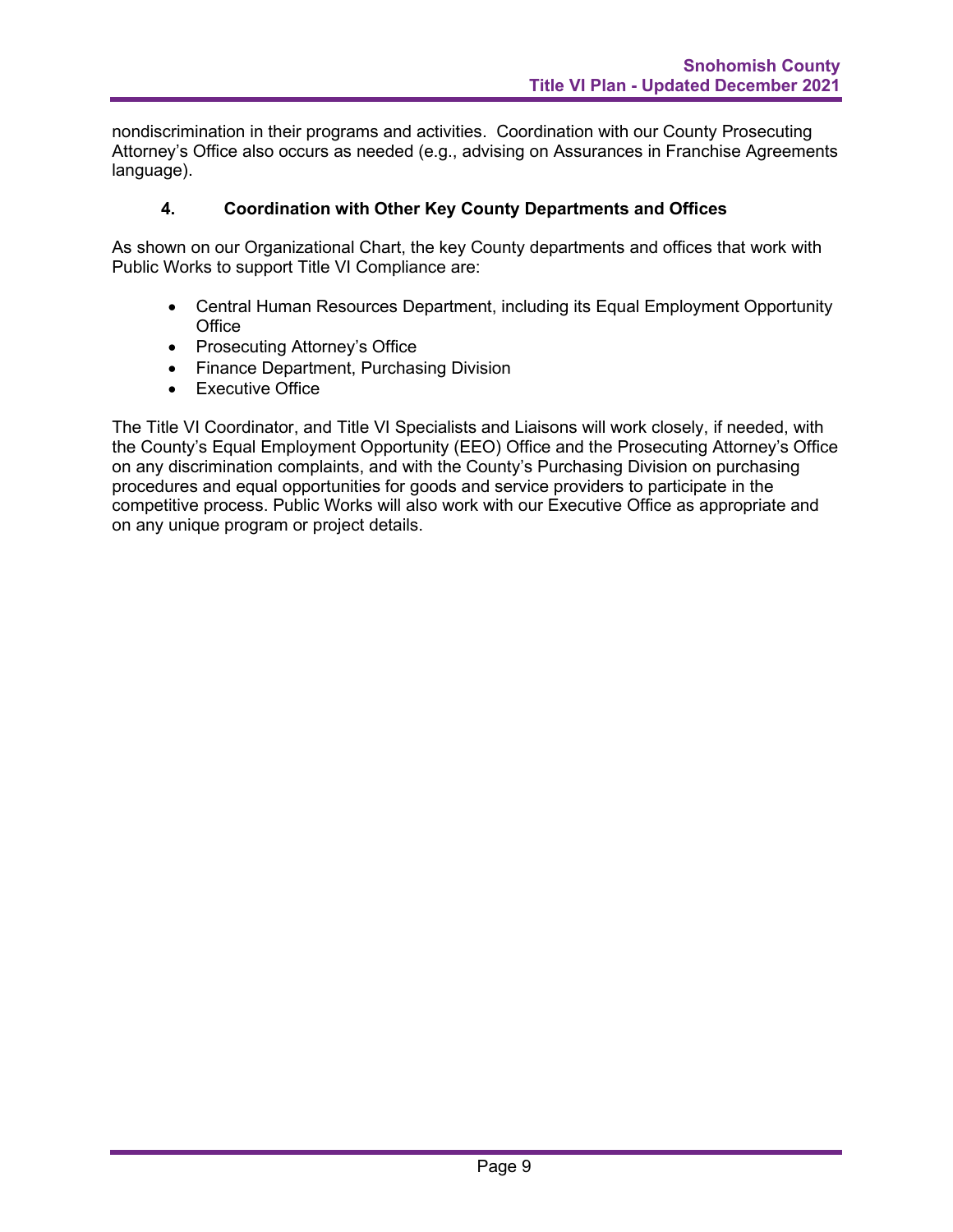## <span id="page-13-0"></span>**IV. Title VI Plan Implementation and Program Administration**

#### **Title VI Coordinator's Responsibilities and Program Administration**

As authorized by the Agency Administrator, the Title VI Coordinator is responsible for initiating, monitoring, and ensuring Snohomish County's compliance with Title VI requirements for the Public Works Transportation Program as follows:

#### **A. Program Administration**

<span id="page-13-1"></span>Administer the Title VI program and coordinate implementation of the plan. Ensure compliance with the assurances, policy, and program objectives. Perform Title VI program reviews to assess administrative procedures, staffing, and resources; provide recommendations as required to the Agency Administrator and the Public Works Director.

See Section VIII. for descriptions and responsibilities associated with each primary program area.

#### **B. Complaints**

<span id="page-13-2"></span>Work with WSDOT, and as appropriate the County Equal Employment Opportunity Office and Prosecuting Attorney's Office to ensure all Title VI complaints occurring within Snohomish County Public Works are investigated following the County's Title VI Complaint Procedures (see Section VI. Complaint Procedures). When possible, ensure every effort is made to resolve complaints informally at the local or regional level. Respond to Title VI inquiries and complaints, including providing notice to the public. See **Appendix C** for a copy of the Snohomish County Title VI Notice to the Public.

#### **C. Data Collection**

<span id="page-13-3"></span>Review the statistical data gathering process performed by Title VI Specialists and Liaisons periodically to ensure sufficiency of data for meeting the requirements of Title VI program administration. See Section VII. Implementation Activities in Primary Program Areas.

The LAG Manual Ch. 28 updates have significant new requirements relating to Data Collection. We are still working on how we are going to fully address these requirements and will update this Plan further in 2022. We are still requesting WSDOT to provide Level 2 training on Ch. 28, including the new data collection requirements.

#### **D. Environmental Justice/NEPA Environmental Reviews**

<span id="page-13-4"></span>USDOT and FHWA policy requires recipients/subrecipients to incorporate Environmental Justice (EJ) principles throughout all programs and activities and ensure that the public (inclusive of minority and/or low-income populations) has access to information concerning environmental impacts of proposed actions. Public Works has guidance for considering EJ issues under Title VI, and also considers EJ for projects subject to NEPA environmental reviews. Depending on the nature and scope of environmental issues included, we ensure that available, useful and relevant U.S. Census and/or American Community Survey data are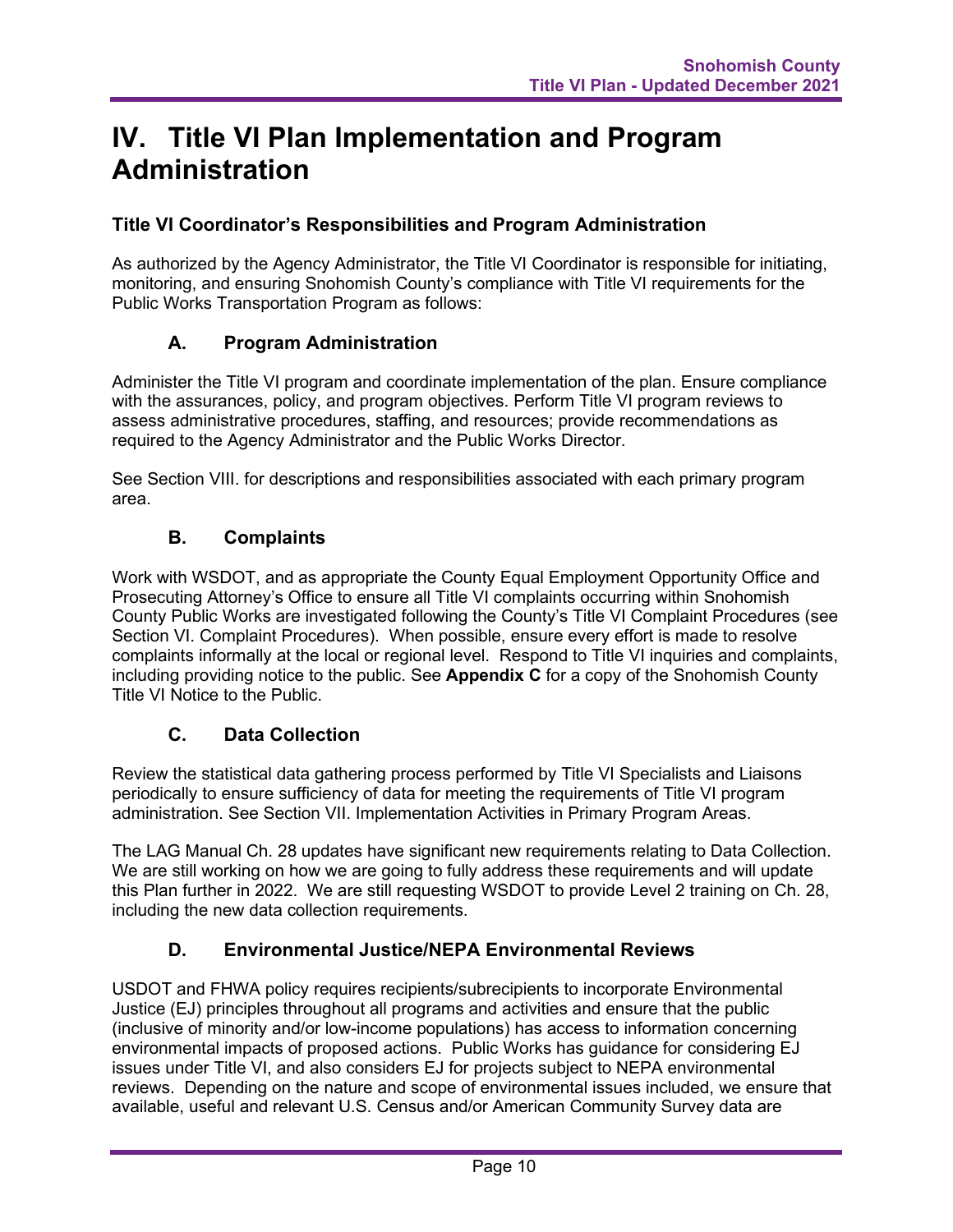considered in the preparation of Environmental Impact Statements/Assessments (EIS/EA) for Public Works programs or projects receiving Federal Highway Administration or other Federal assistance. See Section VIII. Implementation Activities in Primary Program Areas for more details.

The LAG Manual Ch. 28 updates puts significantly more emphasis on compliance with EJ requirements, and Public Works is conducting a review and initiating internal coordination on current practices for addressing EJ requirements and how we might update internal guidance and practices to better address and document compliance. Although we have coordinated with WSDOT in the past on our internal EJ guidance/documentation, we anticipate this portion of our plan may be further updated in 2022 to further describe our policies and procedures to prevent, mitigate, and correct the possible high and adverse disproportionate burdens or environmental effects of our agency's programs, policies and activities on minority and/or low-income populations.

There are more data collection and analysis, and studies and plans, requirements in the LAG Manual Ch. 28 updates that we are still evaluating how to best address and include in updated procedures/guidelines for employees, including identifying all transportation studies and plans conducted each reporting year and their data sources. We will update this Plan to address this work once we have a better understanding of exactly what WSDOT is expecting.

#### **E. Training Program**

<span id="page-14-0"></span>Conduct or facilitate training on Title VI issues and regulations for County employees, including Title VI Specialists and primary program area Liaisons; and facilitate Title VI training for County Transportation Program contractors and sub-recipients. A summary of training conducted will be reported in the annual Title VI accomplishment and updates reports.

#### **F. Title VI Plan Update**

<span id="page-14-1"></span>Review and update the Snohomish County Transportation Program Title VI Plan as needed or required. Present the updated plan to the Agency Administrator for approval; submit amended Plan to WSDOT.

#### **G. Annual Accomplishment and Update Report.**

<span id="page-14-2"></span>Prepare an annual report of Title VI accomplishments and changes to the program; identify goals and objectives for the upcoming year as required; and submit an annual report to WSDOT each year.

#### <span id="page-14-3"></span>**H. Public Dissemination/Outreach and Engagement/Participation, including Limited English Proficiency (LEP) Compliance**

Work with County staff to develop and disseminate Title VI program information to Snohomish County Public Works employees and sub-recipients, including contractors, subcontractors, consultants, and sub-consultants and beneficiaries, as well as the general public. Public dissemination may include postings of official statements, inclusion of Title VI language in contracts or other agreements, internal SharePoint and external website postings, and publication in informational brochures. Ensure public service announcements or notices are posted regarding proposed projects, hearings, meetings, or formation of public advisory boards,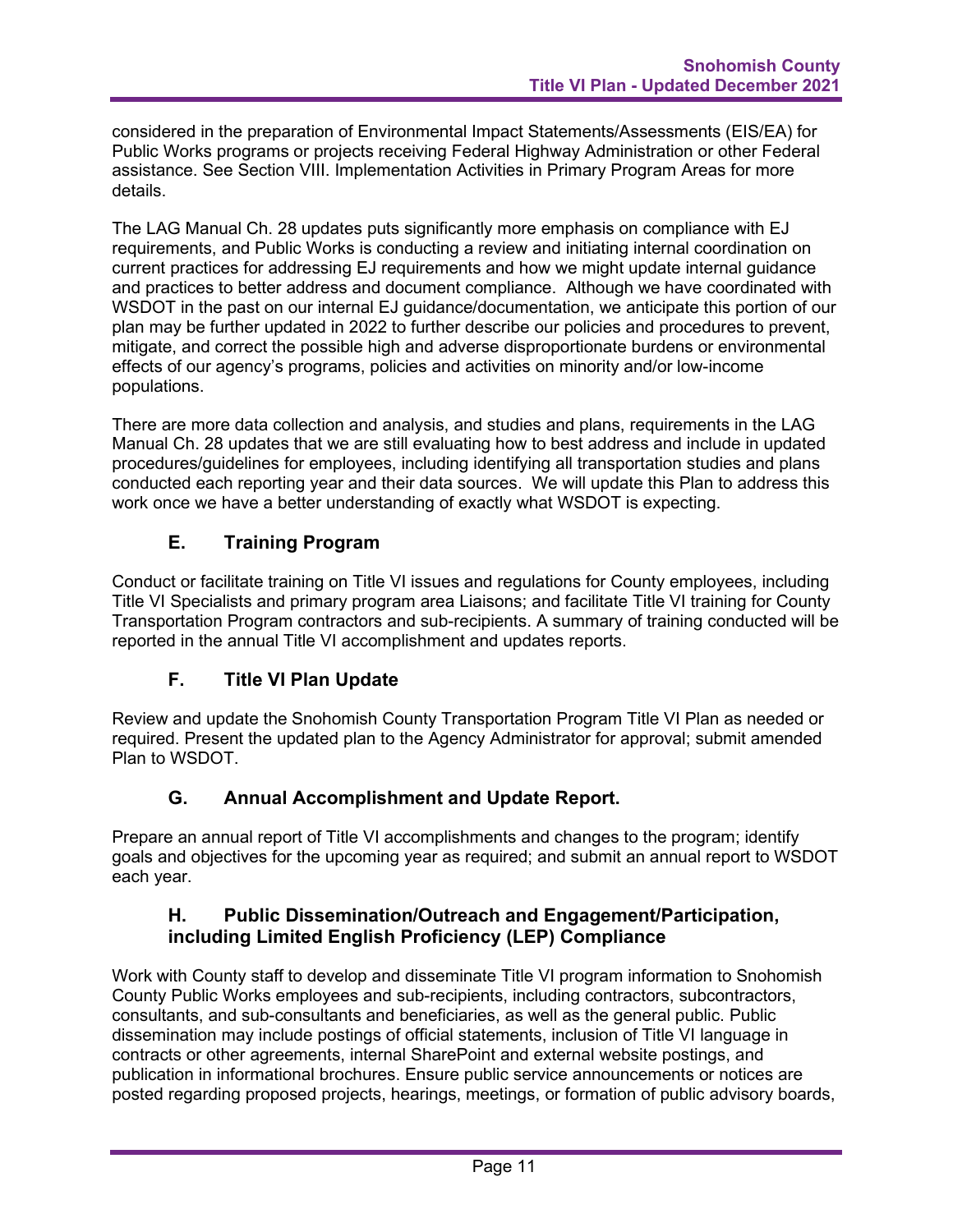in newspapers or other media, or mailings reaching the affected community. Ensure the full utilization of available minority publications or media; and, where appropriate, provide written or verbal information in languages other than English to address LEP requirements and needs.

The LAG Manual Ch. 28 updates elaborate on this requirement. We are reviewing the requirements, our current practices and internal guidance, and may develop additional internal policies, practices and guidance on public dissemination/outreach and engagement/participation, including compliance with LEP requirements, in 2022. We will update our Title VI Plan as appropriate.

#### **I. Elimination of Discrimination**

<span id="page-15-0"></span>Work with the Snohomish County Equal Employment Opportunity Office, Central Human Resources Department, Prosecuting Attorney's Office, County Purchasing Division, and others as needed to promptly resolve deficiencies, as needed. Recommend procedures to identify and eliminate discrimination that may be discovered in any County processes.

#### **J. Maintain Legislative and Procedural Information**

<span id="page-15-1"></span>Federal laws, rules and regulations, WSDOT guidelines, the current Snohomish County Transportation Program Title VI Plan, Annual Accomplishment Reports, and other resource information pertaining to the implementation and administration of the County's Title VI program will be maintained and updated by the Coordinator. Information will be made available to other County departments or the public as requested or required.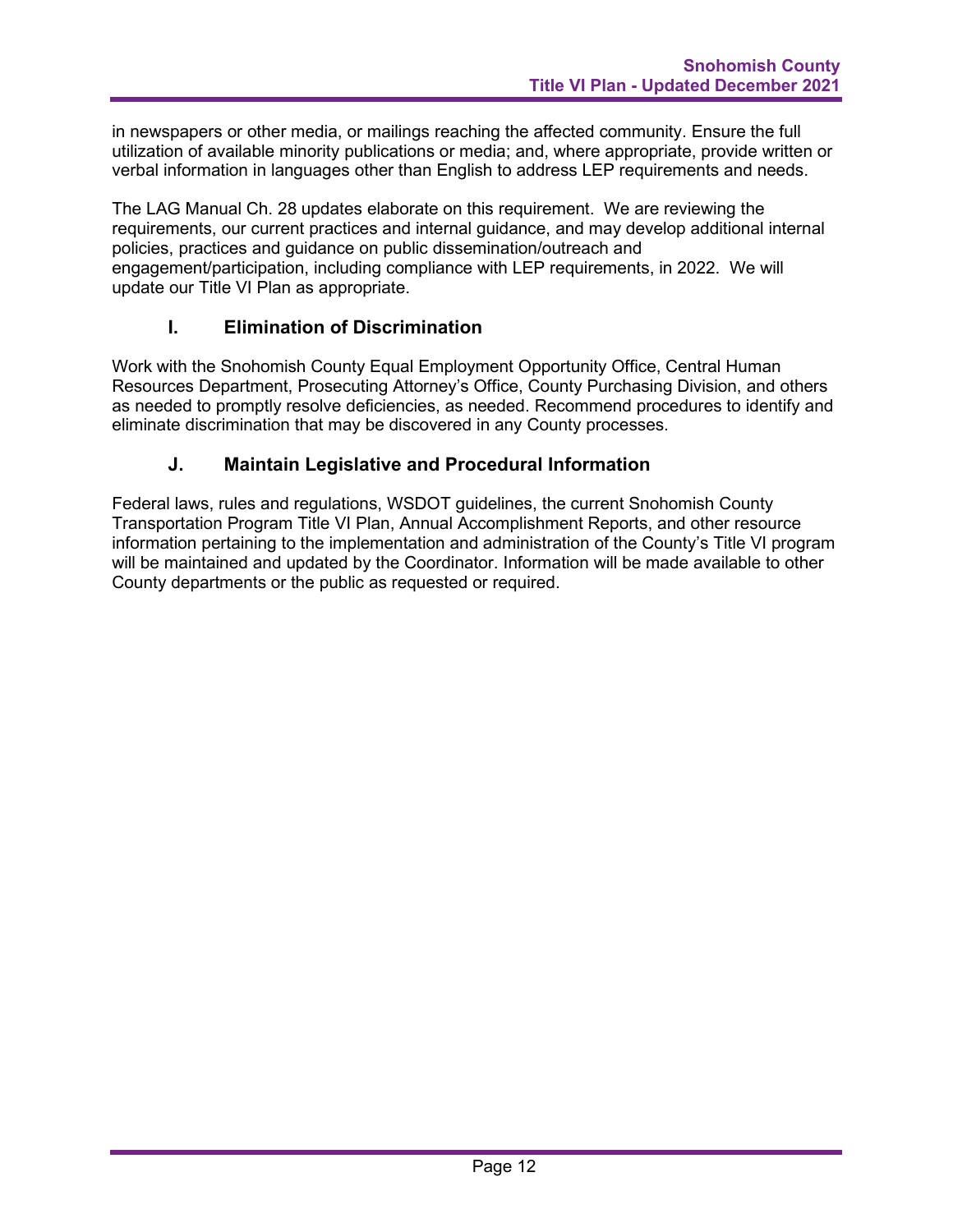## <span id="page-16-0"></span>**V. Title VI and Related Nondiscrimination Training**

In keeping with adopted Snohomish County policy of nondiscrimination, departmental procedures will be established or followed for Public Works employees to have equal access to applicable Title VI related educational and training opportunities. Public Works Title VI Specialists and Liaisons will maintain program administration documentation and data necessary for preparation of annual Title VI reports and will routinely supply the necessary data to the Title VI Coordinator.

#### **A. Title VI Training and Related Nondiscrimination Training**

<span id="page-16-1"></span>The Title VI Coordinator is responsible for overall Title VI training and staff development for Title VI Specialists and Liaisons and other County employees. The Coordinator will strive to organize or conduct a minimum of one internal Title VI training session annually. The Coordinator may organize and/or facilitate Title VI training sessions for consultants, contractors, and subcontractors periodically. WSDOT's Office of Equal Opportunity may be asked to provide applicable training.

The County's Central Human Resources Department, EEO Office, and/or Public Works may, and often does, offer other non-discrimination related training each year. Public Works will collect employee attendance statistics to include in the annual Title VI accomplishment report.

Public Works has been aware or notified of very few Title VI related trainings offered by the National Highway Institute (NHI) in the past 10 years. When the Title VI Coordinator becomes aware or is notified of such trainings in the future, the Title VI Coordinator will coordinate with other Public Works management to establish policy for the selection of participants interested in taking part in the NHI trainings to ensure that no one is denied participation or subjected to discrimination on the basis of race, color, national origin or sex.

#### **B. Selection of Instructors**

<span id="page-16-2"></span>As needed, the Title VI Coordinator will collaborate with Snohomish County's Purchasing Division and appropriate Public Works staff to ensure Snohomish County policy is followed in the selection of instructors for training courses/workshops, and ensure equal opportunity in the selection process for all training contracts. Per adopted policy, the County will provide accessibility to Minority/Women/Disadvantaged Business Enterprise consulting and training firms to compete for training contracts.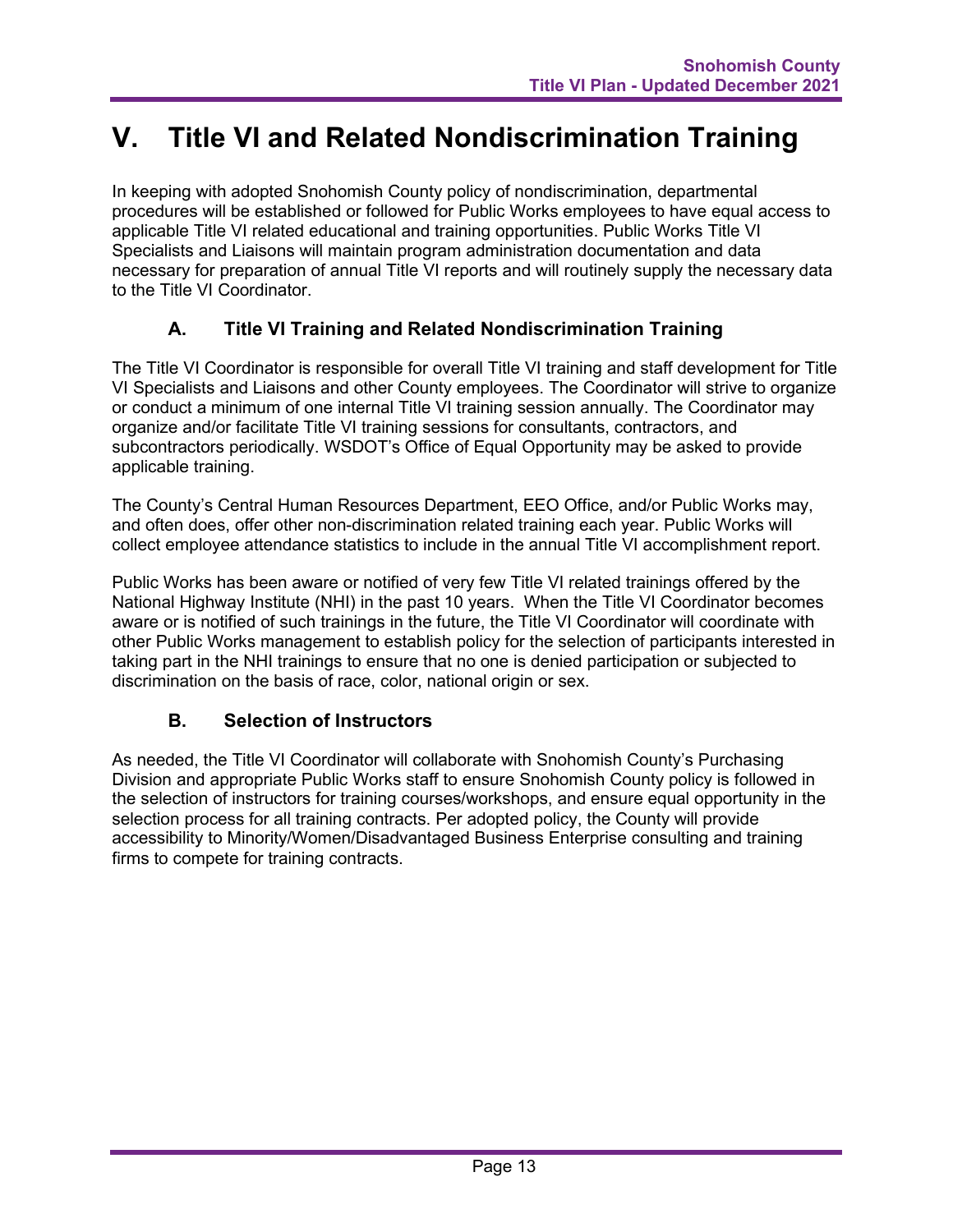## <span id="page-17-0"></span>**VI. Complaint Procedures – Allegations of Discrimination in Federally Assisted Programs or Activities**

#### **A. Overview**

<span id="page-17-1"></span>These procedures apply to all complaints filed under Title VI of the Civil Rights Act of 1964 and the Civil Rights Restoration Act of 1987, or under Executive Order 12898 on Environmental Justice, or under any related statutes and regulations, relating to any program or activity administered by the Snohomish County Department of Public Works or its sub-recipients, consultants, and/or contractors. The Snohomish County Department of Public Works is responsible for ensuring that all Title VI discrimination complaints occurring within the Federalaid transportation program or its activities are investigated. If a complaint is against the Department of Public Works, the Washington State Department of Transportation (WSDOT) Office of Equal Opportunity (OEO) will investigate the complaint.

Intimidation or retaliation of any kind is prohibited by law.

Note: The LAG Manual Ch. 28 requirements pertaining to Complaints was significantly updated in 2021. After consultation with WSDOT and our Prosecuting Attorney's Office, we have substantially updated our complaint procedures (below) to be consistent with the new WSDOT requirements of local program agencies. Our Title VI Plan, which contains these procedures, is available to the public on our website. We are in the process of updating our complaint form and procedures on our Title VI website, taking WSDOT's new templates into account, and the new documents will be made available in early 2022. In the meantime, our current form requests the same substantive information as WSDOT's new template form.

#### <span id="page-17-2"></span>**B. Procedures**

**1. Instructions to Claimants**

#### **Discrimination Complaint Procedure for Snohomish County Public Works**

Federal law prohibits discrimination on the basis of race, color, or national origin in any Snohomish County Public Works program, service, or activity. This prohibition applies to all divisions of Snohomish County Public Works, its contractors, consultants, and anyone else who acts on behalf of Snohomish County Public Works.

Complaints related to the Federal-aid programs may be filed with Snohomish County Public Works and will be forwarded to Washington State Department of Transportation – Office of Equal Opportunity. If you need assistance to file your complaint or need interpretation services, please contact Snohomish County Public Works Title VI Coordinator.

#### **Who is eligible to file a complaint?**

Anyone who believes they have been excluded from participation in, denied the benefits of, or otherwise subjected to discrimination under any Snohomish County Public Works program, service, or activity because of their race, color, or national origin may file a complaint.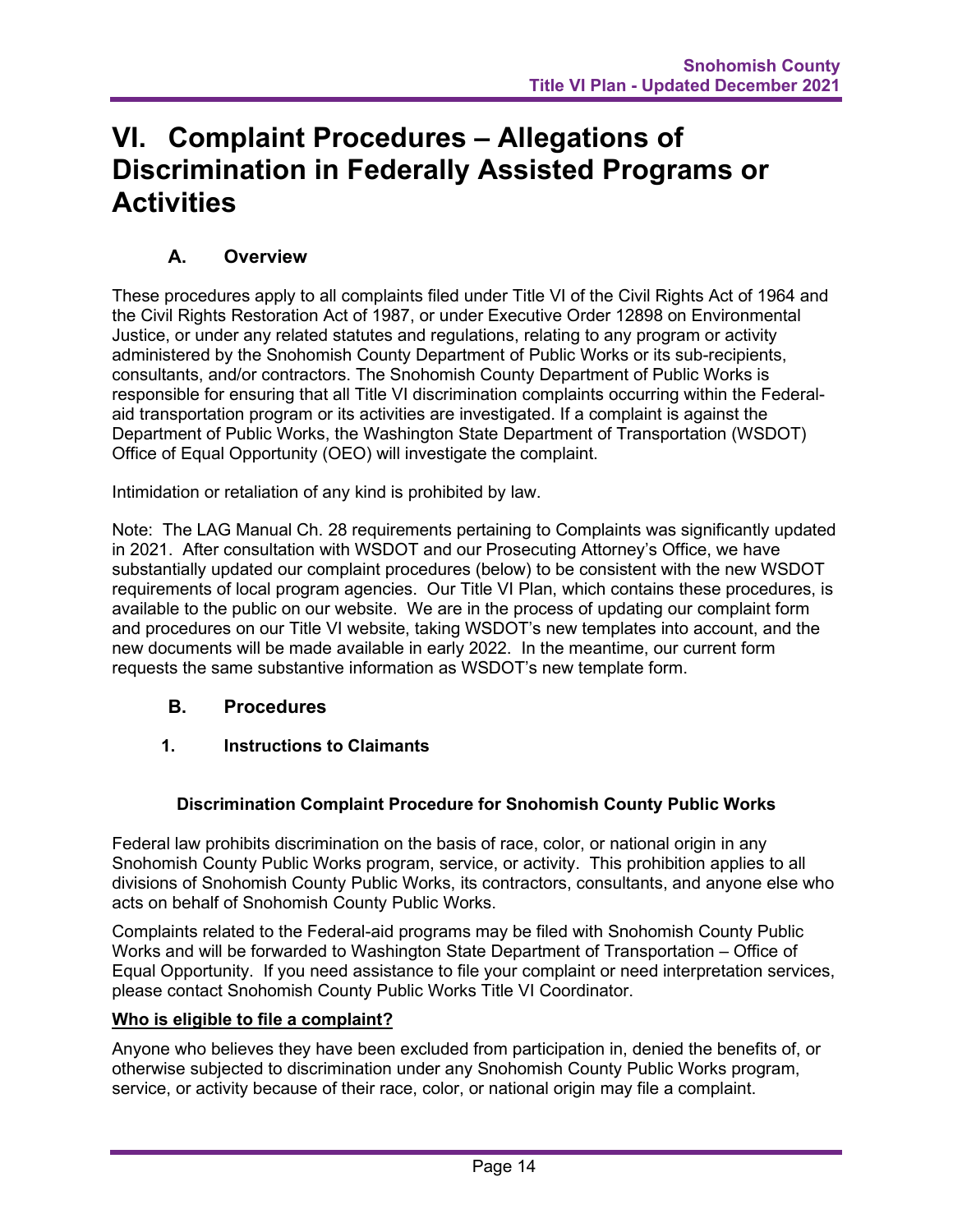Discrimination includes lack of access, harassment, retaliation and disparate impacts from a program or activity. Harassment includes a wide range of abusive and humiliating verbal or physical behaviors. Retaliation includes intimidating, threatening, coercing, or engaging in other discriminatory conduct against anyone because they filed a complaint or otherwise participated a discrimination investigation.

#### **How do you file a complaint?**

Complaints must be filed no later than 180 days from the last date of the alleged discrimination. Contact Snohomish County Public Works Title VI Coordinator if you believe your complaint may fall outside this deadline.

Reasonable efforts will be made to assist persons with disabilities, non-English speakers, and others unable to file a written complaint. For assistance in filing a complaint, please contact Snohomish County Public Works Title VI Coordinator.

Complaints should be in writing, signed, and may be filed by mail, fax, in person, or e-mail. If a complainant phones Snohomish County Public Works with allegations, the allegations of the complaint will be transcribed as provided by phone and then the written complaint will be sent to the complainant for correction and signature.

A complaint should contain the following information:

- The complainant's contact information, including, if available: full name, mailing address, phone number (and best time to call), and email address (if available);
- The basis of the complaint (e.g., race, color, national origin);
- The names of specific person(s) and/or agencies/organizations alleged to have discriminated;
- A description of the alleged discriminatory actions, meaning sufficient information to understand the facts that led the complainant to believe that discrimination occurred in a program or activity that receives Federal financial assistance; and
- The date(s) of the alleged discriminatory act(s) and whether the alleged discrimination is ongoing.

All Title VI complaints are logged. The Complaint log must contain the following information for each complaint filed:

- The name and address of the person filing the complaint.
- The date of the complaint.
- The basis of the complaint.
- The disposition of the complaint.
- The status of the complaint.

The Complaint Log and documentation are destroyed four years after the end of the fiscal year in which the case is closed.

Snohomish County Public Works then forwards complaints to WSDOT-Office of Equal Opportunity for processing by FHWA. [WSDOT investigates complaints only if delegated by FHWA after acceptance of a complaint.] FHWA is responsible for all determinations regarding whether to accept, dismiss, or transfer the complaint and finding no violation or failure to comply.

Please use the Snohomish County Department of Public Works Title VI Complaint Form and submit it to: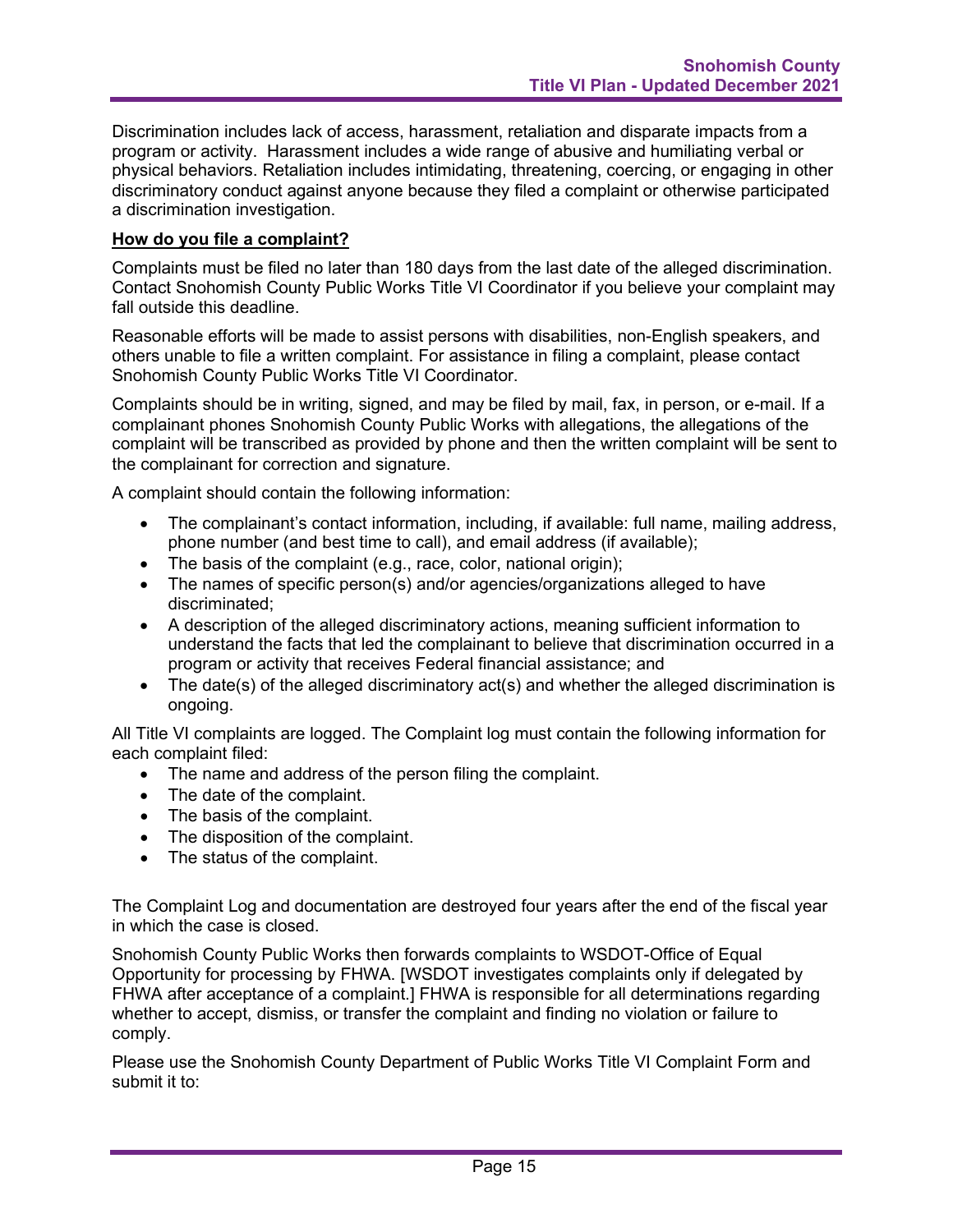Snohomish County Department of Public Works Attention: Title VI Coordinator 3000 Rockefeller Everett, WA 98201

Form available via Public Works Title VI **Website** [\(http://www.snohomishcountywa.gov/2028/T](http://www.snohomishcountywa.gov/2028/Title-VI) [itle-VI\)](http://www.snohomishcountywa.gov/2028/Title-VI) Or call 425-388-6660 (TTY: 711)

Or via E-Mail (spw-titlevi@snoco.org)

Complainants have the right to file a complaint directly with the federal funding agency. The following address is where Title VI complaints may be filed directly with FHWA:

Federal Highway Administration U.S. Department of Transportation Office of Civil Rights 8th Floor E81-105 1200 New Jersey Avenue, SE Washington, DC 20590

CivilRights.FHWA@dot.gov

#### **What happens after a complaint is filed?**

Upon receipt of the complaint, the Title VI Coordinator will determine whether the Snohomish County Department of Public Works has jurisdiction over the complaint, the acceptability of the complaint, and whether additional information is needed.

The Title VI Coordinator will send the Complainant a written notice of receipt of the complaint within ten (10) working days from receipt of the complaint and will forward a copy of the complaint to the Snohomish County Equal Employment Opportunity (EEO) Office and WSDOT Office of Equal Opportunity.

If your complaint is forwarded to another agency, you will be provided the name and contact information of the employee handling your complaint.

Federal law prohibits retaliation against individuals because they have filed a discrimination complaint or otherwise participated in a discrimination investigation. Any alleged retaliation should be reported in writing to the investigator.

FHWA will render final decisions in all cases including those investigated by WSDOT. There are no administrative appeal forums in Title VI complaints. Once FHWA issues its final agency decision, a complaint is closed.

There is no prohibition against a complainant filing a Title VI complaint simultaneously with an LPA, WSDOT, and FHWA.

These procedures do not deny the right of the complainant to file formal complaints with other local, state or federal agencies, or to seek legal counsel for complaints alleging discrimination. These procedures are part of an administrative process and remedies do not include punitive damages or compensatory remuneration for the complainant. Every effort will be made to obtain early resolution of complaints at the lowest level possible. The Title VI Coordinator will make every effort to pursue a resolution to the complaint.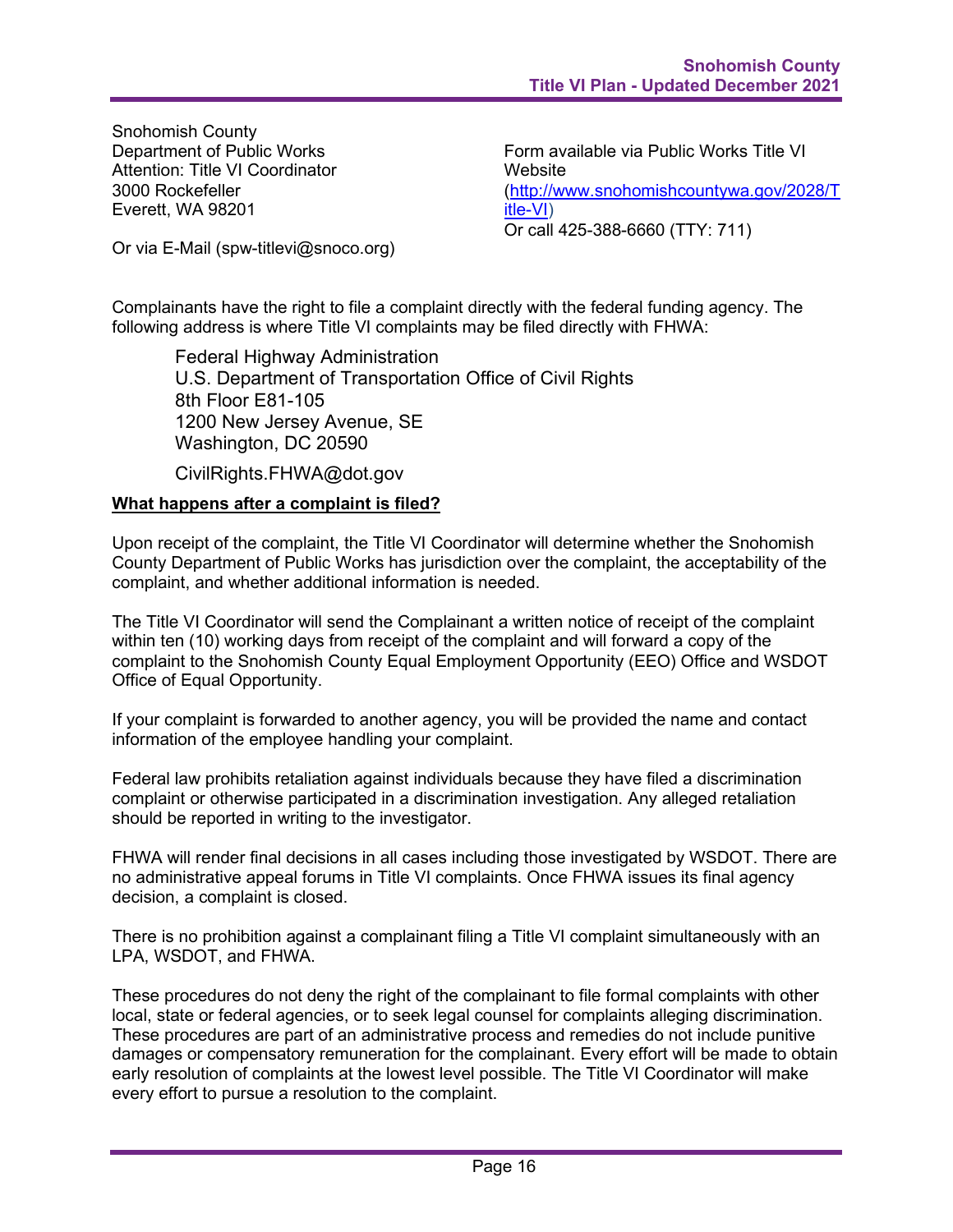KEY DEFINITIONS for these specific procedures:

Aggrieved Party – a person with a legally recognized interest who claims they were discriminated against.

Complainant – a person who brings forth or makes the Title VI complaint. A complainant does not have to be the same person as the aggrieved party.

Respondent – a person who allegedly did the discriminatory act or actions and who responds to the complaint, or someone who acts on their behalf to respond to the complaint.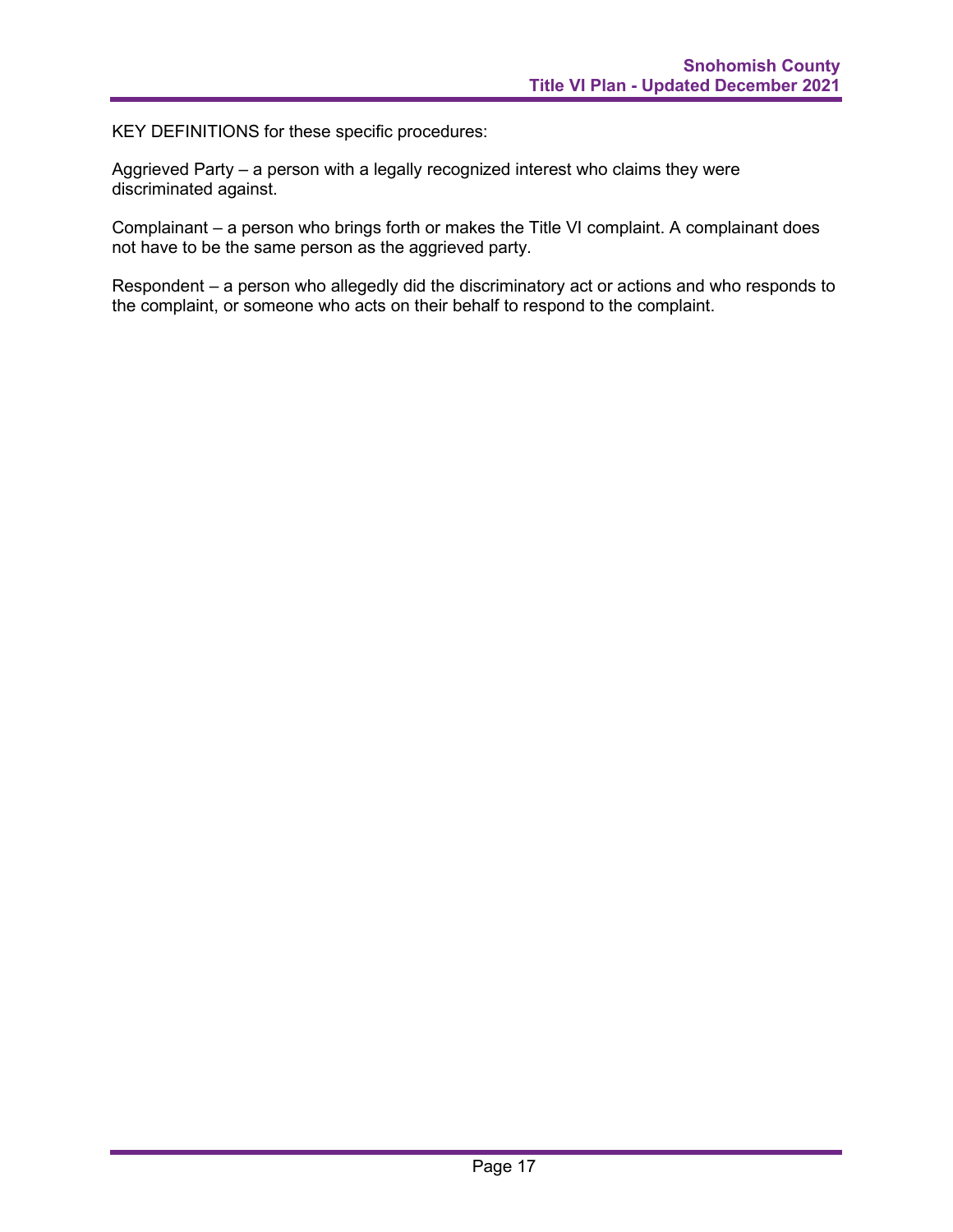## <span id="page-21-0"></span>**VII. Sub-Recipient Review and Remedial Action Procedures**

#### **A. Title VI Review of Sub-recipients of Federal-Aid Highway Funds**

<span id="page-21-1"></span>Title VI Specialists and the Coordinator will assist WSDOT to periodically conduct Title VI compliance reviews. Snohomish County staff will review select recipients of Federal-aid highway or other Federal funds to ensure adherence to Title VI requirements. Title VI Specialists and Liaisons will work cooperatively, and with the County's Purchasing Division, to periodically confirm operational guidelines provided to consultants, contractors, and subrecipients, including Title VI language, provisions, and related requirements, as applicable.

#### **B. Post-Grant Reviews**

<span id="page-21-2"></span>The Coordinator will collaborate with County staff to conduct periodic post grant reviews of select recipients of Federal highway funds or other Federal funds, for roads, sidewalks, bridges, municipal construction, etc. to ensure adherence to Title VI requirements. Appropriate staff will periodically confirm that operational guidelines provided to consultants, contractors and subrecipients include Title VI language, provisions and related requirements, where applicable.

#### **C. Remedial Action**

<span id="page-21-3"></span>When irregularities occur in the administration of Federal-aid highway programs at either the County or sub-recipient levels, corrective action will be taken to resolve identified Title VI issues. Snohomish County will seek the cooperation of the consultant, contractor or other sub-recipient in correcting deficiencies found during periodic reviews. Snohomish County will provide technical assistance and guidance, upon request, to support voluntarily compliance by the subrecipient. When conducting Title VI compliance reviews of sub-recipients, the County will reduce to writing any recommended remedial action agreed upon by the County and sub-recipient and provide a copy of the letter within a period not to exceed 90 days.

Sub-recipients placed in a deficiency status will be given a reasonable time, not to exceed 90 days after receipt of the deficiency letter, to voluntarily correct deficiencies. When a subrecipient fails or refuses to voluntarily comply with requirements within the allotted time frame, Snohomish County will submit to WSDOT and FHWA copies of the case file and a recommendation that the sub-recipient be found in noncompliance.

A follow-up review will be conducted by the Title VI Coordinator within 180 days of the initial review to ascertain if the sub-recipient has complied with the Title VI Program requirements in correcting deficiencies previously identified. If the sub-recipient refuses to comply, Snohomish County and WSDOT may, with FHWA's concurrence, initiate sanctions per 49 CFR 21.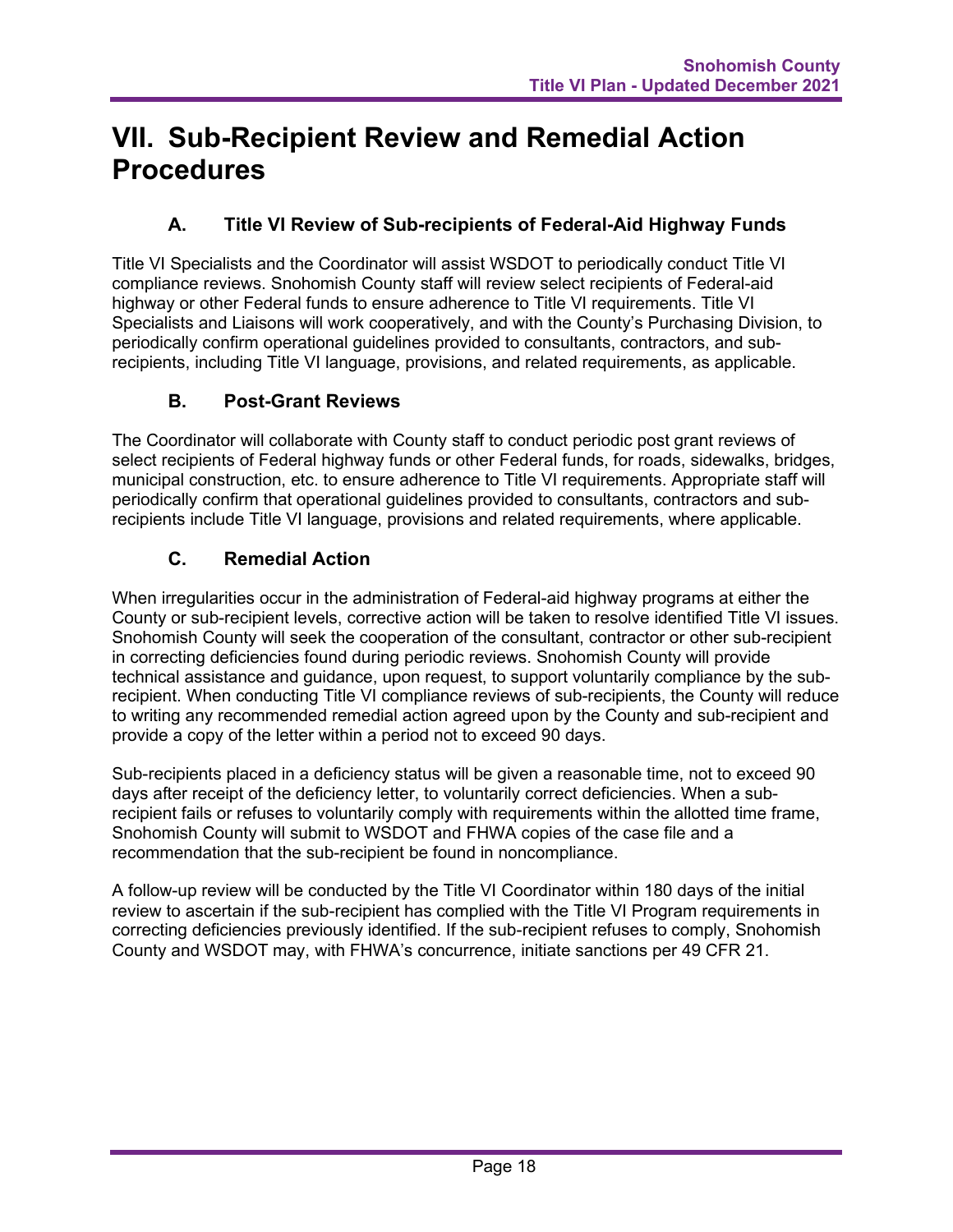## <span id="page-22-0"></span>**VIII. Implementation Activities in Primary Program Areas**

#### <span id="page-22-1"></span>**A. Planning, Traffic, Communications, and Environmental Services**

#### **1. Planning: TES – Program Planning Section**

The Transportation and Environmental Services Division (TES) Program Planning Section has responsibility for providing long-range planning, program development, and capital programming necessary to provide efficient transportation services to County citizens. TES Program Planning updates the Transportation Element (TE) of the Snohomish County Growth Management Act Comprehensive Plan. The TE includes transportation projects and strategies necessary to address the 20-year projected population and employment growth. The TE also includes a financial plan for financing the needed projects and strategies. Additionally, Program Planning is responsible for updating and revising the transportation policies contained in the Comprehensive Plan's General Policy Plan. TES annually updates and coordinates Snohomish County's six-year plan for transportation improvement programs and projects (i.e., the Transportation Improvement Program (TIP) and Annual Construction Plan (ACP). The update also informs other Snohomish County jurisdictions of the current planning direction for transportation needs. Projects included in the update are the result of evaluation and prioritization of needs in various transportation areas. The evaluation process includes input from various divisions in the department, cities, local jurisdictions and organizations, citizen groups, and private individuals. All six-year plans must be consistent with the adopted Comprehensive Plan approved under the State's Growth Management Act. TES also works with other Public Works Management to implement the County's Annual Construction Program.

a) Program Planning and Title VI Responsibilities

(1) Coordinate with other Public Works Divisions and Sections, other local, state and federal agencies, regional organizations, and the public in addressing transportation in Snohomish County. Staff will take into account demographic statistics and Environmental Justice (EJ) considerations when evaluating transportation improvement programs and projects, in coordination with the Title VI Coordinator, communications, environmental, and other department staff.

(2) Program Planning, Communications, Environmental, Design, and other department staff (see Section VII.A. 4 below) will work together to utilize demographic data from the U.S. Census, American Community Survey, and other sources to help identify and address EJ and Limited English Proficiency (LEP) issues, including meaningful access to information and development of the public outreach and involvement process.

(3) Provide a copy of the approved Annual Construction Program to the Title VI Coordinator and department Title VI Specialist within the first quarter of each year. Projects in the approved Annual Program will be included on the demographic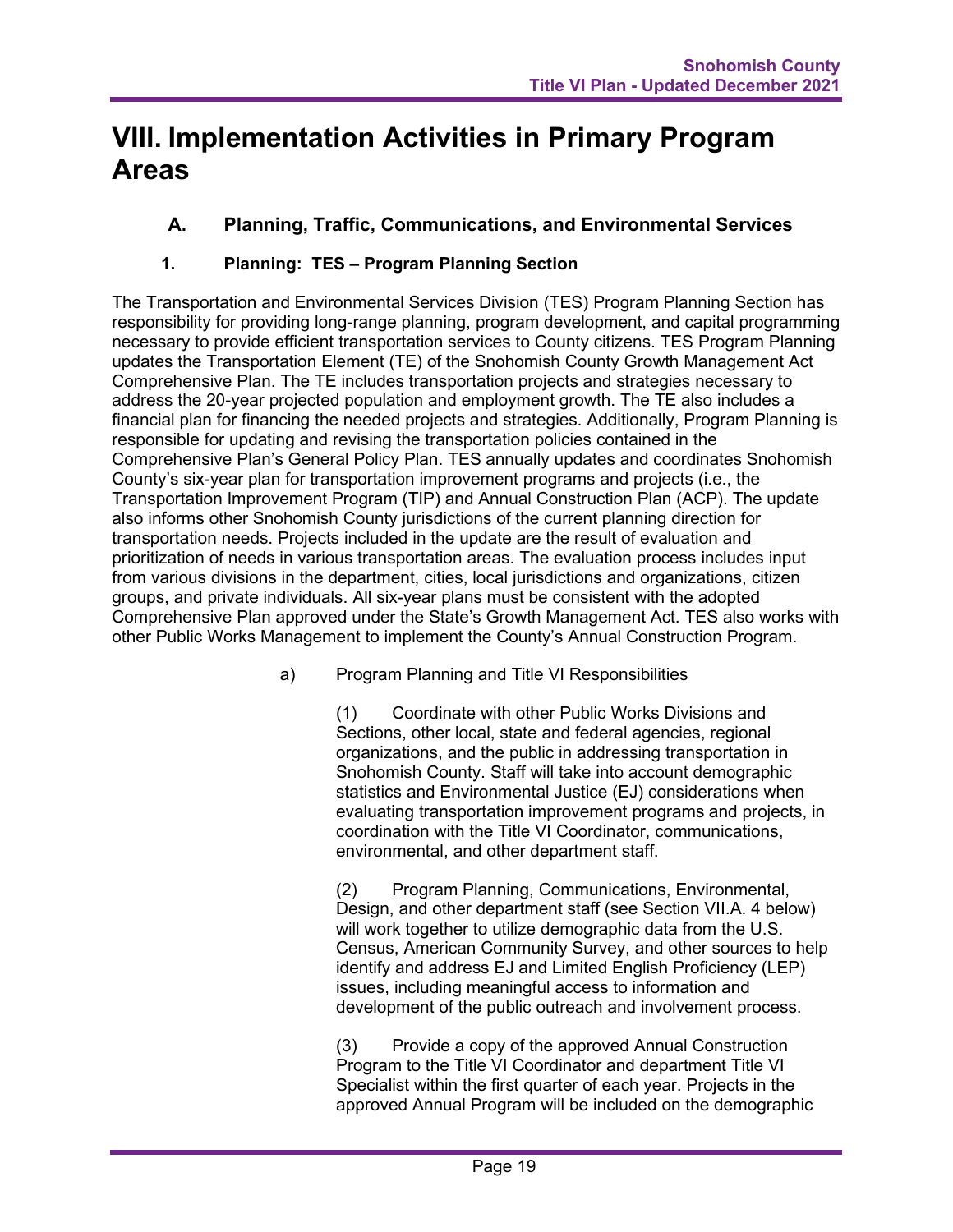maps reviewed by the Title VI Coordinator and other Public Works management and staff.

b) Work closely with Communications Section staff in the planning of public involvement, public meetings or other communication strategies associated with planning activities conducted by the Program Planning Section.

#### **2. Traffic: TES –Traffic Operations Section**

The TES Traffic Operations Section is responsible for the safe, efficient and reliable movement of people, goods and services on unincorporated county roads including streets within client jurisdictions. Agencies the County performs reimbursable work for are responsible for Title VI compliance within their jurisdiction. This section works closely with all divisions within the department to ensure appropriate design, operations and maintenance are addressed for all roadway users. The section manager is also responsible for coordinating and ensuring compliance with the Americans with Disabilities Act (ADA) and related applicable laws and regulations for Public Works transportation infrastructure. Roadway traffic conditions involve regular communication and cooperation with other county departments, jurisdictions, organizations, residents and businesses both within the county as well as the greater Puget Sound region.

a) Traffic Operations and Title VI Responsibilities:

(1) Provide appropriate provisions at signalized intersections for all users including pedestrians, bicyclists, transit and/or the disabled, as applicable.

(2) Work closely with other sections, divisions and departments to ensure that appropriate provisions are provided to address the ADA within the public right-of-way.

(3) If accessible meeting facilities and/or translation services are requested or determined appropriate, Traffic Operations staff will coordinate with the Communications Section and others in the County to provide such services.

#### **3. Communications: TES – Communications Section**

The TES Communications Section provides public outreach, involvement and communication support for the Transportation Program.

#### **a) Communications and Title VI Responsibilities:**

In coordination with other Public Works sections and divisions, the Communications staff will:

(1) Assist Title VI Coordinator and Specialists, program planning, environmental, design, right-of-way, maintenance and other department staff to ensure we evaluate applicability of, and help comply with, Limited English Proficiency (LEP) and Environmental Justice (EJ) requirements for our transportation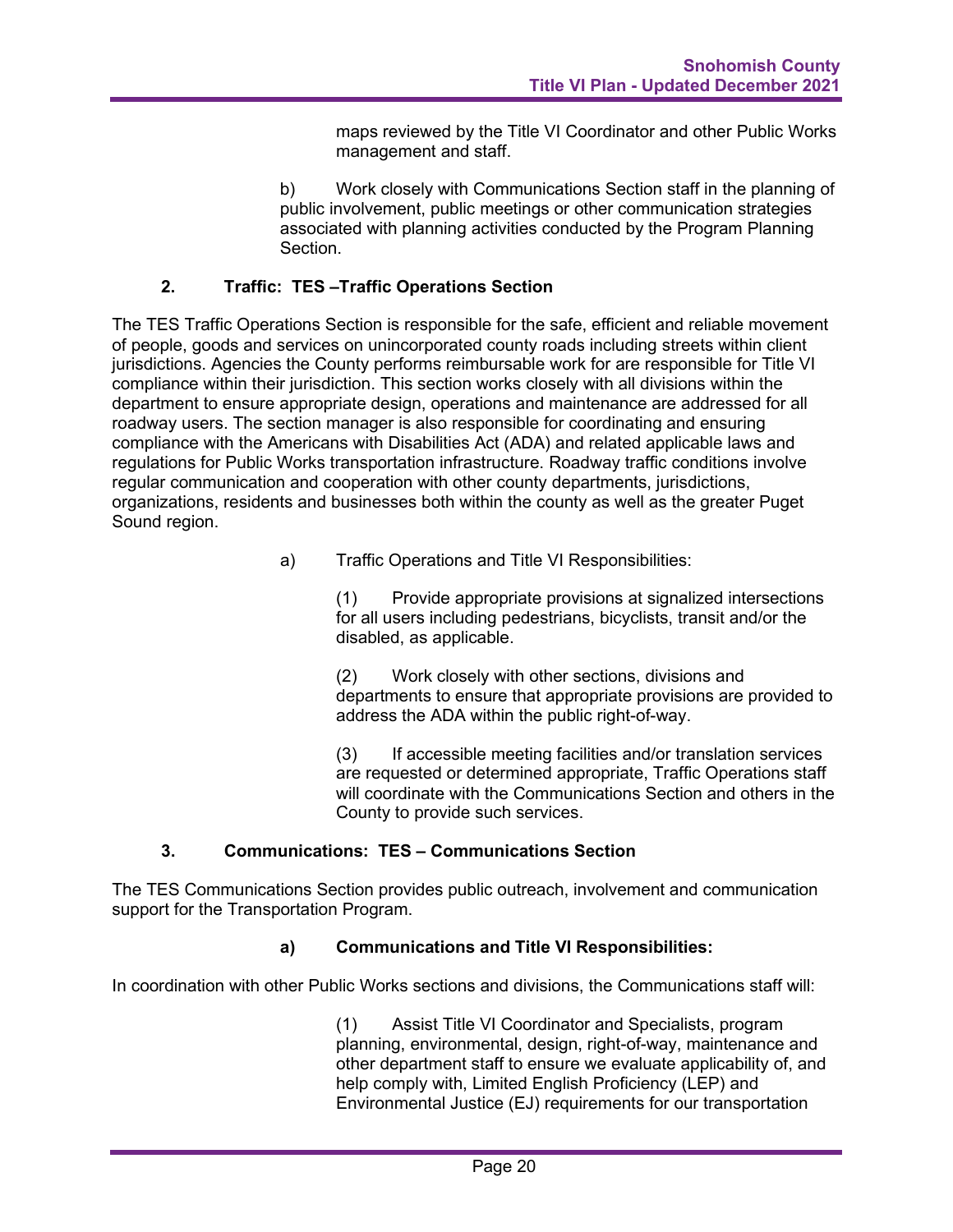improvement programs and projects. Communications staff will utilize and consider demographic data and other sources of information to help identify and address LEP and EJ issues.

(2) Incorporate adequate time into the project communication planning process to invite participation of a cross section of the populace from social, economic, and ethnic groups in the planning and project outreach process by disseminating written program or project information to minority media and ethnic organizations, providing public service announcements for all local media, forming citizen advisory committees or planning boards with diverse representation when available, planning for public meetings, and generally requesting public involvement.

> (a) Communications staff will assist Program and Project Managers and other staff in providing, as appropriate, EJ and LEP populations with meaningful access to information and inclusion in program and project public outreach and involvement processes.

(3) Assist in conducting background research on all projects to determine the community composition and appropriate outreach, and ensure translation or interpretation services are available if the need is anticipated.

(4) Ensure access to public meetings by selecting accessible meeting locations and times; conducting evening meetings in a variety of community buildings throughout the County, including those along transit routes; and striving to ensure public meetings are held in predominately minority communities when projects will specifically impact those communities.

(5) Work with design, environmental and other staff to ensure the public has information pertaining to the right to call or write the Department to view project plans and discuss environmental problems.

(6) Attempt to obtain demographic data at community meetings and public hearings pertaining to the transportation design phase of projects. Data will be gathered through use of a voluntary sign-up form which includes racial/ethnic designation, gender, preferred language, and suggested locations to share project information. Copies of the voluntary self-reporting forms will be provided to the Title VI Coordinator via the department's Title VI Specialist after each meeting.

#### **4. Environmental Services: TES Environmental Services Section, and Other Environmental Staff**

The TES Environmental Services Section staff and other Public Works environmental staff assist in addressing environmental considerations and regulatory compliance for programs and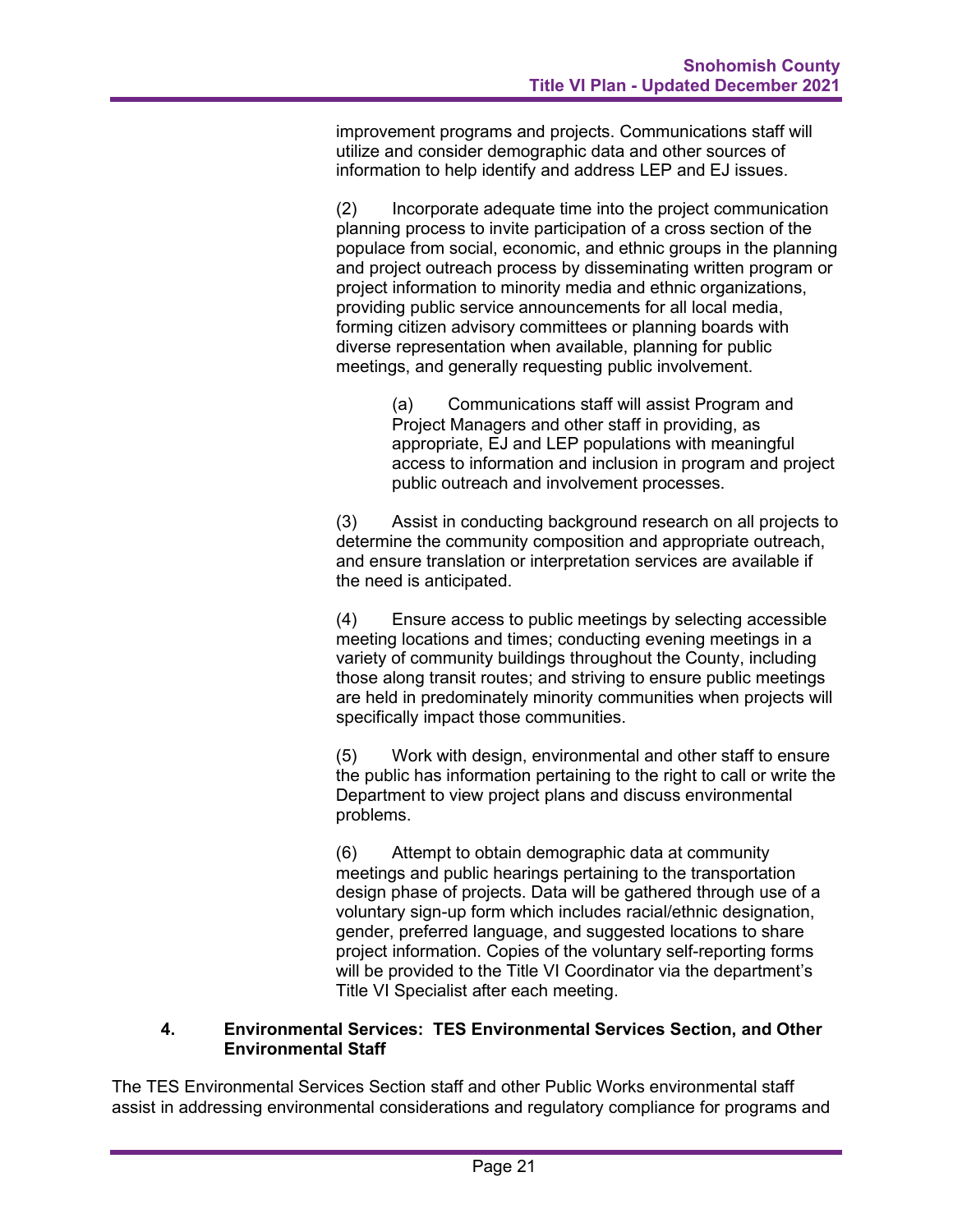projects relating to the Public Works Transportation Program. They work with regulatory agencies, other jurisdictions, special interest groups, consultants and contractors, and members of the public in addressing environmental issues and acquiring environmental permits and other approvals for projects. Studies are performed to assess various environmental factors as they relate to the implementation of the County's Annual Construction Program, including evaluating demographic data.

a) Environmental and Title VI Responsibilities:

(1) Monitor compliance with Title VI requirements in all aspects of conducting environmental reviews and permitting, including Environmental Impact Statements or Assessments, in coordination with the Title VI Coordinator, Specialists and Liaisons, and other department staff.

(2) Work with the Title VI Coordinator and Specialists in development of maps by GIS staff that show planned transportation projects in relation to demographic data of the neighborhoods affected by the projects. Maps will incorporate relevant U.S. Census and American Community survey data.

(3) Evaluate each transportation program or project for environmental issues and regulatory compliance requirements, including potential social and economic impacts. Most projects are reviewed under the State Environmental Policy Act (SEPA) and projects with federal funding and/or permits are also reviewed under the National Environmental Policy Act (NEPA). Depending on the scope, complexity, and impacts of a project, a SEPA checklist, SEPA Determination of Non-Significance, SEPA EIS, NEPA Categorical Exclusion (typically a WSDOT Environmental Classification Summary (ECS) Form, NEPA Environmental Assessment (EA), and/or NEPA Environmental Impact Statement (EIS), will be completed.

(4) Environmental staff will evaluate applicability of, and help ensure compliance with, Environmental Justice (EJ) and Limited English Proficiency (LEP) requirements from a Title VI perspective when conducting environmental reviews of programs and projects.

(5) Assist in collecting and conducting background research on program and project areas of potential impacts to determine the community composition, taking into account demographic data from the U.S. Census, American Community Survey and other sources (e.g., schools, community centers, businesses, etc.). Coordinate as appropriate with the Title VI Coordinator, Specialists, and Liaisons; other program planning, communications, design, right-of-way, and maintenance staff, and other department staff as appropriate, to evaluate and consider this data from a Title VI compliance perspective for our transportation improvement programs and projects.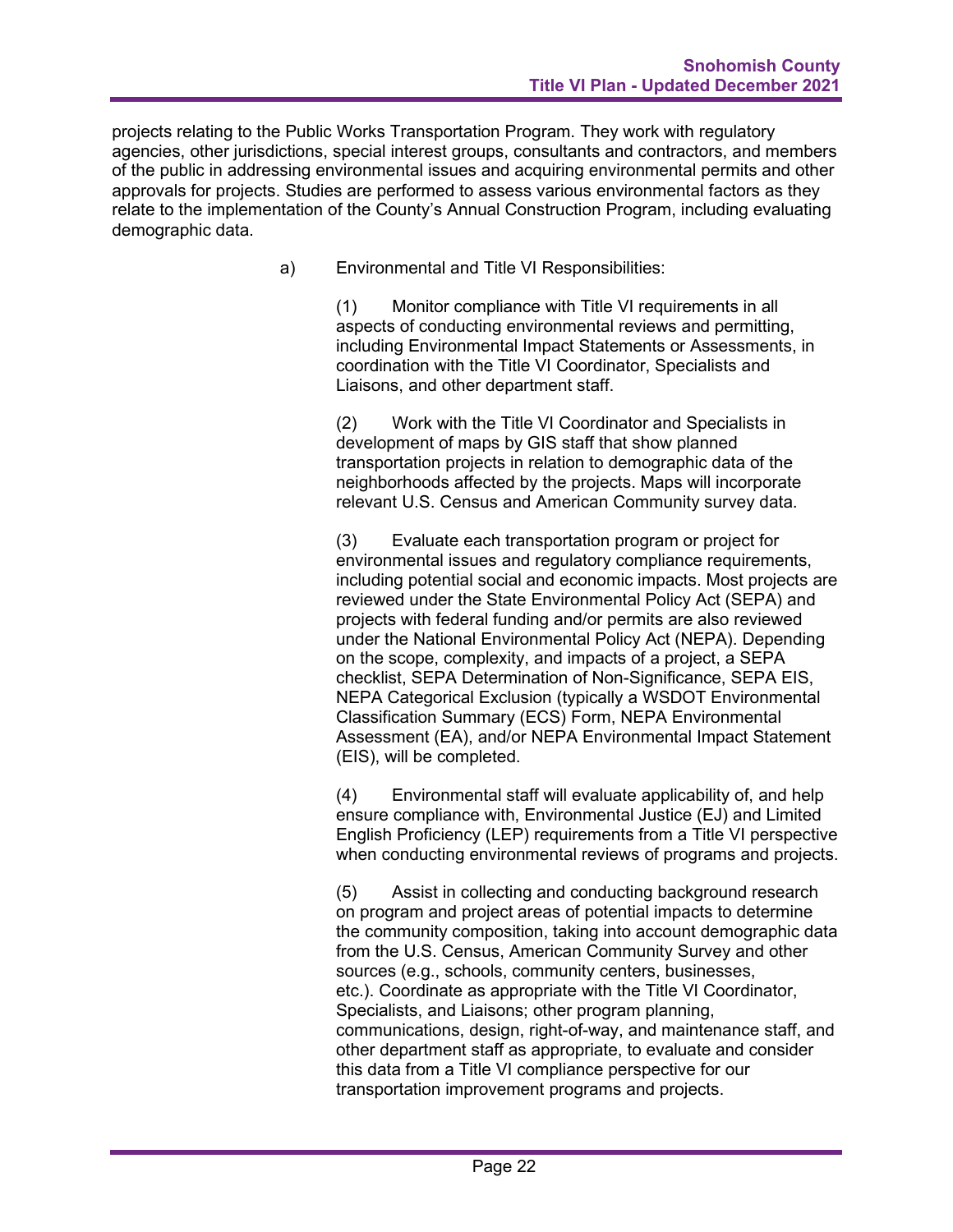(6) Environmental staff will incorporate adequate time into the environmental review process to consult with the Title VI Coordinator and Specialists, as applicable, on any EJ and LEP issues and to coordinate, review and comment on draft NEPA, SEPA and Title VI documents. Environmental staff will coordinate with Project Managers and Title VI Specialists to compile and track NEPA, SEPA, EJ, LEP and related data for use in Title VI project documentation and annual reports.

#### **5. Authorities/Operational Guidelines: Planning, Traffic, Communications and Environmental**

Snohomish County Code 3.57.010, Affirmative Action Statement of Policy 23 CFR 450, FHWA Planning Assistance and Standards RCW 35.77, Streets, planning, establishment, construction, and maintenance RCW 36, Counties RCW 47.06, Statewide Transportation Planning RCW 47.80 Regional Transportation Planning Organization (i.e., Puget Sound Regional Council) Executive Order 12898 on Environmental Justice Executive Order 13166 on Limited English Proficiency 42 USC 4321, National Environmental Policy Act (NEPA) 40 CFR 1500, 23 CFR 771, NEPA regulations 49 CFR 622, Environmental Impact 43.21C RCW, State Environmental Policy Act (SEPA) Ch. 197-11 WAC, SEPA regulations Washington Growth Management Act (36.70A RCW) Snohomish County Comprehensive Plan and Related Policies SCC Title 11 RCW 47.36.030, Manual on Uniform Traffic Control Devices (MUTCD) WAC 468.95, MUTCD Snohomish County Engineering and Development Design Standards (EDDS) WSDOT Design Manual

Public Works has listed out and provided links to over 70 authorities and citations Public Works employees can access via the Public Works Title VI SharePoint site.

#### **B. Design, Construction and Right-of-Way**

<span id="page-26-0"></span>The Engineering Services Division (ES) is responsible for the design and construction of transportation projects, as set forth by policy decisions and supervision of the County Engineer. Although not called out in our Title VI Plan as primary program areas, the ES Survey and Geotechnical Sections also work closely with the ES Design and Construction Sections, and others in Public Works to deliver our transportation Capital Improvement Program (CIP) projects.

#### **1. DESIGN: ES – Design Section**

The ES Design Section has responsibility for design and engineering of transportation CIP projects, including the designing of our roadways, bridges, and pedestrian facilities; overseeing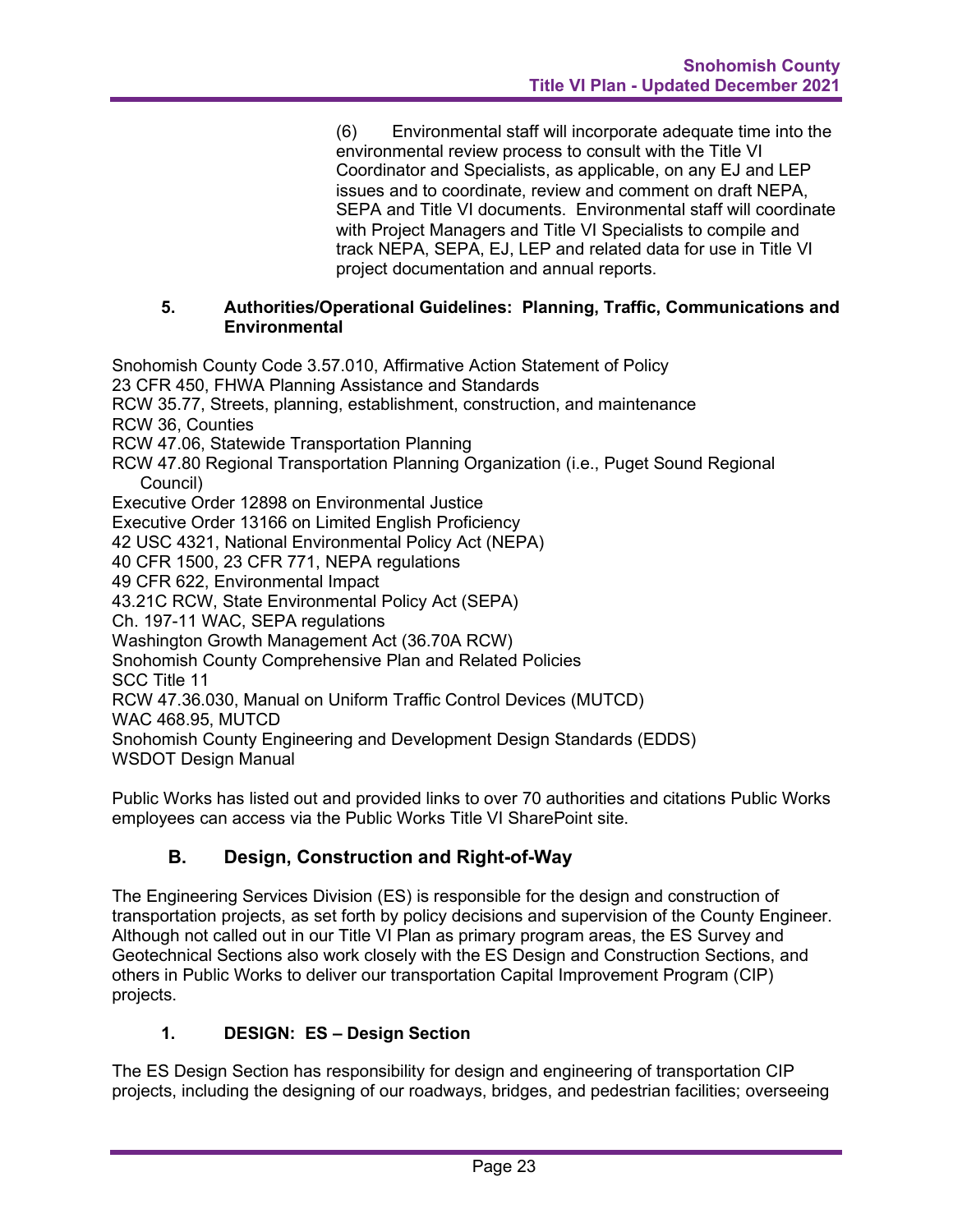design consultants; and assembling Requests for Proposals and Bid Packages in coordination with the ES Construction Section, AdOps Contract Administration and the County's Purchasing Division.

#### **a) Design and Title VI Responsibilities:**

(1) Work closely with Program Planning, Traffic Operations, Communications, Environmental, Right-of-Way and other department staff during the design of our transportation projects. Economic, social, topographic, traffic operations, and environmental impact of a proposed project are key factors weighed in location and design considerations.

(2) Assist Title VI Coordinator and Specialists and other department staff to ensure we evaluate applicability of, and help comply with, Limited English Proficiency (LEP) and Environmental Justice (EJ) requirements for our transportation improvement programs and transportation projects. Design staff will help collect, utilize and consider demographic data and other sources of information to help identify and address LEP and EJ issues. Project Managers have overall responsibility for Title VI compliance at the project level, including ensuring adequate documentation for project files and annual reporting.

> (a) Work closely with Environmental and Communications staff during the design phase to help avoid or minimize the environmental impact of a project, including identifying and addressing potential EJ related impacts.

(b) Work closely with Communications, Environmental and Right-of-Way staff and others to comply with LEP requirements, and coordinate public outreach, involvement and communication, as appropriate, for each project. Access to information and the need to provide information in alternative languages are considerations addressed with Communications, Environmental, and Right-of-Way staff, and the Title VI Coordinator, Title VI Specialists, and other staff as appropriate.

(3) Work closely with Public Works Contract Administration staff and the County Purchasing Division to ensure all applicable federal transportation-related contractual requirements, including Title VI related requirements are included in Requests for Proposals and Bid Packages.

> (a) Review and ensure all appropriate Title VI language is placed in bid announcement and applicable construction documents, consistent with the County's Title VI Policy Statement (see Section I.A) and Title VI Assurances (**Appendix D**).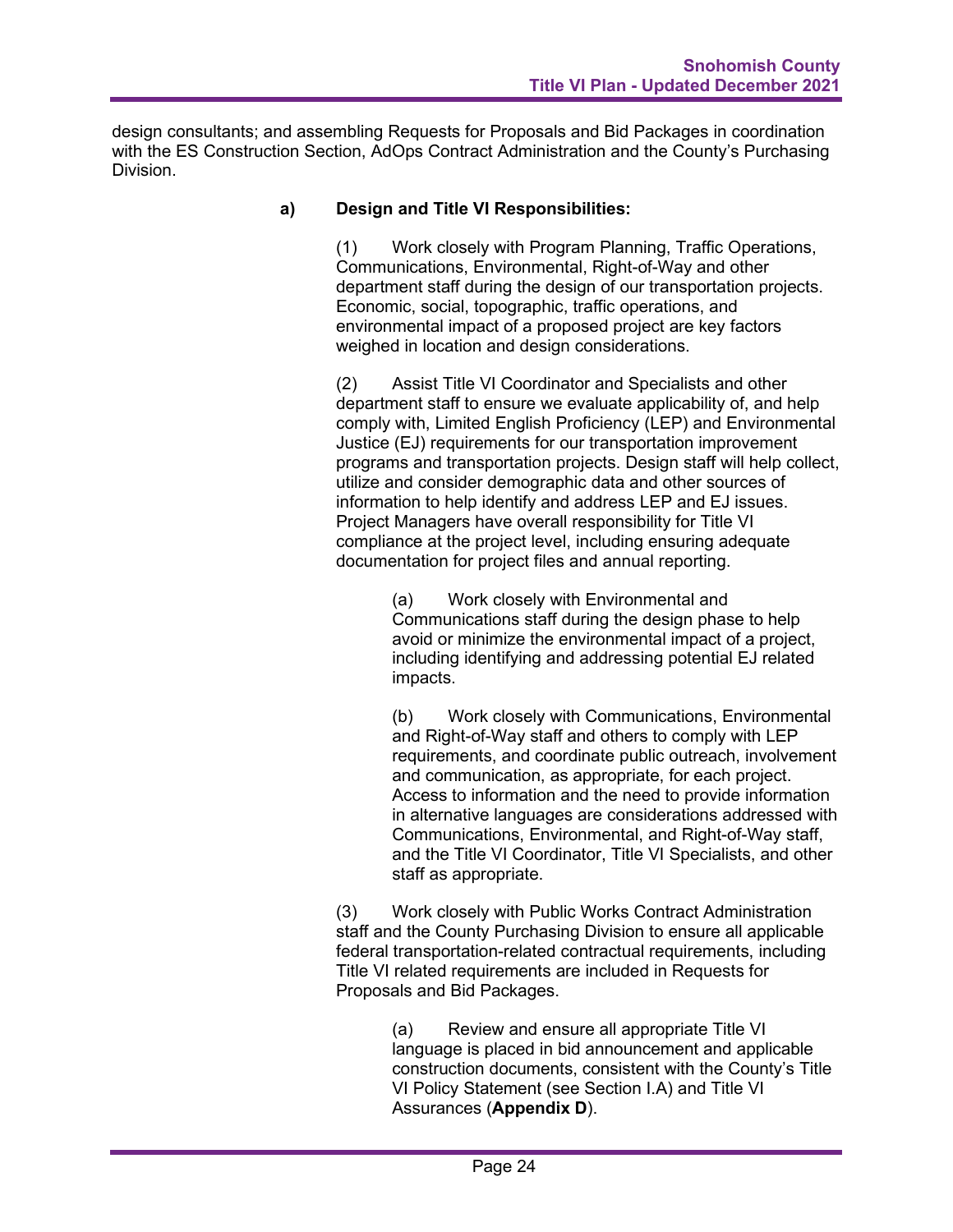#### **2. CONSTRUCTION: ES – Construction Section**

The ES Construction Section is responsible for oversight and inspection of all new transportation construction projects.

#### **a) Construction and Title VI Responsibilities:**

(1) Work closely with our Contract Administration and, as appropriate, the County's Purchasing Division for Contractors and Sub-Contractors compliance with all applicable contracts and other legal requirements, and overall contracting and purchasing activities during project construction.

(2) Review and ensure all appropriate Title VI language is placed in bid announcements and applicable construction documents, consistent with the County's Title VI Policy Statement (see Section I.A) and Title VI Assurances (**Appendix D**).

(3) Recommend award of construction contracts on the basis of lowest responsive bidder.

(4) Monitor all construction operations to ensure nondiscrimination.

(5) Interview Contractor Staff to assure compliance with prevailing wage requirements.

(6) Work closely with communication, environmental, and other staff to help avoid or minimize the environmental impact of a project during construction and, as needed, to address any Limited English Proficiency or Environmental Justice issues.

#### **3. Authorities/Operational Guidelines: Design and Construction**

Snohomish County Code, Chapter 13, Roads and Bridges WSDOT Local Agency Guidelines WSDOT Design Manual WSDOT Bridge Design Manual WSDOT Highway Runoff Manual WSDOT Standard Specifications WSDOT Standard Plans for Road, Bridge and Municipal Construction WSDOT Construction Manual WSDOT Maintenance Manual WSDOT Environmental Procedures Manual 23 USC 109, 217, 315, 402 49 CFR Part 622 APWA - M21-01 AASHTO Bridge Design Specifications

Public Works has listed out and provided links to over 70 authorities and citations Public Works employees can access via the Public Works Title VI SharePoint site.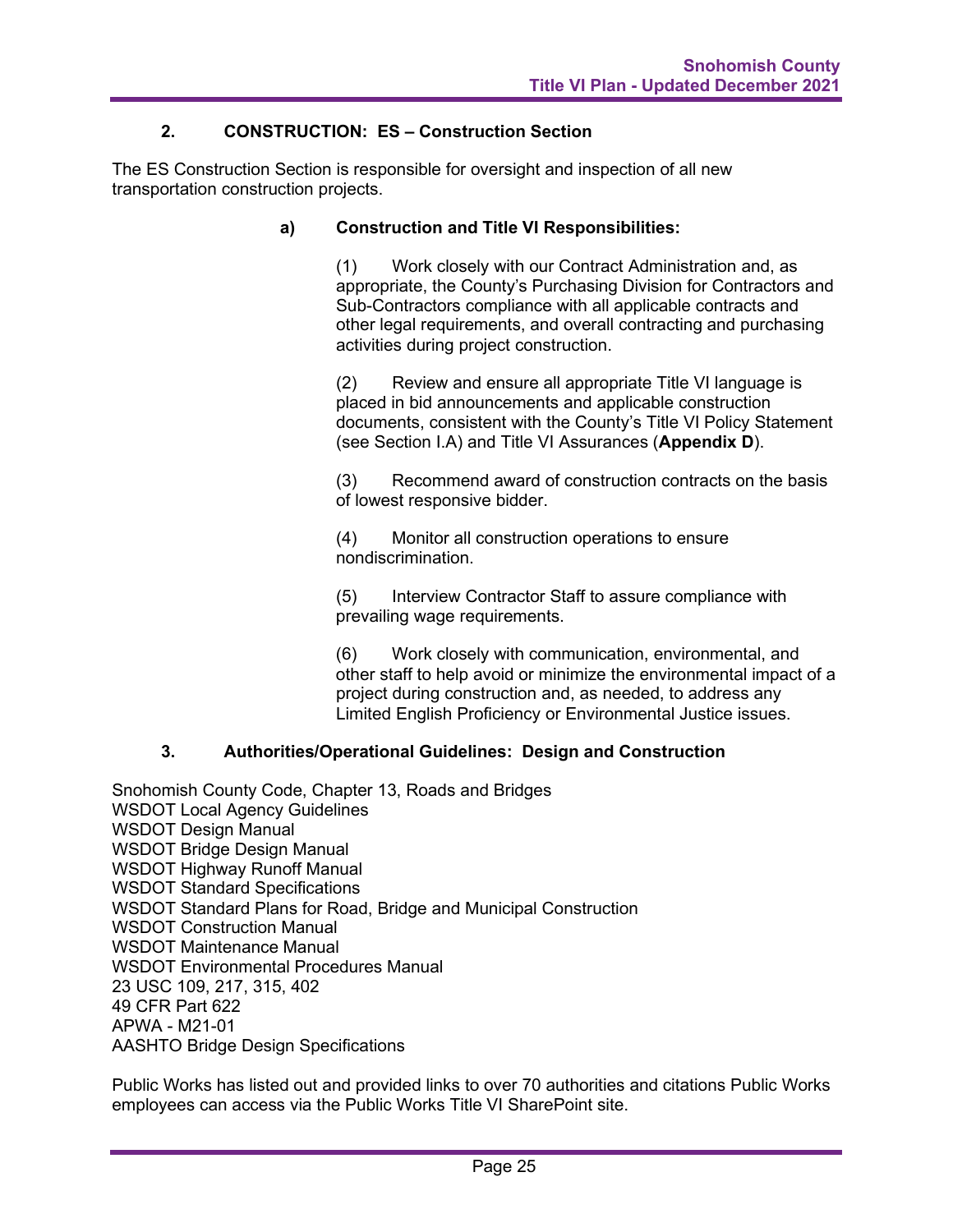#### **4. Right-of-Way Activities: ES – Right-of-Way Section**

The ES Right-of-Way Section manages and coordinates the appraisal and acquisition of real property and relocation assistance services for transportation and other Public Works projects. The right-of-way acquisition process entails appraisal of property, negotiation of terms and conditions for acquisition, and assistance in the relocation of displaced individuals, businesses, farm operations, nonprofit organizations, and property management.

#### **a) Right-of-Way and Title VI Responsibilities:**

(1) Ensure equal opportunity in all aspects of procuring real estate service contracting and appraisal agreements and follow adopted County vendor procurement policies in the acquisition of contracted services.

(2) Utilize current OMWBE directories identifying fee appraiser organizations and the Washington State Department of Transportation's list of certified fee appraisers when seeking services, maintain data on awards to minority and female appraisers, and provide data to the department Title VI Specialist on a quarterly basis.

(3) Follow the guidelines in the WSDOT's Right of Way Manual for property acquisition as well as applicable laws and regulations, including Title VI and Section 504 of the Rehabilitation Act of 1973.

(4) Adhere to departmental policy for apprising affected property owners, tenants, and others involved in right-of-way acquisition of their rights and options regarding negotiation, relocation, condemnation and other aspects of the acquisition process and provide copies of relocation assistance literature produced by WSDOT and any information produced concerning Snohomish County's Title VI compliance efforts.

(5) Ensure that appraised values and communications associated with the appraisal and negotiation operations result in equitable treatment.

(6) Ensure that in the property acquisition process, comparable replacement dwellings are available and assistance is given to all displaced persons and entities.

(7) Assist project design, communications, environmental and other staff with data gathering and documentation, determining community composition, and communications with property owners, lessees, renters and others, as appropriate, to help ensure we evaluate applicability of, and compliance with, Limited English Proficiency and Environmental Justice requirements for projects. Access to information and the need to provide information in alternative languages are considerations addressed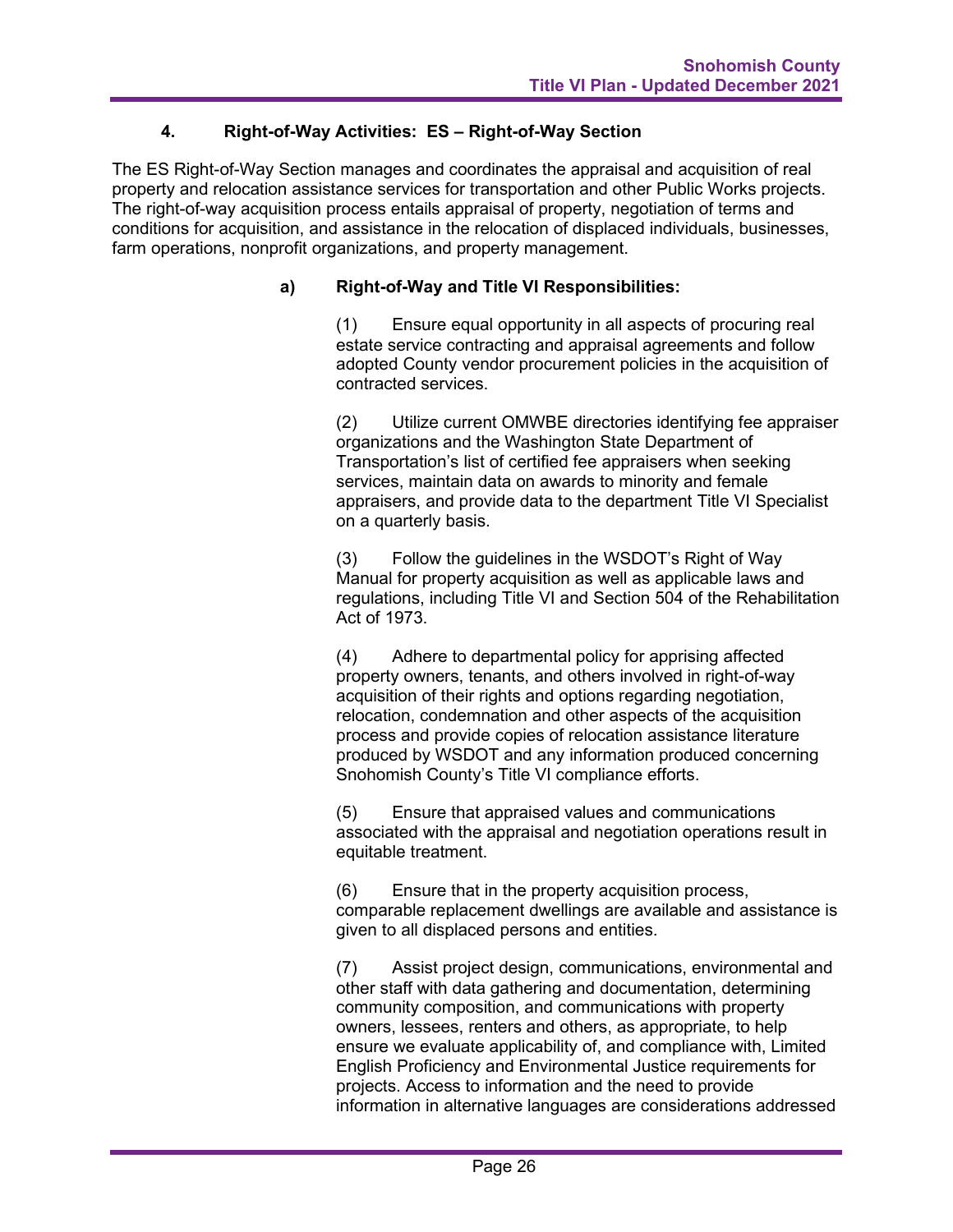with Communications, Environmental, and Design staff, and the Title VI Specialists, and other staff as appropriate.

#### **5. Authorities/Operational Guidelines: Right-of-Way**

WSDOT Right of Way Manual WSDOT Local Agency Guidelines Manual 29 USC 794 42 USC 61 (AKA 42 USC 4601 to 4655) 23 CFR 130 49 CFR 24, 27 RCW 8.8, 8.25, 8.26 RCW Chapter 47 WAC 468.100

Public Works has listed out and provided links to over 70 authorities and citations Public Works employees can access via the Public Works Title VI SharePoint site.

#### **C. Maintenance Activities**

<span id="page-30-0"></span>The Road Maintenance Division is responsible for maintaining County roads and bridges by economically utilizing the resources of county personnel, equipment, materials and, on a limited and as-needed basis, contractors.

#### **1. Maintenance and Title VI Responsibilities:**

a) Monitor all maintenance operations and management practices to ensure nondiscrimination.

b) Work closely with our Contract Administration Section, other Public Works Sections, and the County's Purchasing Division, when appropriate, for Contractors and Sub-Contractors compliance with all applicable contracts and other legal requirements, and overall contracting and purchasing activities.

c) Work closely with environmental staff to help avoid or minimize the environmental impact of a project during maintenance and operations.

d) Work closely with the Title VI Coordinator and Specialists, Communications staff and others to comply with LEP requirements, and coordinate public outreach, involvement, and communication, as appropriate, for each project. Access to information and the need to provide information in alternative languages are considerations addressed with Communications and the Title VI Coordinator, Title VI Specialists, and other staff as appropriate.

#### **2. Authorities - Maintenance**

WSDOT Maintenance Manual

WSDOT Construction Manual

WSDOT Standard Specifications for Road, Bridge and Municipal Construction Section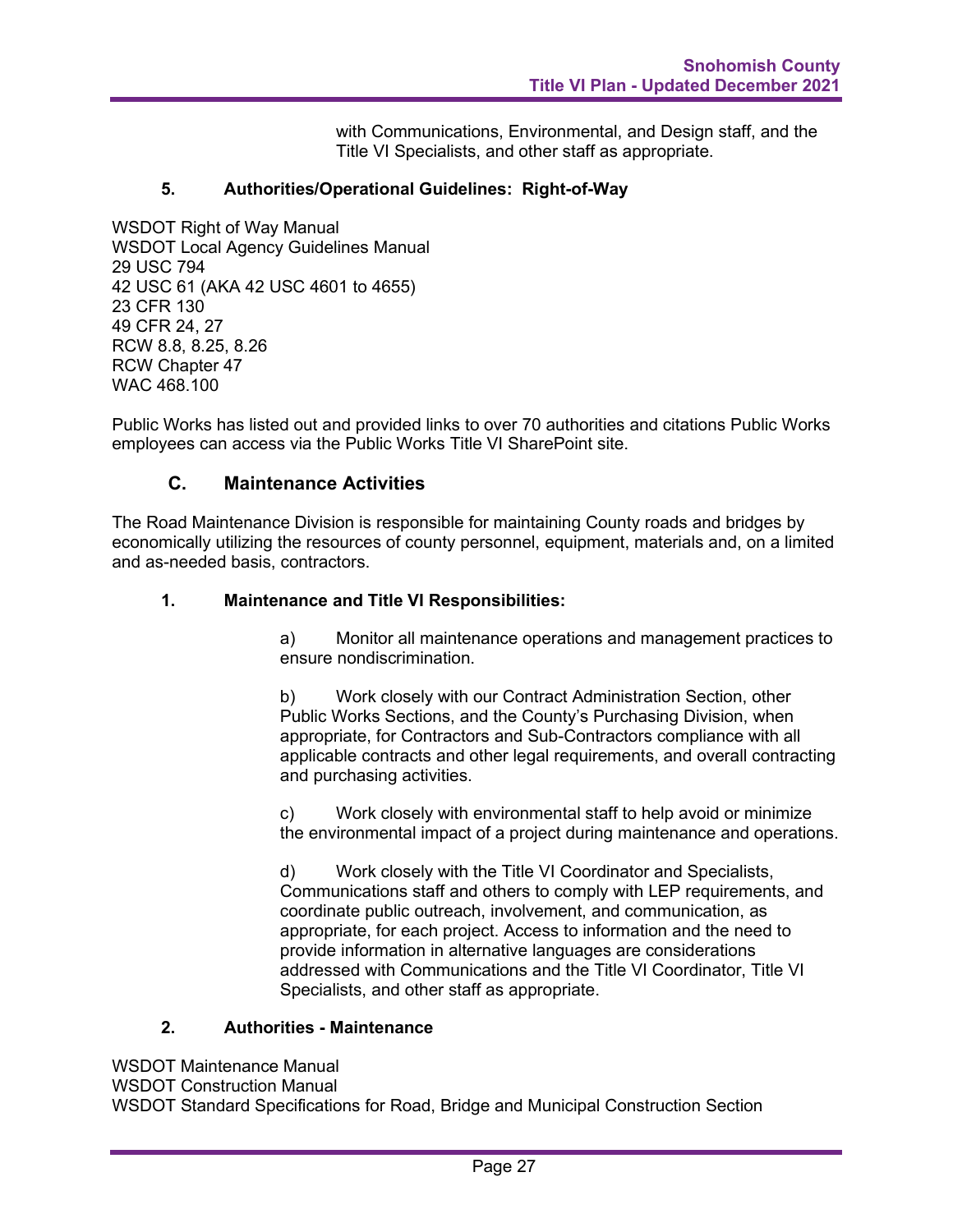RCW 36.80 SCC Title 13

Public Works has listed out and provided links to over 70 authorities and citations Public Works employees can access via the Public Works Title VI SharePoint site.

#### <span id="page-31-0"></span>**D. Administration, Human Resources, Contracts, Technology and Records, and Special Projects**

The Administrative Operations Division (AdOps) is responsible for overall administrative operations within Public Works, including department human resources services and contract administration. With this Title VI Plan update we are adding as primary program areas, the AdOps Information Technology and Records Management section and Special Projects. These sections of AdOps also work closely with the other AdOps sections and others in Public Works to deliver our transportation program and CIP projects.

#### **1. Human Resources:**

Public Works Human Resources staff work with all Public Works management and staff, in coordination with our County Central Human Resources Department, to provide training and enforcement of County hiring, nondiscrimination, harassment, violence prevention and similar human resources related laws, regulations, policies, procedures and/or guidelines.

#### **a) Human Resources and Title VI Responsibilities:**

(1) Assist, as needed, with Title VI and other nondiscrimination related training, and the tracking of training statistical data for use by the Title VI Coordinator and preparation of our Annual Accomplishments and Update Reports.

(2) Work with our County Central Human Resources Department to obtain gender and racial/ethnic designation employee statistics for use in our Annual Reports.

(3) Assist with creation and maintenance of our Public Works Title VI SharePoint site and website.

(4) Assist the Title VI Coordinator with gathering and responding to Title VI inquires or complaints.

#### **2. Contracts:**

The AdOps Contract Administration Section works with all Public Works Divisions and our County Purchasing Division and Prosecuting Attorney's Office on development and management of contracts and purchasing, including hiring of consultants and contractors.

Public Works staff from different Divisions work with Contract Administration staff to request qualifications from consulting engineering firms specializing in various aspects of civil engineering which may relate to public works projects. Consultant use from different divisions of Public Works are drawn from an approved list of consultants that comply with all State and County regulations and requirements.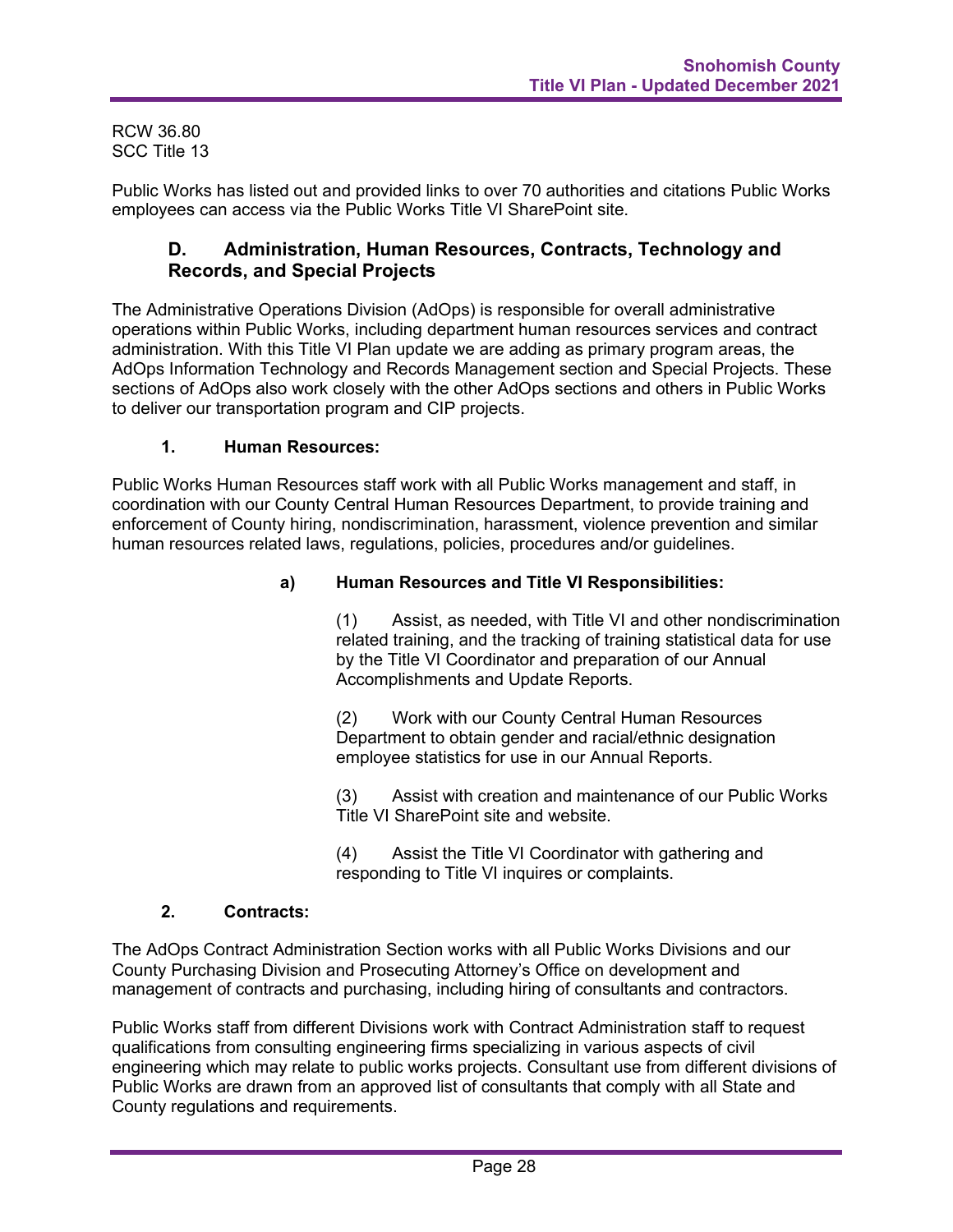• The Snohomish County Department of Public Works, together with the Snohomish County Purchasing Division, is responsible for the competitive selection of consultant firms and final contract negotiation and award.

Contract Administration staff is also responsible for administering all construction contracts and for ensuring compliance with contract provisions, including DBE goals and EEO requirements from our contractors. Contract Administration staff work closely with other Public Works Divisions in ensuring compliance under each contract.

#### **a) Contract Administration and Title VI Responsibilities:**

(1) Include applicable Disadvantaged Business Enterprise (DBE) goals in designated projects, and seek to have contractor proactively achieve the goal(s).

(2) Include Title VI assurance and provision language in all Federally-funded construction contracts. Documents and language shall be periodically reviewed to ensure compliance with current laws and regulations. A copy of the form of the contract and any amendments or updates that may occur over time shall be provided to the Title VI Coordinator.

(3) Ensure that prime contractors with DBE requirements award contracted work to qualified DBEs, which perform commercially useful functions.

(4) Include Title VI language in prime contract award letters to encourage utilization of DBE subcontracts and vendors.

(5) Coordinate the gathering of construction information regarding DBE participation for the Annual Title VI Report; and provide to the Title VI Coordinator.

#### 3. **Technology and Records Management**

The AdOps Technology and Records Management Section works with all Public Works Divisions and the County Information Technology Department on the development and management of department technology, software systems, databases and records, including the coordination of responses to public records requests.

#### **a) Technology and Records Management and Title VI Responsibilities:**

As a new primary program area, we are still refining their Title VI responsibilities and will provide details in our next update to the Plan.

#### 4. **Special Projects**

The AdOps Special Projects Section works with all Public Works Divisions and the County Facilities Department on the development and management of department owned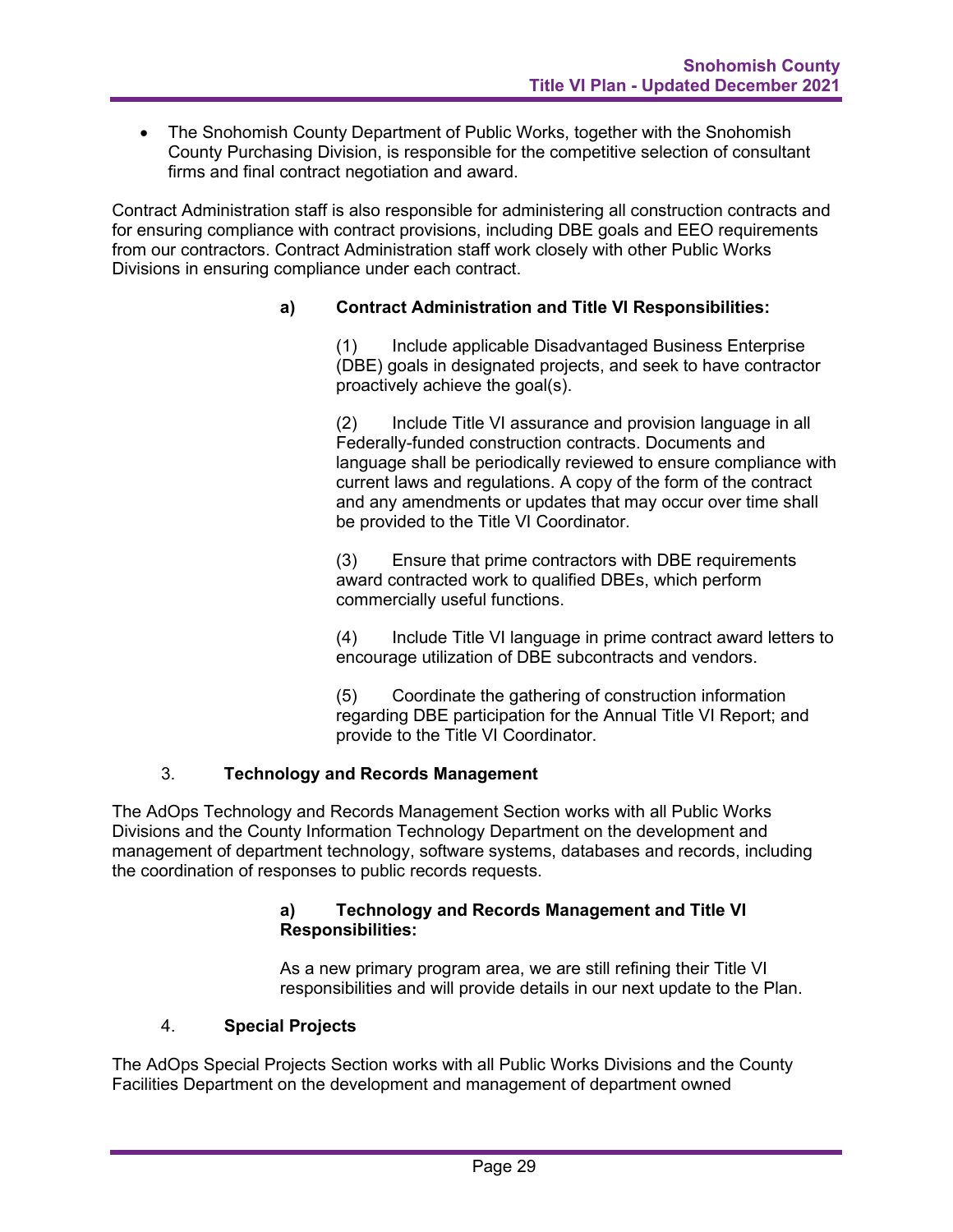facilities/properties, site development, sale and acquisition of properties, and utility franchise agreements.

#### **a) Special Projects and Title VI Responsibilities:**

As a new primary program area, we are still refining their Title VI responsibilities and will provide details in our next update to the Plan.

#### **5. Authorities/Operational Guidelines:**

Snohomish County Code, Chapter 3.04 WSDOT Standard Specifications WSDOT Local Agency Guidelines 48 CFR 31 23 CFR 172 2 CFR 200

Public Works has listed out and provided links to over 70 authorities and citations Public Works employees can access via the Public Works Title VI SharePoint site.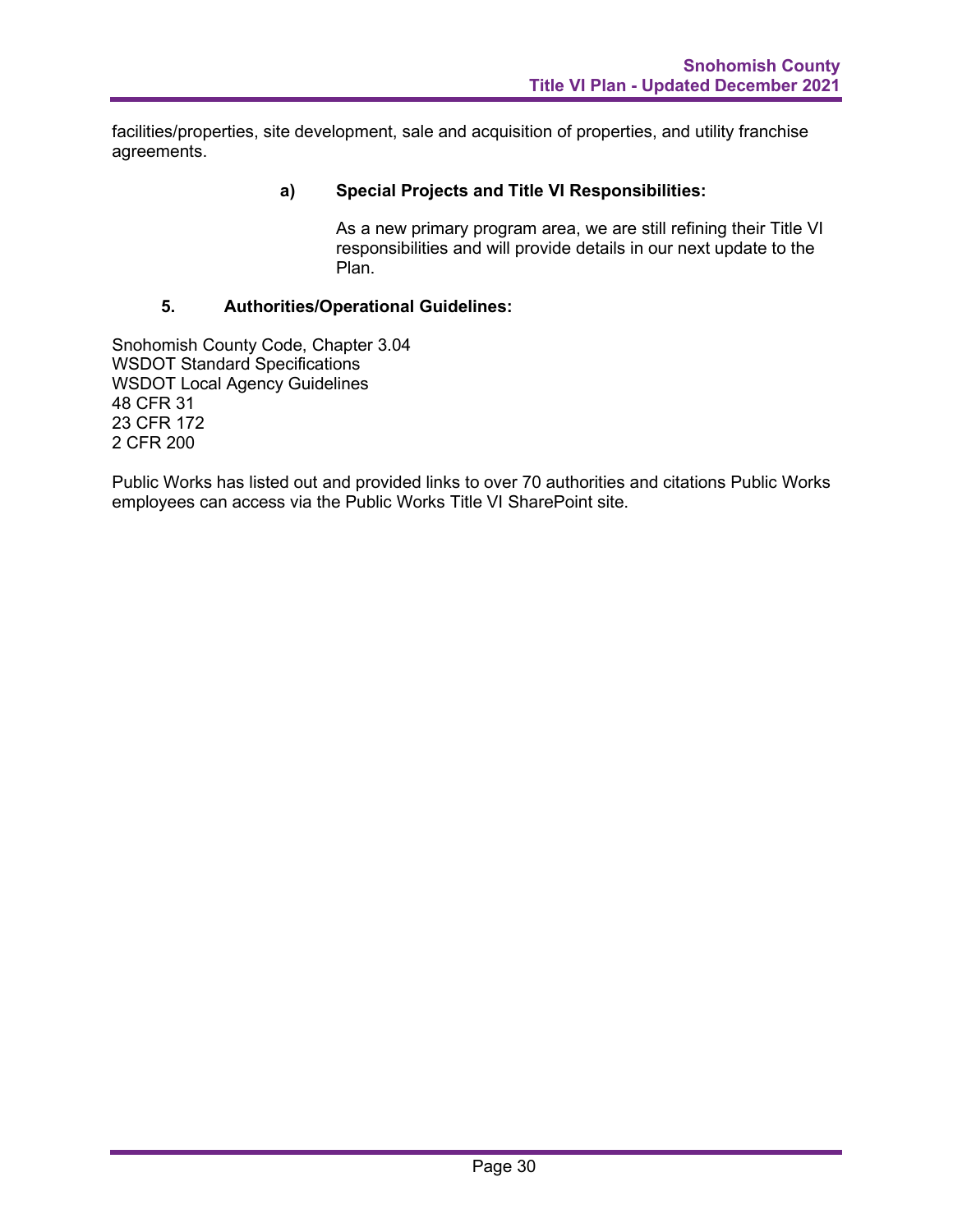## **APPENDIX A**

## **Complete and Signed Copy of Snohomish County Title VI Policy Statement**

Snohomish County Federally Funded Transportation Program Title VI Plan For Federal Fiscal Year (FFY) 2021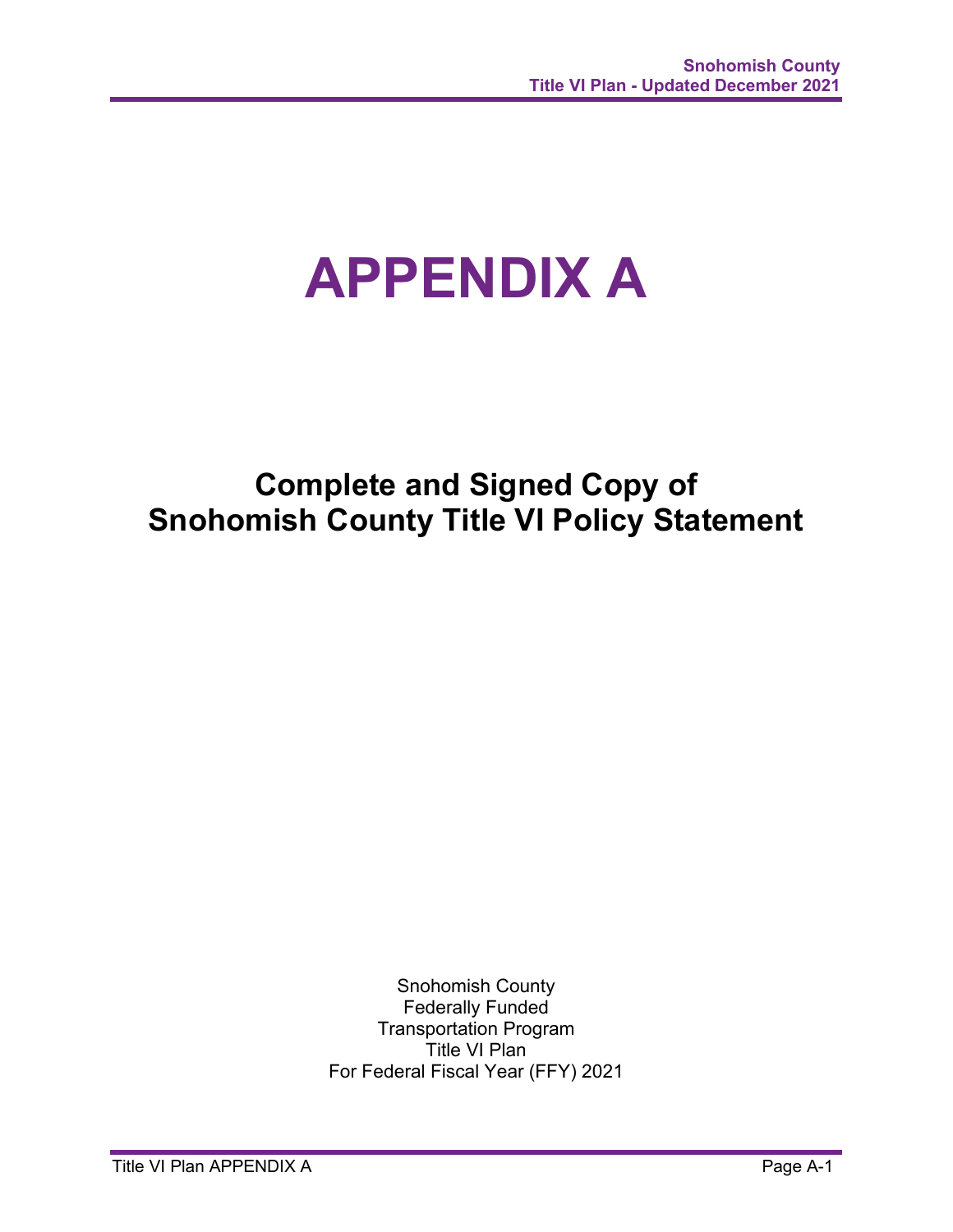This page is intentionally left blank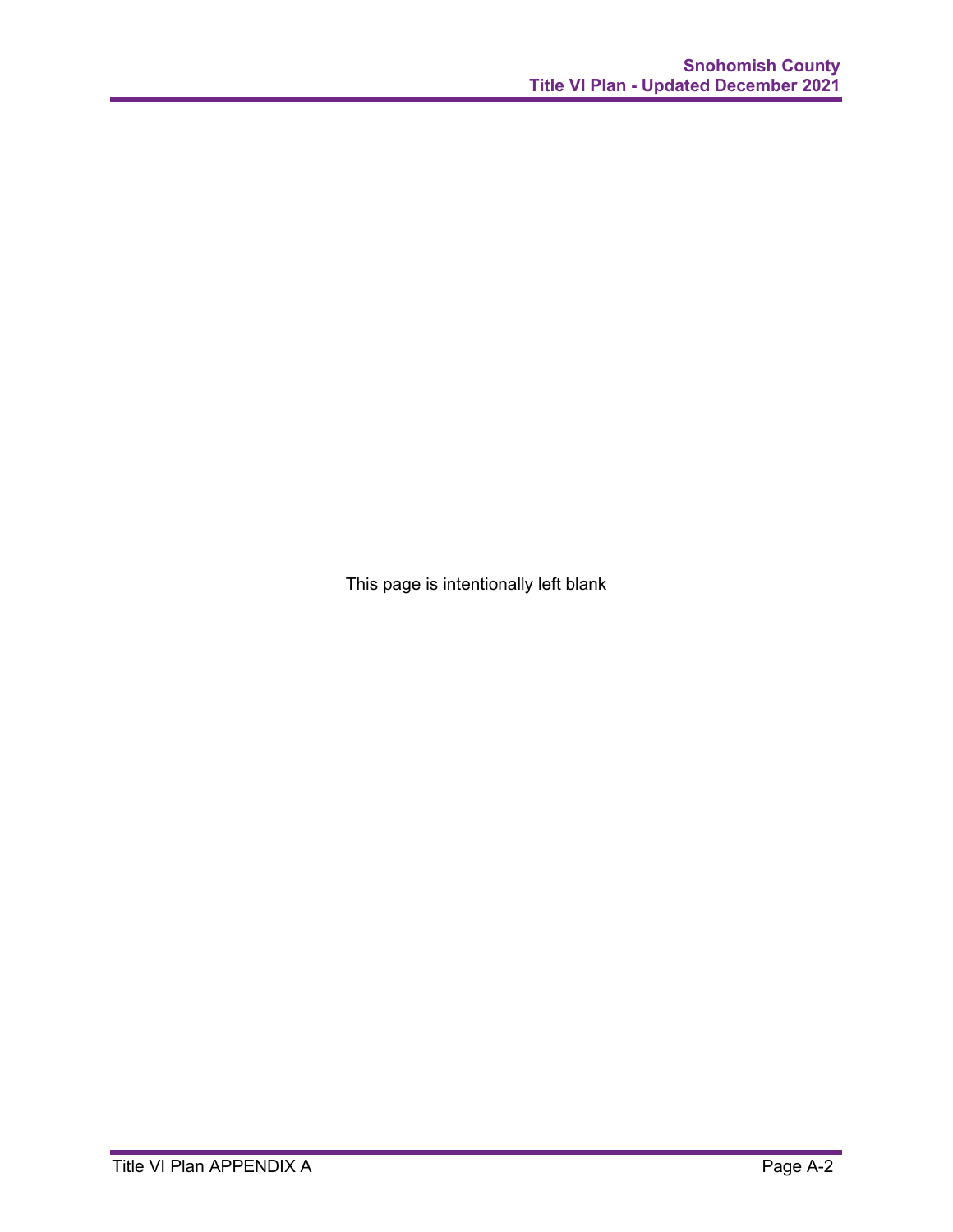### **SNOHOMISH COUNTY TITLE VI POLICY STATEMENT**

It is the policy of Snohomish County that no person shall on the grounds of race, color, and national origin, be excluded from participation in, be denied the benefits of, or be subjected to discrimination in any operation of Snohomish County Public Works as provided by Title VI of the Civil Rights Act of 1964 and related statutes.

This policy applies to all operations of Snohomish County Public Works, including its contractors and anyone who acts on behalf of Snohomish County Public Works. This policy also applies to the operations of any department or agency to which Snohomish County Public Works extends federal financial assistance. Federal financial assistance includes grants, training, equipment usage, donations of surplus property, and other assistance.

Prohibited discrimination may be intentional or unintentional. Seemingly, neutral acts that have disparate impacts on individuals of a protected group and lack a substantial legitimate justification are a form of prohibited discrimination. Harassment and retaliation are also prohibited forms of discrimination.

Examples of prohibited types of discrimination based on race, color, or national origin include: Denial to an individual any service, financial aid, or other benefit; Distinctions in the quality, quantity, or manner in which a benefit is provided; Segregation or separate treatment; Restriction in the enjoyment of any advantages, privileges, or other benefits provided; Discrimination in any activities related to highway and infrastructure or facility built or repaired; and Discrimination in employment.

Title VI compliance is a condition of receipt of federal funds. The Title VI Coordinator is authorized to ensure compliance with this policy, Title VI of the Civil Rights Act of 1964, 42 USC § 2000d and related statutes, 42 USC 4601 to 4655; 23 USC 109(h); 23 USC 324; DOT Order 1050.2; EO 12250; EO 12898; 28 CFR 50.3 and 49 CFR part 21.

Dave Somers Digitally signed by Dave Somers (2021, 2021) December 14, 2021

\_\_\_\_\_\_\_\_\_\_\_\_\_\_\_\_\_\_\_\_\_\_\_\_\_\_\_\_\_\_\_\_\_\_\_\_\_\_\_\_\_\_ \_\_\_\_\_\_\_\_\_\_\_\_\_\_\_\_\_\_\_\_\_ Dave Somers, County Executive **Date Access 1996** Date Date Snohomish County Title VI Agency Administrator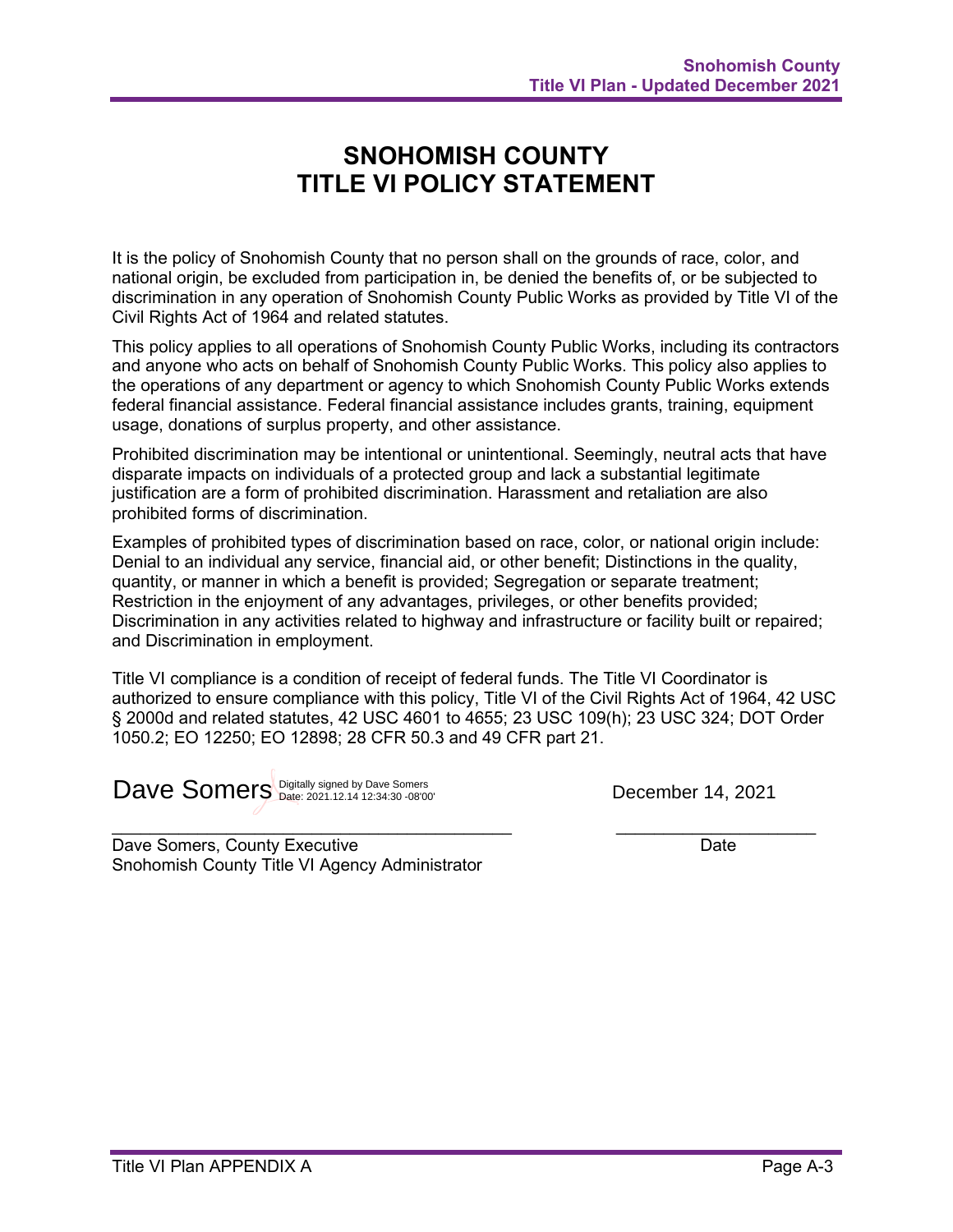This page is intentionally left blank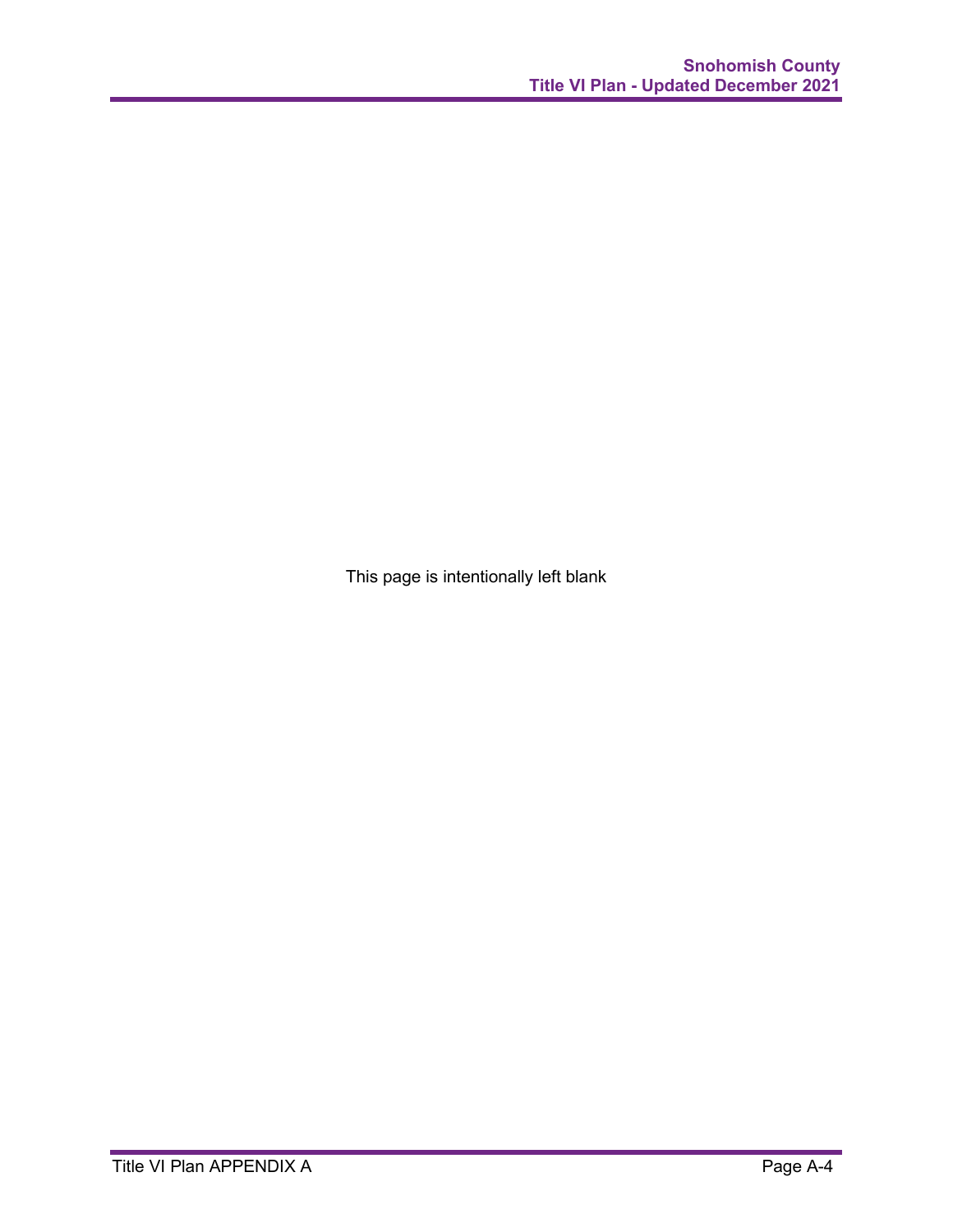## **APPENDIX B**

## **Title VI Coordinator, Specialists, and Primary Program Area Title VI Liaisons**

Snohomish County Federally Funded Transportation Program Title VI Plan For Federal Fiscal Year (FFY) 2021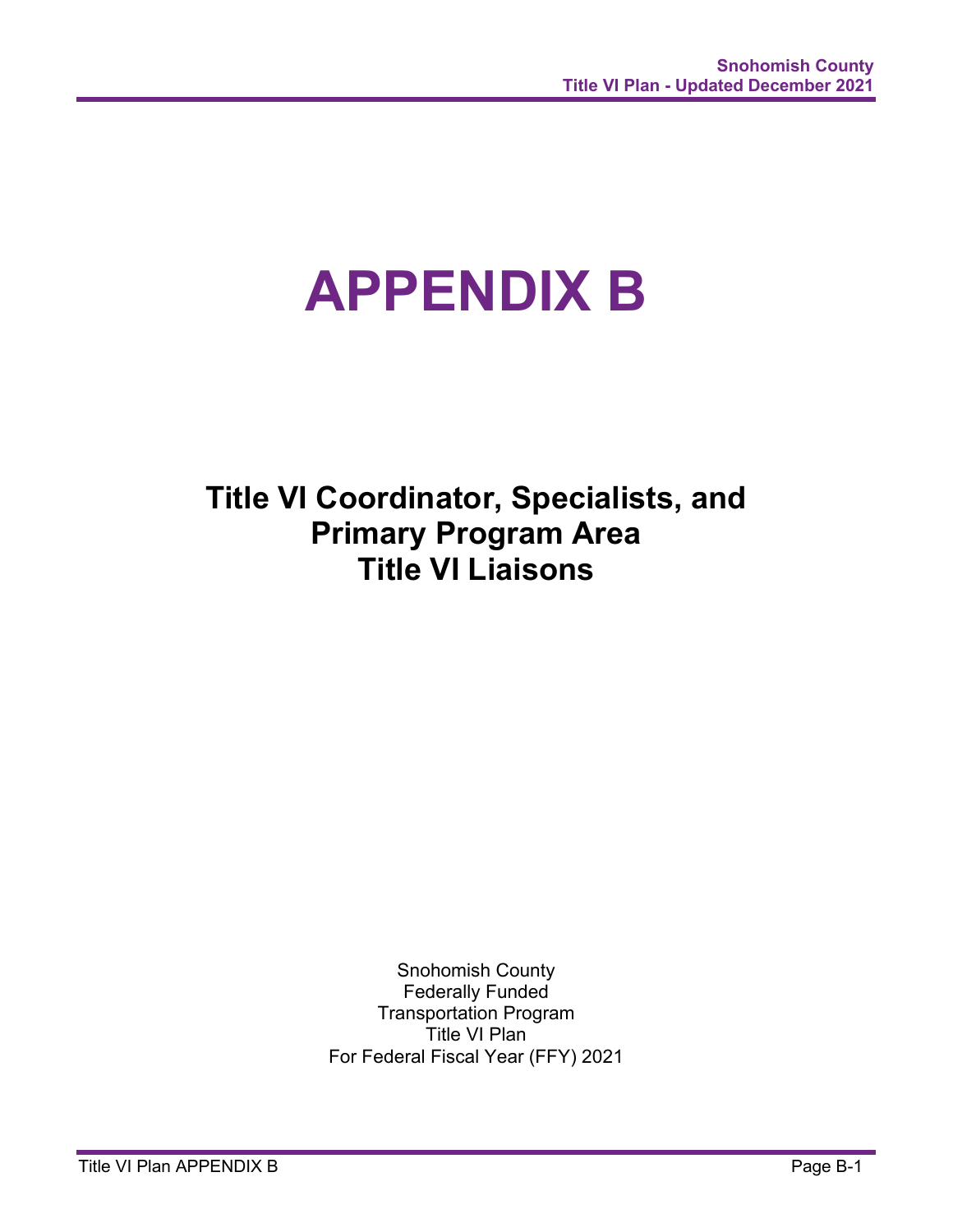This page is intentionally left blank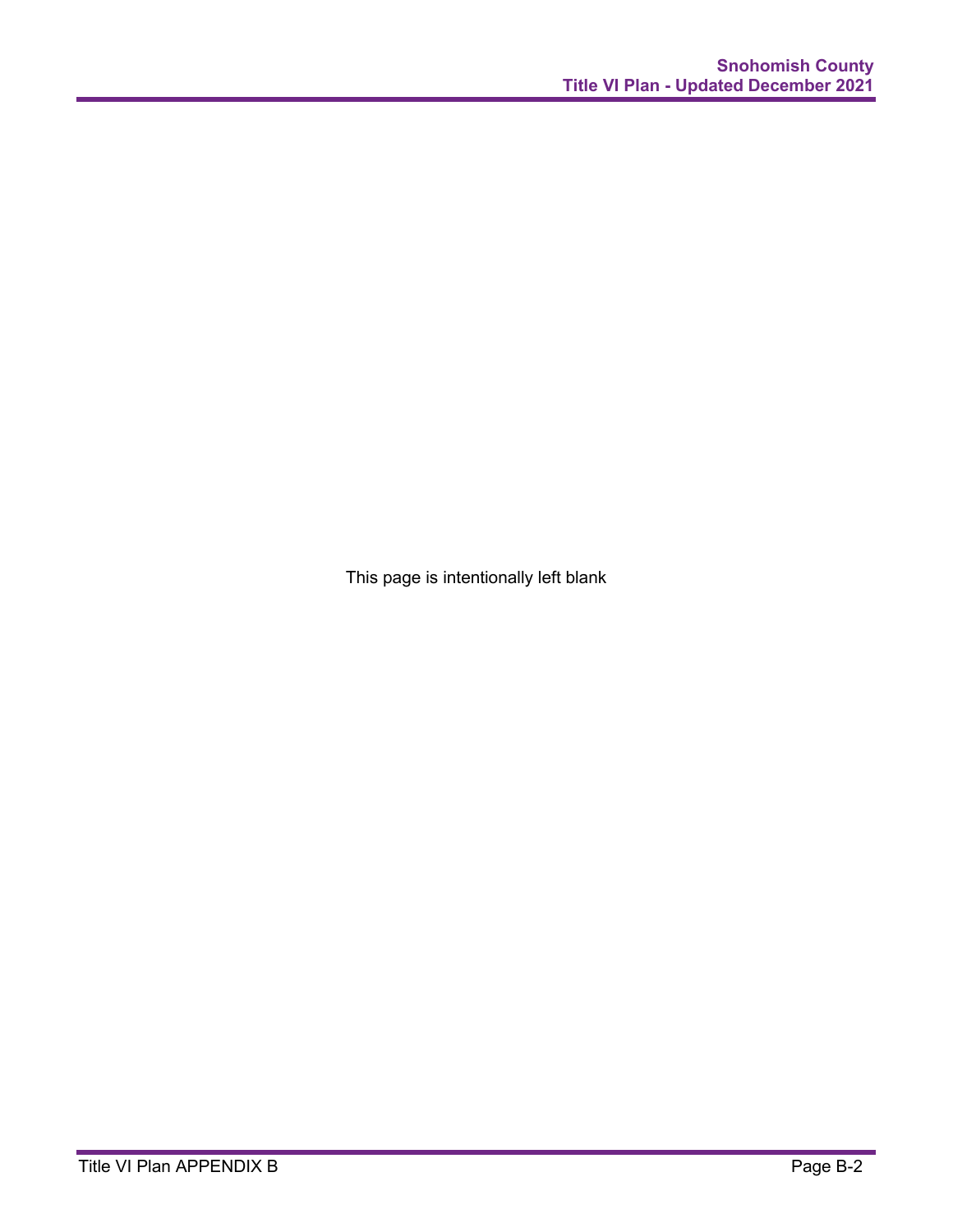### **Public Works Title VI Coordinator, Specialists and Liaisons**

| <b>Title VI Coordinator: Kelly Snyder, Director</b>      |                                                                              |                                                                                                                                   |  |  |  |  |  |  |
|----------------------------------------------------------|------------------------------------------------------------------------------|-----------------------------------------------------------------------------------------------------------------------------------|--|--|--|--|--|--|
| <b>Name</b>                                              | <b>Title</b>                                                                 | <b>Primary Program Area</b>                                                                                                       |  |  |  |  |  |  |
| Manuela Winter                                           | Department-Wide Title VI Specialist,<br><b>Special Projects Coordinator</b>  | Supports Coordinator, all Primary Program<br>Areas, and rest of department.                                                       |  |  |  |  |  |  |
| Transportation and Environmental Services Division (TES) |                                                                              |                                                                                                                                   |  |  |  |  |  |  |
| <b>Steve Dickson</b>                                     | <b>Title VI Specialist, TES Division</b><br><b>Director</b>                  | Oversees Transportation Planning, Traffic<br>Operations, Environmental Services, and<br>Communications                            |  |  |  |  |  |  |
| Max Phan                                                 | <b>Title VI Liaison, Engineering Manager</b>                                 | Program Planning, Environmental Services                                                                                          |  |  |  |  |  |  |
| <b>Mohammad Uddin</b>                                    | <b>Title VI Liaison, Traffic Operations</b><br>Manager                       | <b>Traffic Operations</b>                                                                                                         |  |  |  |  |  |  |
| Fay Lim                                                  | Title VI Liaison, Communications<br>Supervisor                               | Communications                                                                                                                    |  |  |  |  |  |  |
| <b>Engineering Services Division (ES)</b>                |                                                                              |                                                                                                                                   |  |  |  |  |  |  |
| Janice Fahning                                           | <b>Title VI Specialist, Engineering</b><br><b>Services Division Director</b> | Oversees Transportation Design,<br>Construction, Right-of-Way, and<br>Geotech/Survey                                              |  |  |  |  |  |  |
| Charlie Green                                            | Title VI Liaison, Design Manager                                             | Design                                                                                                                            |  |  |  |  |  |  |
| <b>Brian Larmore</b>                                     | <b>Title VI Liaison, Construction Manager</b>                                | Construction                                                                                                                      |  |  |  |  |  |  |
| Jane Anderson                                            | Title VI Liaison, Right-of-Way<br>Supervisor                                 | Right-of-Way                                                                                                                      |  |  |  |  |  |  |
| Road Maintenance Division (RM)                           |                                                                              |                                                                                                                                   |  |  |  |  |  |  |
| James Parker                                             | <b>Title VI Specialist, Road Maintenance</b><br><b>Division Director</b>     | Oversees all Road Maintenance activities                                                                                          |  |  |  |  |  |  |
| Jami Sweeney                                             | Title VI Liaison, Administration &<br><b>Planning Manager</b>                | Oversees all Road Maintenance<br>administrative and planning activities                                                           |  |  |  |  |  |  |
| Administrative Operations Division (AdOps)               |                                                                              |                                                                                                                                   |  |  |  |  |  |  |
| <b>Brian Beason</b>                                      | Title VI Specialist, Administrative<br><b>Operations Division Manager</b>    | Oversees all administrative operations,<br>including human resources, contracts,<br>records, technology, and fiscal<br>management |  |  |  |  |  |  |
| Diane Langston                                           | Title VI Liaison, PW Supervisor                                              | PW Human Resources and Payroll                                                                                                    |  |  |  |  |  |  |
| <b>Bill Thornton</b>                                     | <b>Title VI Liaison, Contract</b><br><b>Administration Supervisor</b>        | <b>Contract Administration</b>                                                                                                    |  |  |  |  |  |  |
| Kathryn Fugere                                           | Title VI Liaison, Technology Manager                                         | <b>Technology and Records Management</b>                                                                                          |  |  |  |  |  |  |
| <b>Randy Blair</b>                                       | <b>Title VI Liaison, Special Projects</b><br>Manager                         | Special Projects, including franchise<br>agreements                                                                               |  |  |  |  |  |  |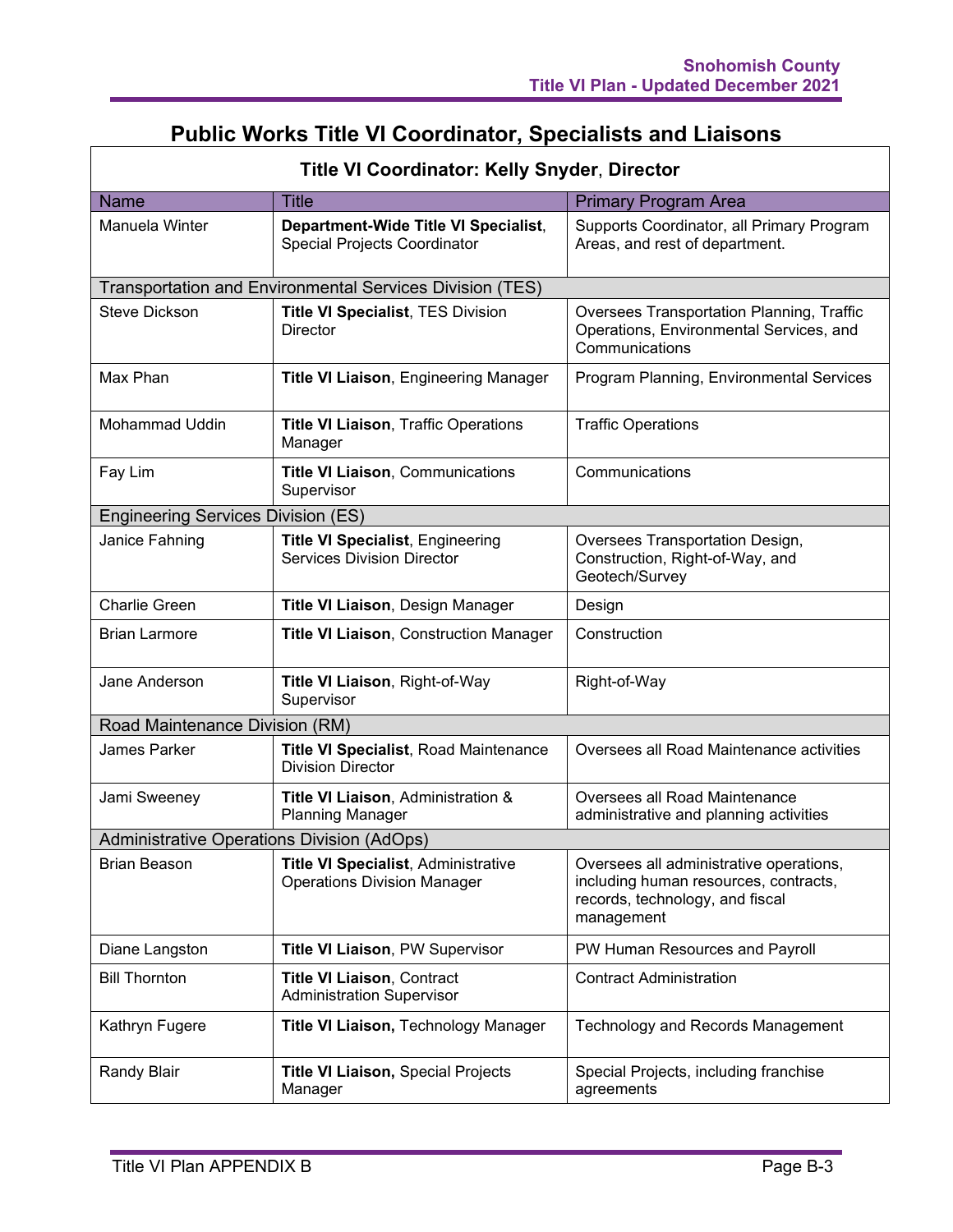This page is intentionally left blank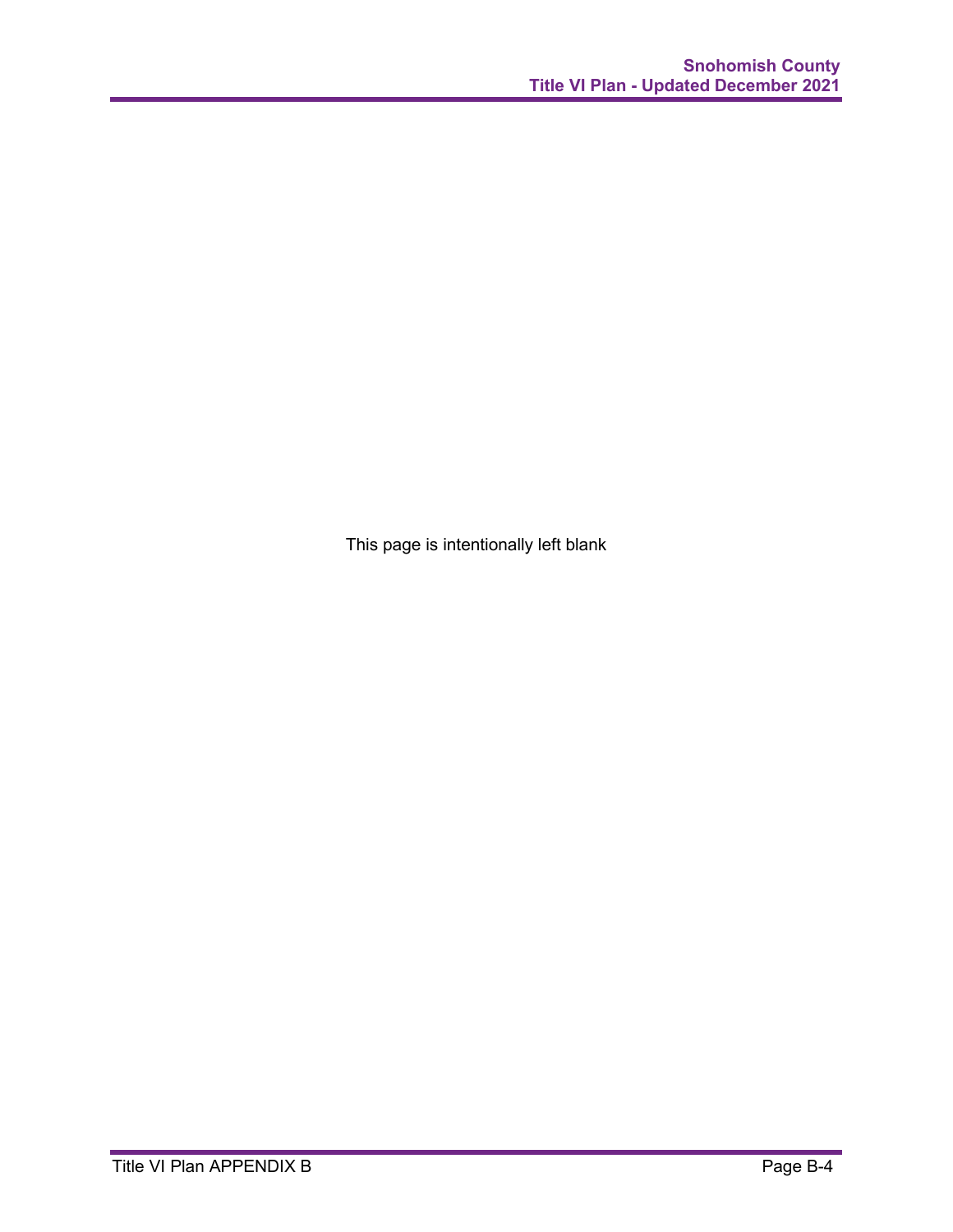## **APPENDIX C**

## **Snohomish County Title VI Notice of Title VI Rights**

Snohomish County Federally Funded Transportation Program Title VI Plan For Federal Fiscal Year (FFY) 2021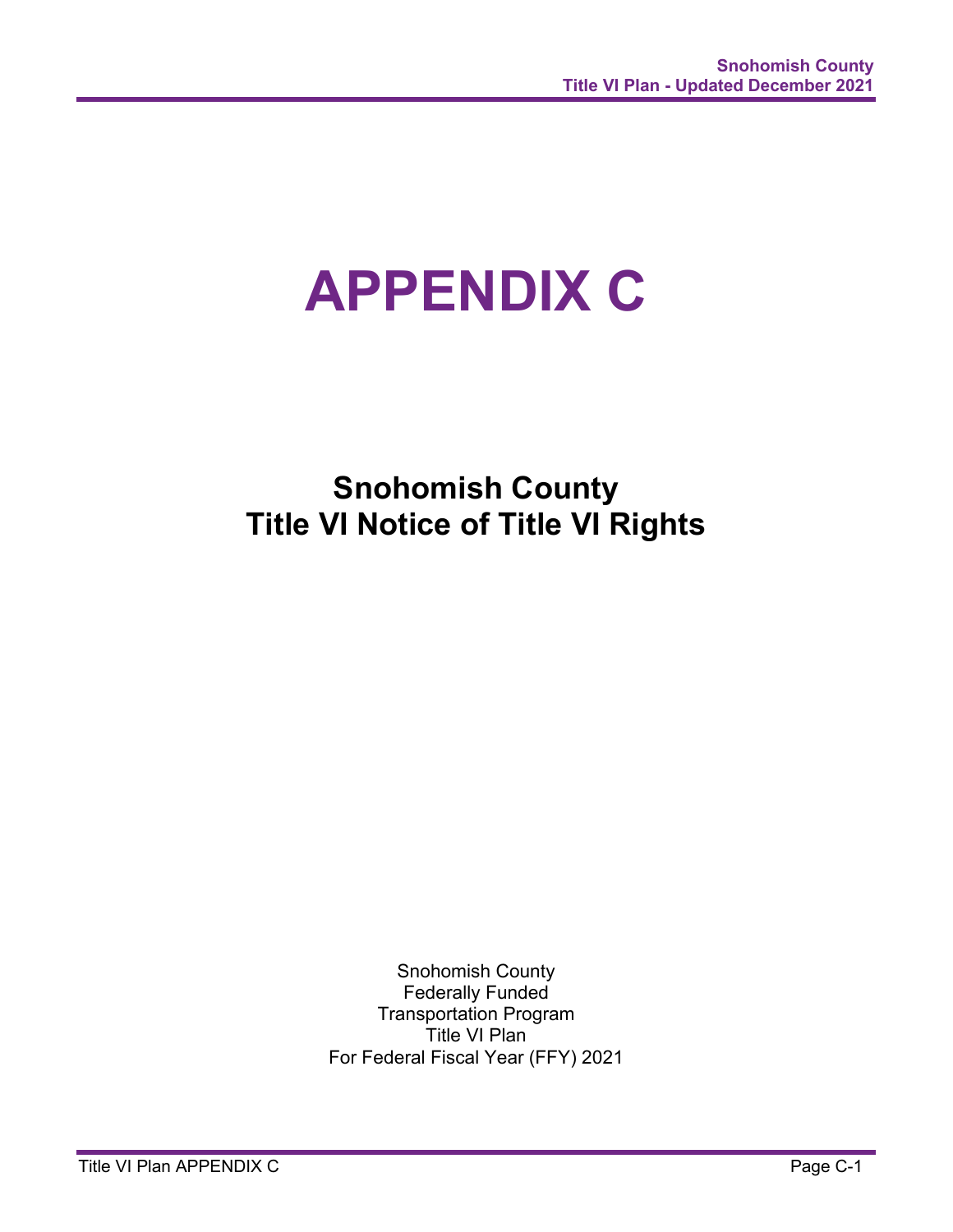This page is intentionally left blank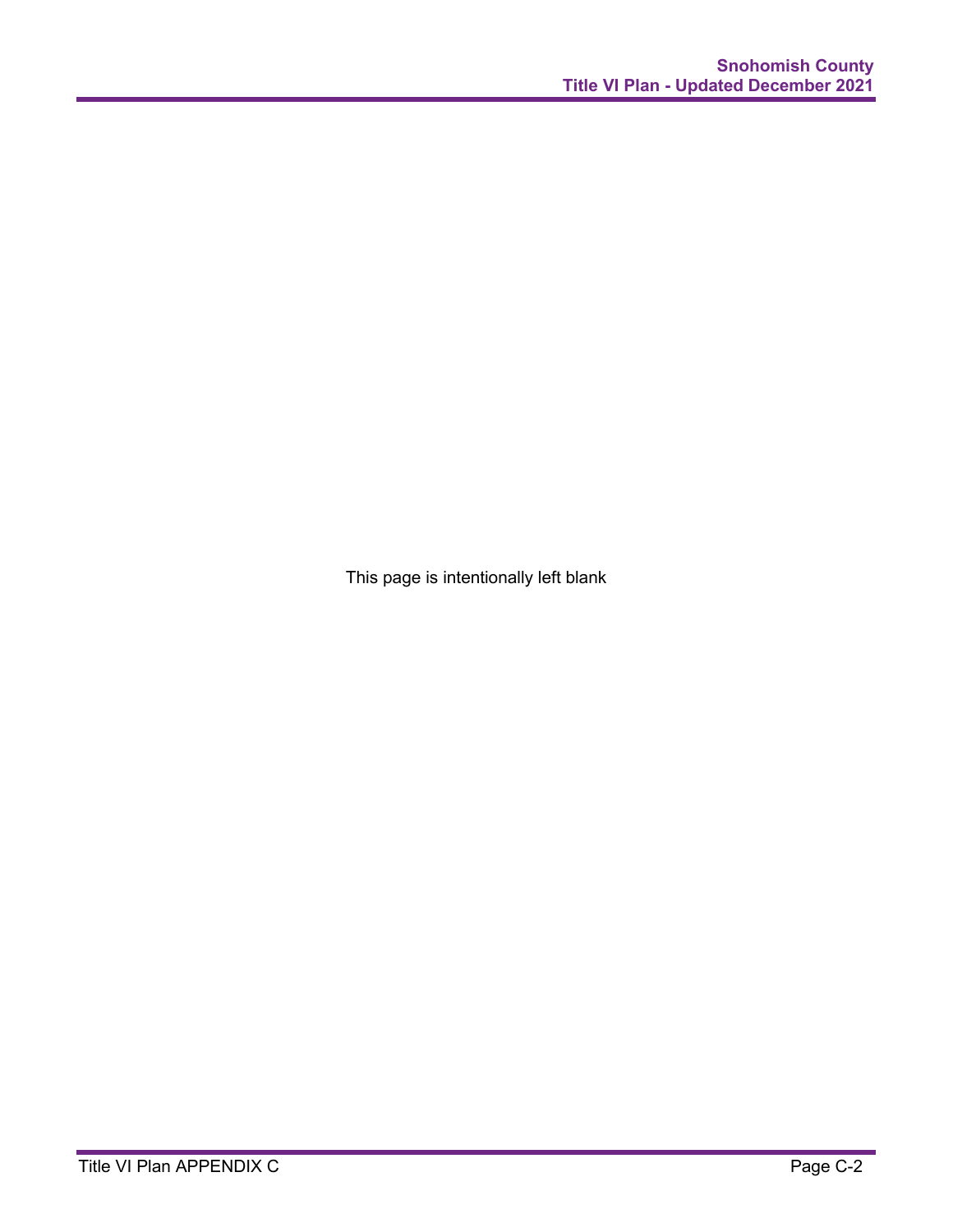## **Snohomish County**

## **Title VI**

## **Notice of Title VI Rights**

#### **Your Rights against Discrimination under Title VI of the Civil Rights Act of 1964**

Snohomish County hereby gives public notice that it is the County's policy to assure full compliance with Title VI of the Civil Rights Act of 1964, as amended, the Civil Rights Restoration Act of 1987, and related statutes and regulations in all programs and activities. Title VI and related laws require that no person shall, on the grounds of race, color, sex, or national origin be excluded from the participation in, be denied the benefits of, or be otherwise subjected to discrimination under any Federal Aid Highway program or other activity for which Snohomish County receives Federal financial assistance.

Any person who believes they have been aggrieved by an unlawful discriminatory practice under Title VI has a right to file a formal complaint with Snohomish County. Any such complaint must be in writing and filed with the Snohomish County Public Works Title VI Coordinator within one hundred, eighty (180) days following the date of the alleged discriminatory occurrence. The Title VI Complaint Procedures and Form may be obtained from the Title VI Coordinator at no cost to the complainant by calling 425-388-6660 (TTY: 711) or visiting our Public Works Title VI Website at:

<http://www.snohomishcountywa.gov/2028/Title-VI>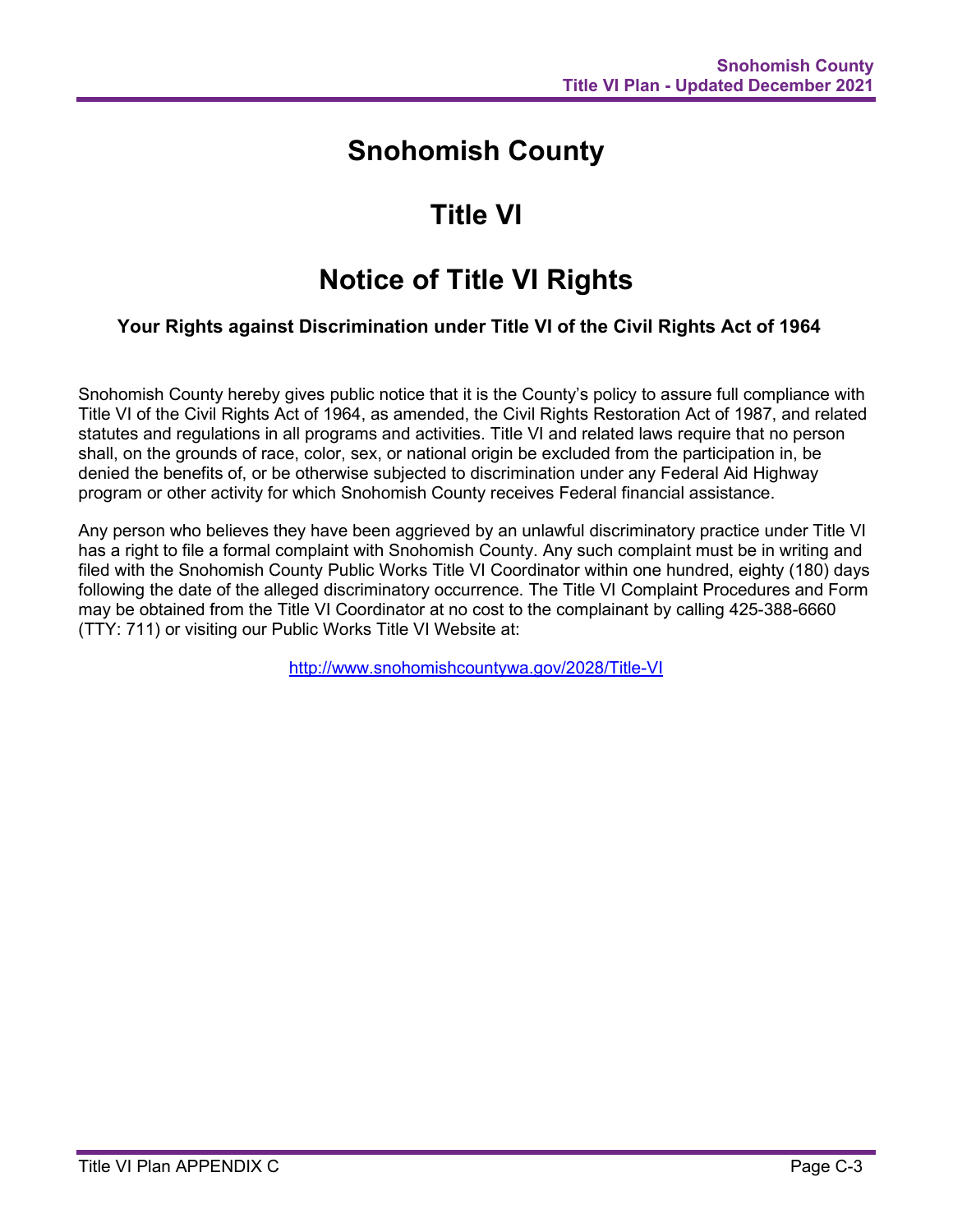This page is intentionally left blank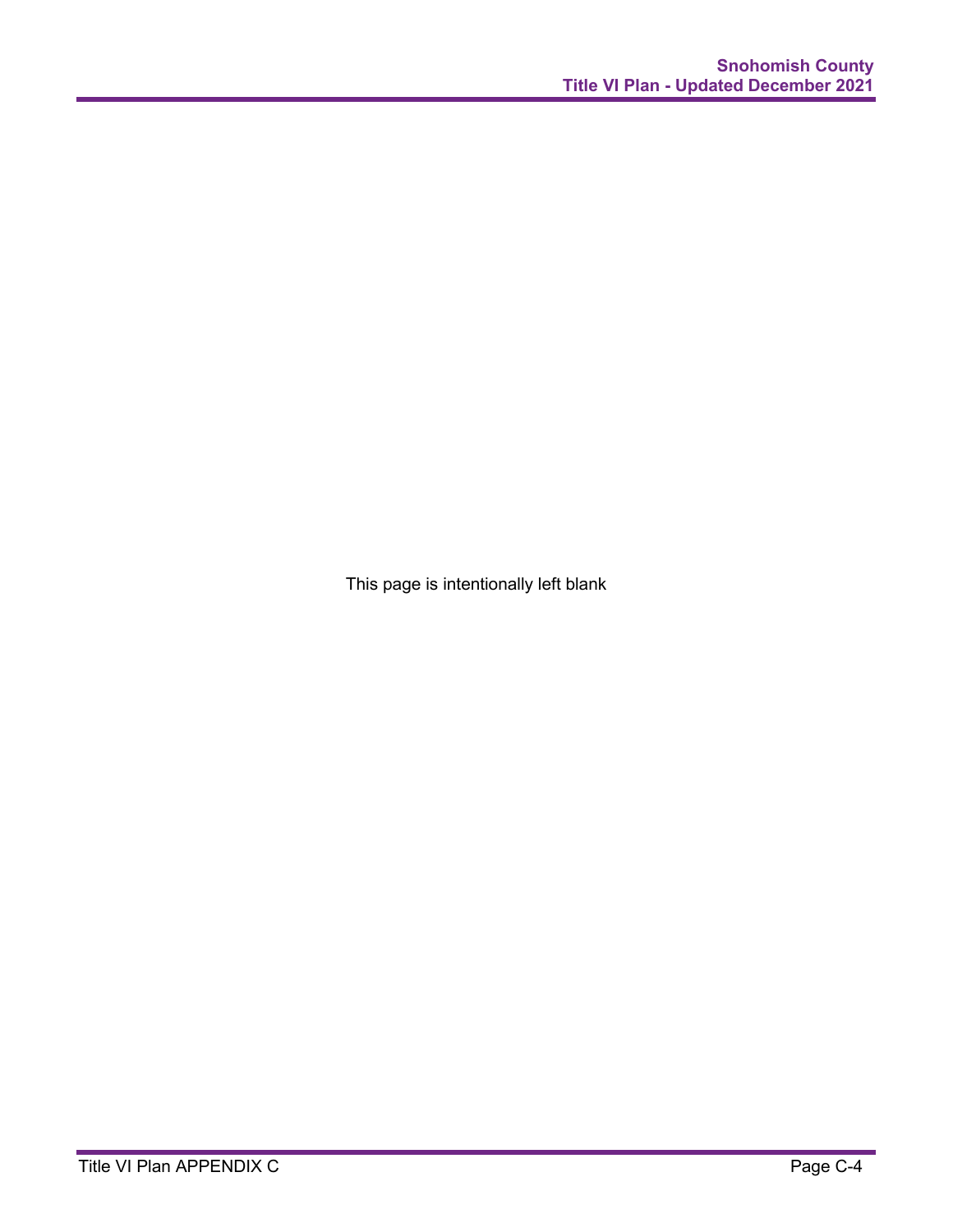## **APPENDIX D**

**Snohomish County Title VI Assurances**

Snohomish County Federally Funded Transportation Program Title VI Plan For Federal Fiscal Year (FFY) 2021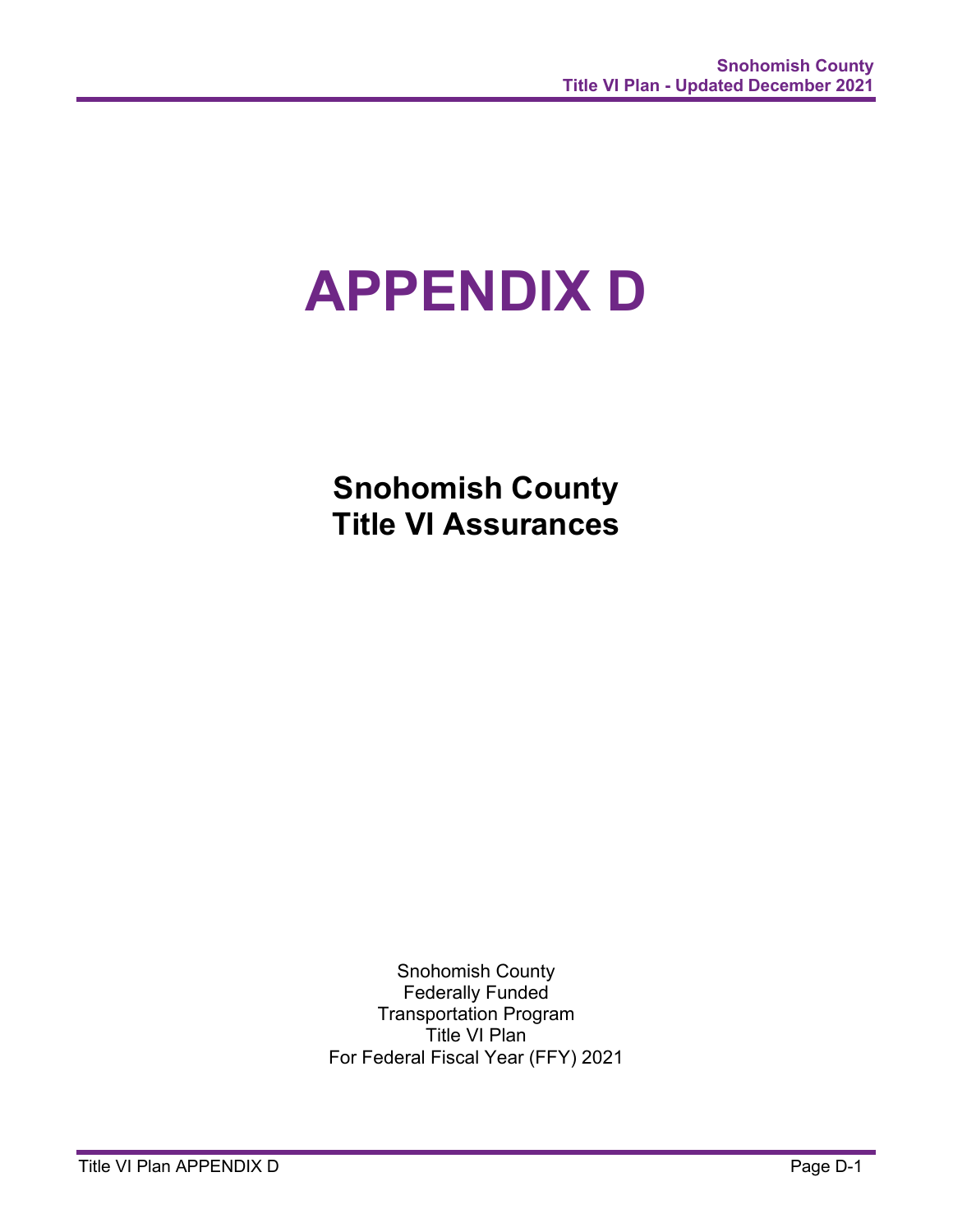This page is intentionally left blank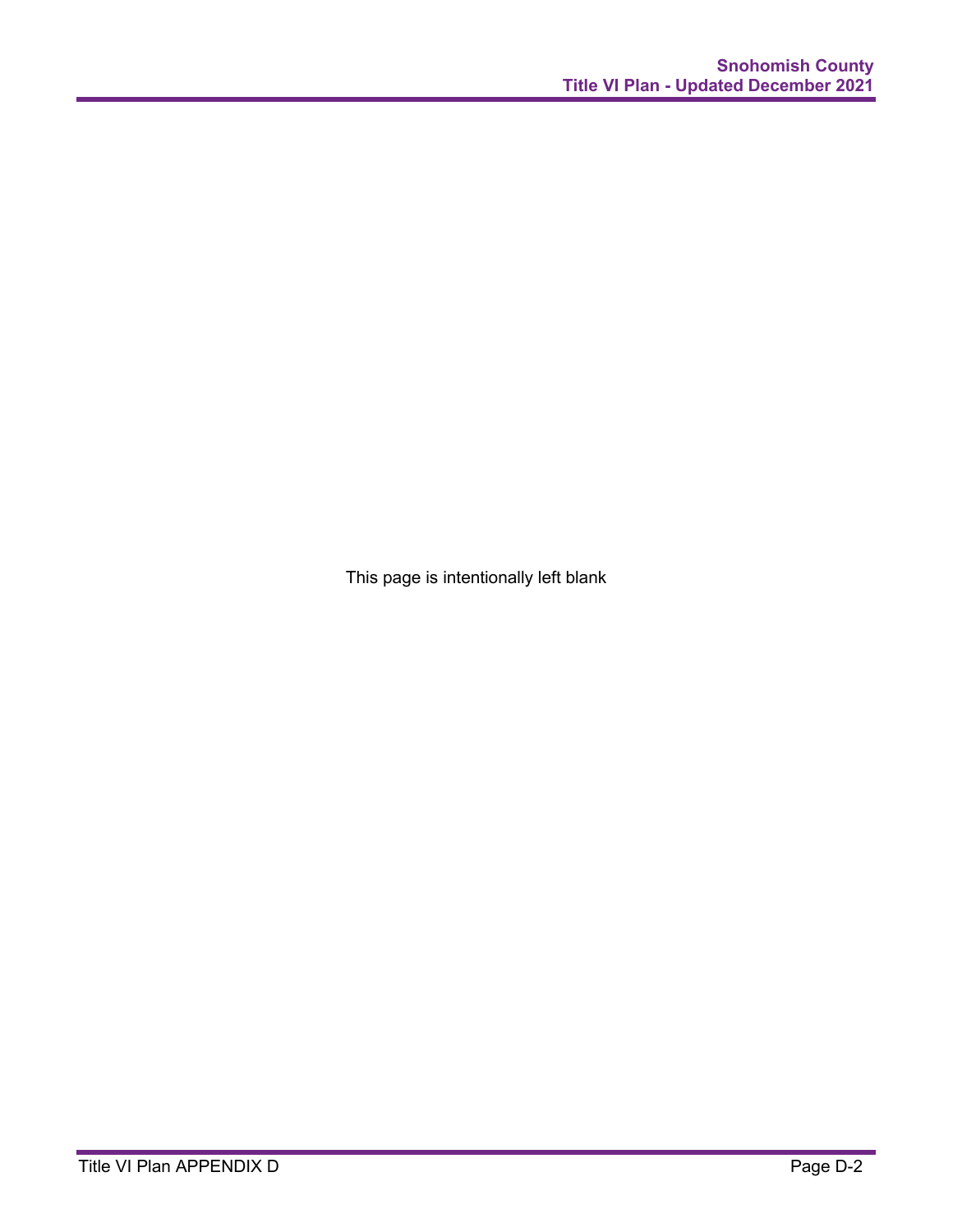## **Snohomish County Title VI Assurances**

#### **The United States Department of Transportation (USDOT) Standard Title VI/Non-Discrimination**

#### **Assurances**

#### **DOT Order No. 1050.2A**

Snohomish County (herein referred to as the "Recipient"), **HEREBY AGREES THAT**, as a condition to receiving any Federal financial assistance from the U.S. Department of Transportation (DOT), through Washington State Department of Transportation (WSDOT), is subject to and will comply with the following:

#### **Statutory/Regulatory Authorities**

- Title VI of the Civil Rights Act of 1964 (42 U.S.C. § 2000d et seq., 78 stat. 252), (prohibits discrimination on the basis of race, color, national origin);
- 49 C.F.R. Part 21 (entitled Non-discrimination In Federally-Assisted Programs Of The Department Of Transportation-Effectuation Of Title VI Of The Civil Rights Act Of 1964);
- 28 C.F.R. section 50.3 (U.S. Department of Justice Guidelines for Enforcement of Title VI of the Civil Rights Act of 1964);

The preceding statutory and regulatory cites hereinafter are referred to as the "Acts" and "Regulations," respectively.

#### **General Assurances**

In accordance with the Acts, the Regulations, and other pertinent directives, circulars, policy, memoranda, and/or guidance, the Recipient hereby gives assurance that it will promptly take any measures necessary to ensure that:

*"No person in the United States shall, on the grounds of race, color, or national origin, be excluded from participation in, be denied the benefits of, or be otherwise subjected to discrimination under any program or activity, "for which the Recipient receives Federal financial assistance from DOT, including the Washington State Department of Transportation.*

The Civil Rights Restoration Act of 1987 clarified the original intent of Congress, with respect to Title VI and other Non-discrimination requirements (The Age Discrimination Act of 1975, and Section 504 of the Rehabilitation Act of 1973), by restoring the broad, institutional-wide scope and coverage of these non- discrimination statutes and requirements to include all programs and activities of the Recipient, so long as any portion of the program is Federally assisted.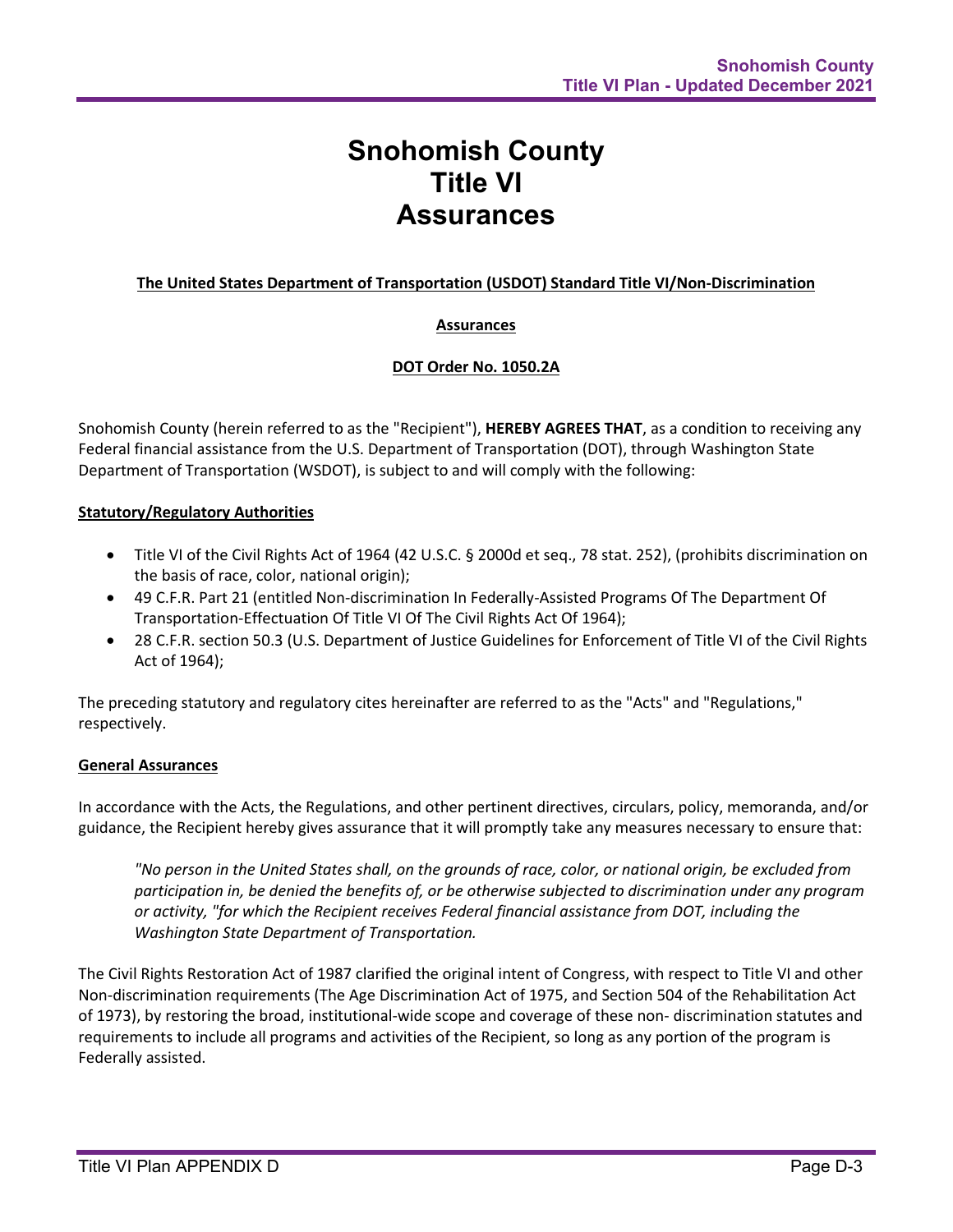#### **Specific Assurances**

More specifically, and without limiting the above general Assurance, the Recipient agrees with and gives the following Assurances with respect to its Federally assisted program:

- 1. The Recipient agrees that each "activity," "facility," or "program," as defined in §§ 21.23(b) and 21.23(e) of 49 C.F.R. § 21 will be (with regard to an "activity") facilitated, or will be (with regard to a "facility") operated, or will be (with regard to a "program") conducted in compliance with all requirements imposed by, or pursuant to the Acts and the Regulations.
- 2. The Recipient will insert the following notification in all solicitations for bids, Requests For Proposals for work, or material subject to the Acts and the Regulations made in connection with all Federal-Aid Highway Programs and, in adapted form, in all proposals for negotiated agreements regardless of funding source:

"Snohomish County, in accordance with the provisions of Title VI of the Civil Rights Act of 1964 (78 Stat. 252, 42 U.S.C. §§ 2000d to 2000d-4) and the Regulations, hereby notifies all bidders that it will affirmatively ensure that any contract entered into pursuant to this advertisement, disadvantaged business enterprises will be afforded full and fair opportunity to submit bids in response to this invitation and will not be discriminated against on the grounds of race, color, or national origin in consideration for an award."

- 3. The Recipient will insert the clauses of Appendix A and E of this Assurance in every contract or agreement subject to the Acts and the Regulations.
- 4. The Recipient will insert the clauses of Appendix B of this Assurance, as a covenant running with the land, in any deed from the United States effecting or recording a transfer of real property, structures, use, or improvements thereon or interest therein to a Recipient.
- 5. That where the Recipient receives Federal financial assistance to construct a facility, or part of a facility, the Assurance will extend to the entire facility and facilities operated in connection therewith.
- 6. That where the Recipient receives Federal financial assistance in the form, or for the acquisition of real property or an interest in real property, the Assurance will extend to rights to space on, over, or under such property.
- 7. That the Recipient will include the clauses set forth in Appendix C and Appendix D of this Assurance, as a covenant running with the land, in any future deeds, leases, licenses, permits, or similar instruments entered into by the Recipient with other parties:
	- a. for the subsequent transfer of real property acquired or improved under the applicable activity, project, or program; and
	- b. for the construction or use of, or access to, space on, over, or under real property acquired or improved under the applicable activity, project, or program.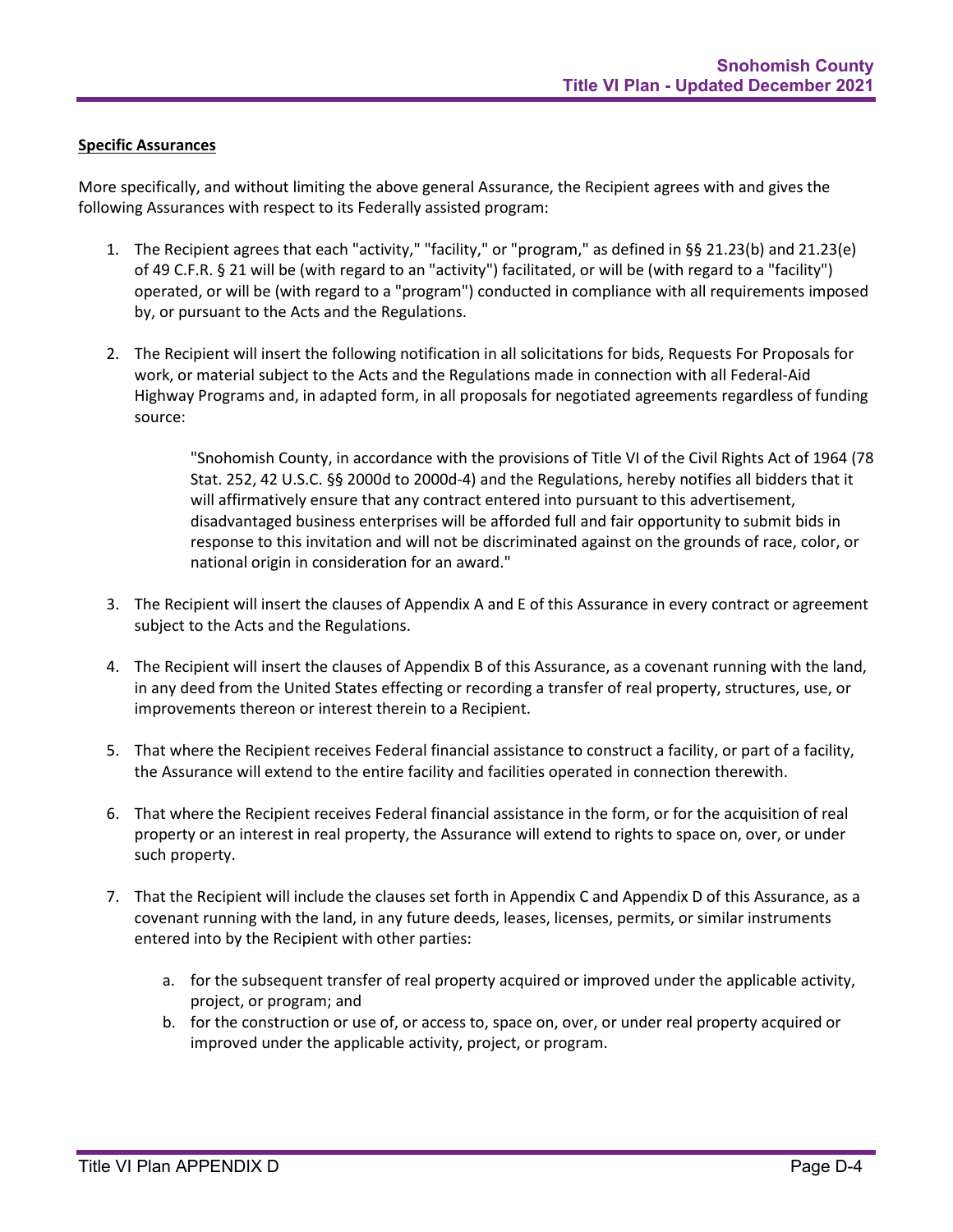- 8. That this Assurance obligates the Recipient for the period during which Federal financial assistance is extended to the program, except where the Federal financial assistance is to provide, or is in the form of, personal property, or real property, or interest therein, or structures or improvements thereon, in which case the Assurance obligates the Recipient, or any transferee for the longer of the following periods:
	- a. the period during which the property is used for a purpose for which the Federal financial assistance is extended, or for another purpose involving the provision of similar services or benefits; or
	- b. the period during which the Recipient retains ownership or possession of the property.
- 9. The Recipient will provide for such methods of administration for the program as are found by the Secretary of Transportation or the official to whom he/she delegates specific authority to give reasonable guarantee that it, other recipients, sub-recipients, sub-grantees, contractors, subcontractors, consultants, transferees, successors in interest, and other participants of Federal financial assistance under such program will comply with all requirements imposed or pursuant to the Acts, the Regulations, and this Assurance.
- 10. The Recipient agrees that the United States has a right to seek judicial enforcement with regard to any matter arising under the Acts, the Regulations, and this Assurance.

By signing this ASSURANCE, Snohomish County also agrees to comply (and require any sub-recipients, subgrantees, contractors, successors, transferees, and/or assignees to comply) with all applicable provisions governing the Public Works department access to records, accounts, documents, information, facilities, and staff. You also recognize that you must comply with any program or compliance reviews, and/or complaint investigations conducted by the Public Works department. You must keep records, reports, and submit the material for review upon request to the Public Works department, or its designee in a timely, complete, and accurate way. Additionally, you must comply with all other reporting, data collection, and evaluation requirements, as prescribed by law or detailed in program guidance.

Snohomish County gives this ASSURANCE in consideration of and for obtaining any Federal grants, loans, contracts, agreements, property, and/or discounts, or other Federal-aid and Federal financial assistance extended after the date hereof to the recipients by the U.S. Department of Transportation under the Federal Highway Administration. This ASSURANCE is binding on Washington State Department of Transportation, other recipients, sub-recipients, sub-grantees, contractors, subcontractors and their subcontractors', transferees, successors in interest, and any other participants in the Federal-Aid Highway Program. The person(s) signing below is authorized to sign this ASSURANCE on behalf of the Recipient.

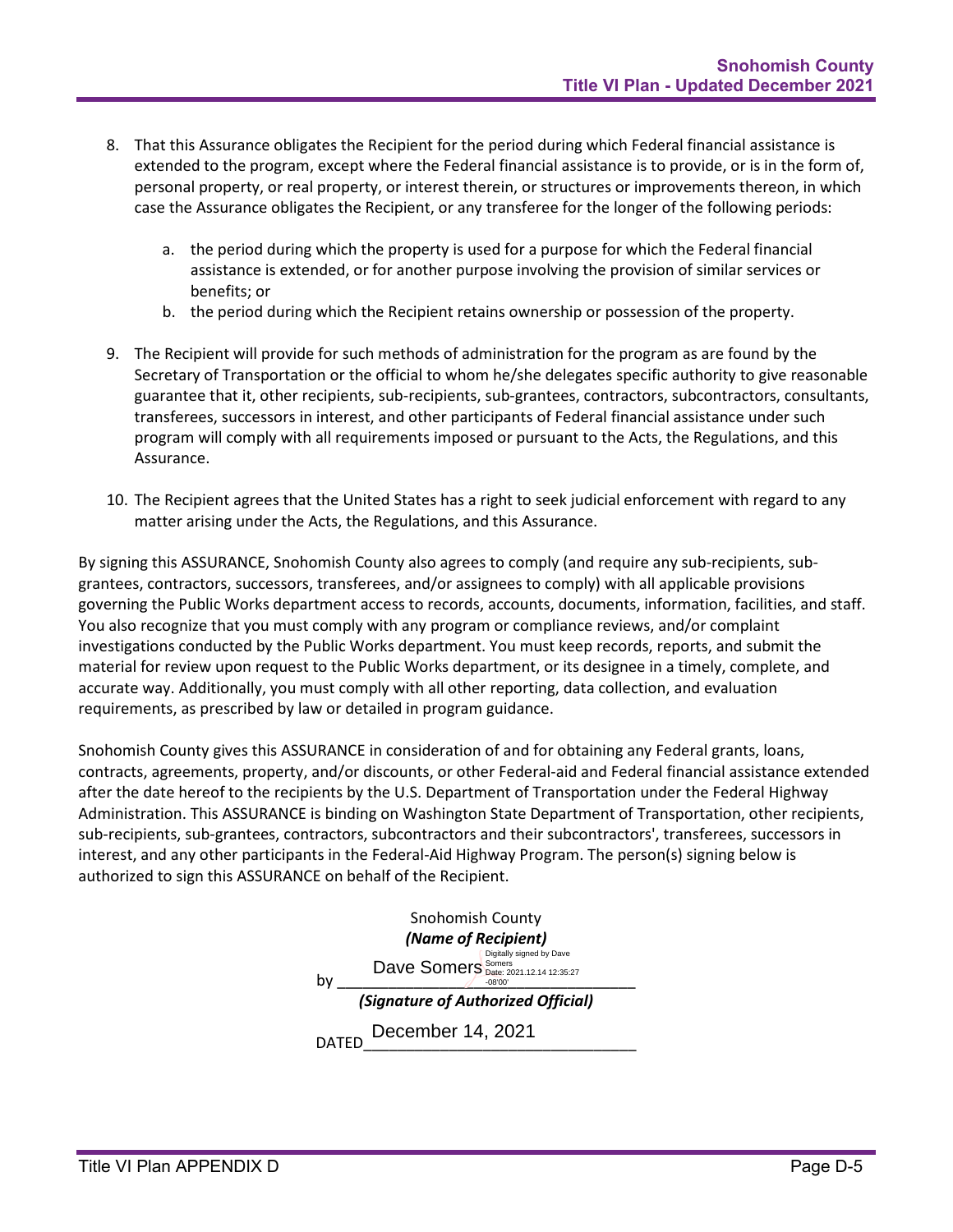#### **APPENDIX A**

During the performance of this contract, the contractor, for itself, its assignees, and successors in interest (hereinafter referred to as the "contractor") agrees as follows:

- 1. **Compliance with Regulations:** The contractor (hereinafter includes consultants) will comply with the Acts and the Regulations relative to Non-discrimination in Federally-assisted programs of the U.S. Department of Transportation, Washington State Department of Transportation, as they may be amended from time to time, which are herein incorporated by reference and made a part of this contract.
- 2. **Non-discrimination:** The contractor, with regard to the work performed by it during the contract, will not discriminate on the grounds of race, color, or national origin in the selection and retention of subcontractors, including procurements of materials and leases of equipment. The contractor will not participate directly or indirectly in the discrimination prohibited by the Acts and the Regulations, including employment practices when the contract covers any activity, project, or program set forth in Appendix B of 49 CFR Part 21.
- 3. **Solicitations for Subcontracts, Including Procurements of Materials and Equipment:** In all solicitations, either by competitive bidding, or negotiation made by the contractor for work to be performed under a subcontract, including procurements of materials, or leases of equipment, each potential subcontractor or supplier will be notified by the contractor of the contractor's obligations under this contract and the Acts and the Regulations relative to Non-discrimination on the grounds of race, color, or national origin.
- 4. **Information and Reports:** The contractor will provide all information and reports required by the Acts, the Regulations, and directives issued pursuant thereto and will permit access to its books, records, accounts, other sources of information, and its facilities as may be determined by the Recipient or the Washington State Department of Transportation to be pertinent to ascertain compliance with such Acts, Regulations, and instructions. Where any information required of a contractor is in the exclusive possession of another who fails or refuses to furnish the information, the contractor will so certify to the Recipient or the Washington State Department of Transportation, as appropriate, and will set forth what efforts it has made to obtain the information.
- 5. **Sanctions for Noncompliance:** In the event of a contractor's noncompliance with the Non discrimination provisions of this contract, the Recipient will impose such contract sanctions as it or the Washington State Department of Transportation may determine to be appropriate, including, but not limited to:
	- a. withholding payments to the contractor under the contract until the contractor complies; and/or
	- b. cancelling, terminating, or suspending a contract, in whole or in part.
- 6. **Incorporation of Provisions:** The contractor will include the provisions of paragraphs one through six in every subcontract, including procurements of materials and leases of equipment, unless exempt by the Acts, the Regulations and directives issued pursuant thereto. The contractor will take action with respect to any subcontract or procurement as the Recipient or the Washington State Department of Transportation may direct as a means of enforcing such provisions including sanctions for noncompliance. Provided, that if the contractor becomes involved in, or is threatened with litigation by a subcontractor, or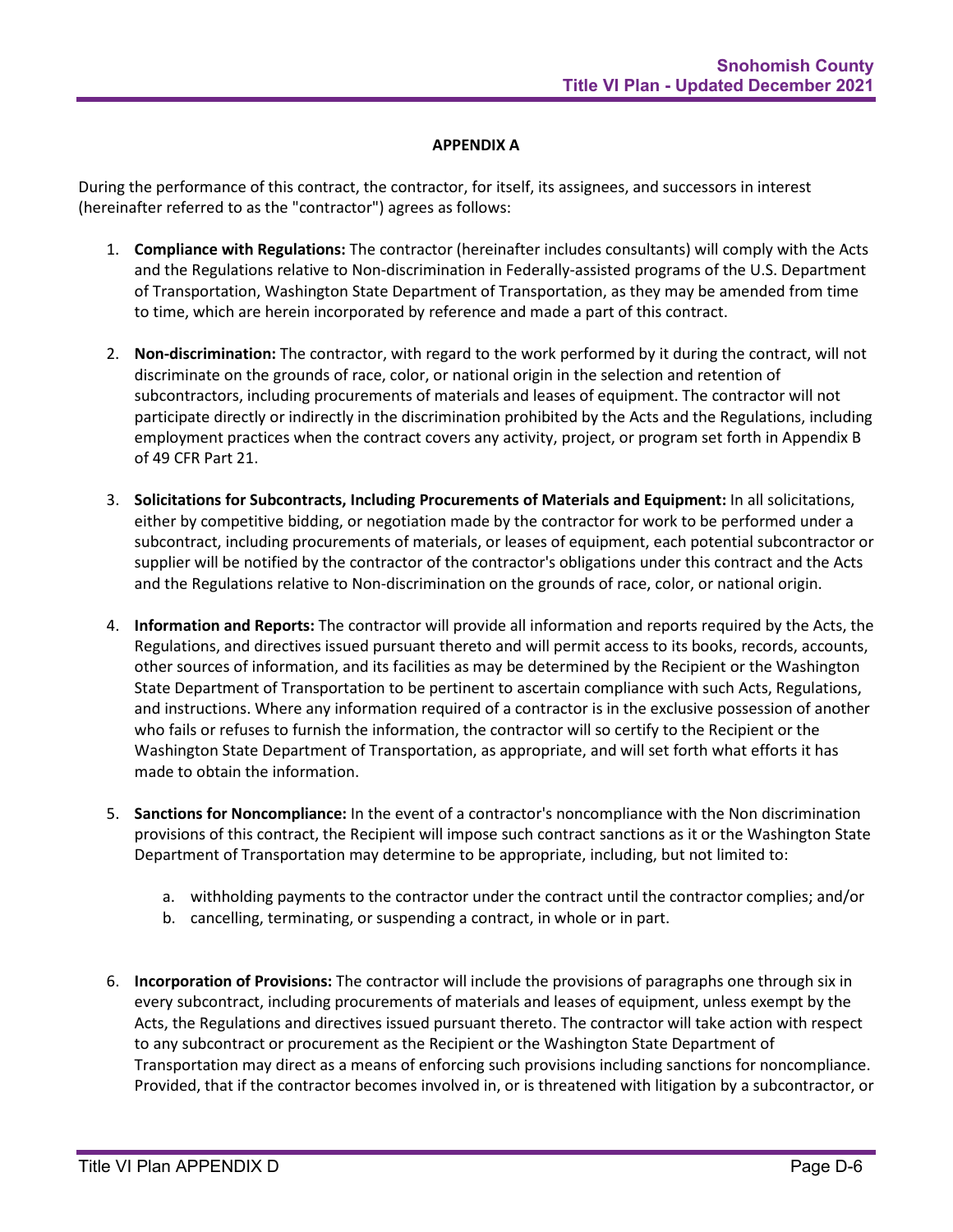supplier because of such direction, the contractor may request the Recipient to enter into any litigation to protect the interests of the Recipient. In addition, the contractor may request the United States to enter into the litigation to protect the interests of the United States.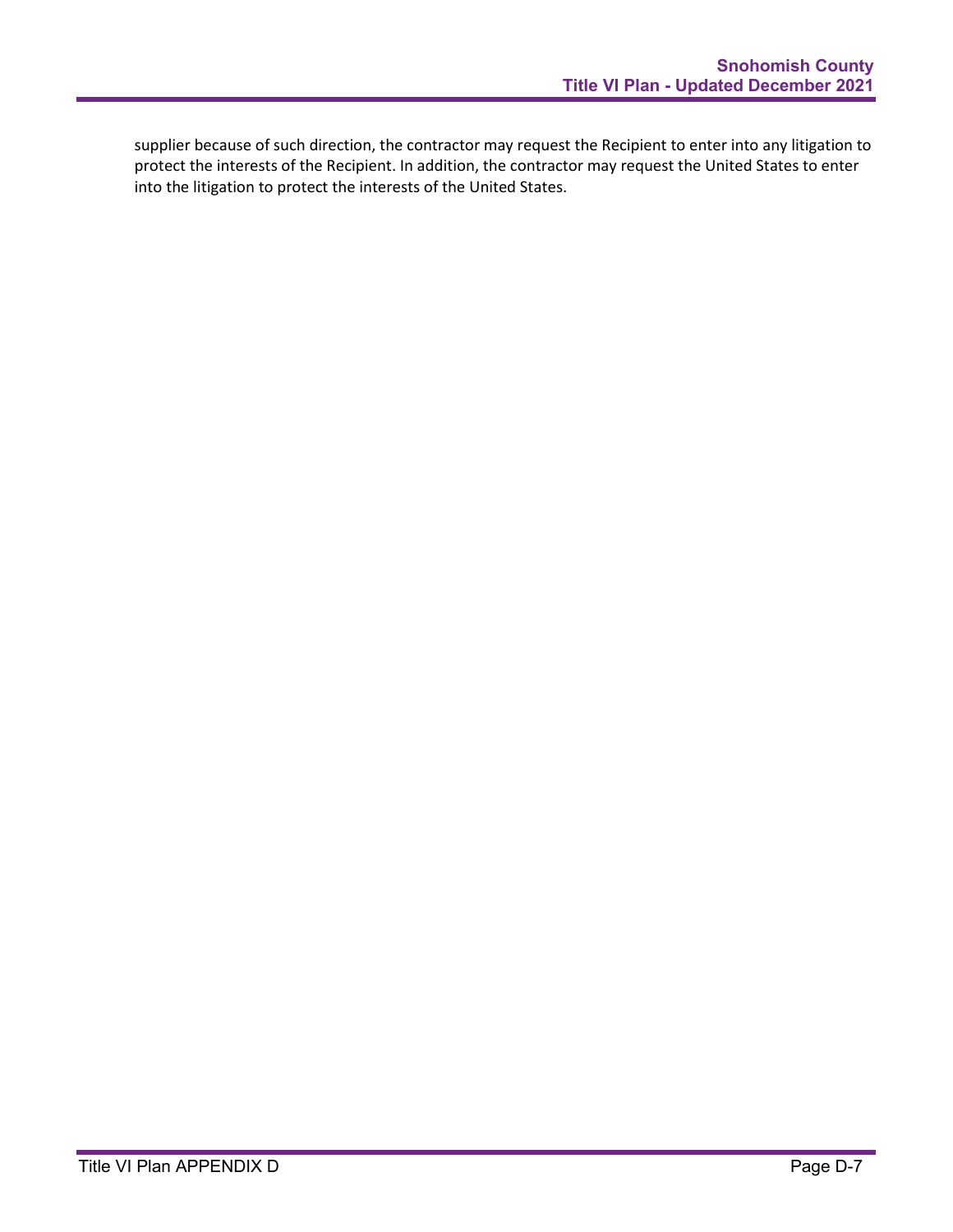#### **APPENDIX B**

#### **CLAUSES FOR DEEDS TRANSFERRING UNITED STATES PROPERTY**

The following clauses will be included in deeds effecting or recording the transfer of real property, structures, or improvements thereon, or granting interest therein from the United States pursuant to the provisions of Assurance 4:

NOW, THEREFORE, the U.S. Department of Transportation as authorized by law and upon the condition that Snohomish County will accept title to the lands and maintain the project constructed thereon in accordance with Title 23, United States Code, the Regulations for the Administration of Washington State Department of Transportation, and the policies and procedures prescribed by the Federal Highway Administration of the U.S. Department of Transportation in accordance and in compliance with all requirements imposed by Title 49, Code of Federal Regulations, U.S. Department of Transportation, Subtitle A, Office of the Secretary, Part 21, Nondiscrimination in Federally-assisted programs of the U.S Department of Transportation pertaining to and effectuating the provisions of Title VI of the Civil Rights Act of 1964 (78 Stat. 252; 42 U.S.C. § 2000d to 2000d-4), does hereby remise, release, quitclaim and convey unto Snohomish County all the right, title and interest of the U.S. Department of Transportation in and to said lands described in Exhibit A attached hereto and made a part hereof.

#### **(HABENDUM CLAUSE)**

**TO HAVE AND TO HOLD** said lands and interests therein unto Snohomish County and its successors forever, subject, however, to the covenants, conditions, restrictions and reservations herein contained as follows, which will remain in effect for the period during which the real property or structures are used for a purpose for which Federal financial assistance is extended or for another purpose involving the provision of similar services or benefits and will be binding on Snohomish County, its successors and assigns.

Snohomish County, in consideration of the conveyance of said lands and interests in lands, does hereby covenant and agree as a covenant running with the land for itself, its successors and assigns, that (1) no person will on the grounds of race, color, or national origin, be excluded from participation in, be denied the benefits of, or be otherwise subjected to discrimination with regard to any facility located wholly or in part on, over, or under such lands hereby conveyed [,] [and]\* (2) that Snohomish County will use the lands and interests in lands and interests in lands so conveyed, in compliance with all requirements imposed by or pursuant to Title 49, Code of Federal Regulations, U.S. Department of Transportation, Subtitle A, Office of the Secretary, Part 21, Nondiscrimination in Federally-assisted programs of the U.S. Department of Transportation, Effectuation of Title VI of the Civil Rights Act of 1964, and as said Regulations and Acts may be amended [, and (3) that in the event of breach of any of the above-mentioned non-discrimination conditions, the Department will have a right to enter or re-enter said lands and facilities on said land, and that above described land and facilities will thereon revert to and vest in and become the absolute property of the U.S. Department of Transportation and its assigns as such interest existed prior to this instruction].\*

(\*Reverter clause and related language to be used only when it is determined that such a clause is necessary in order to make clear the purpose of Title VI.)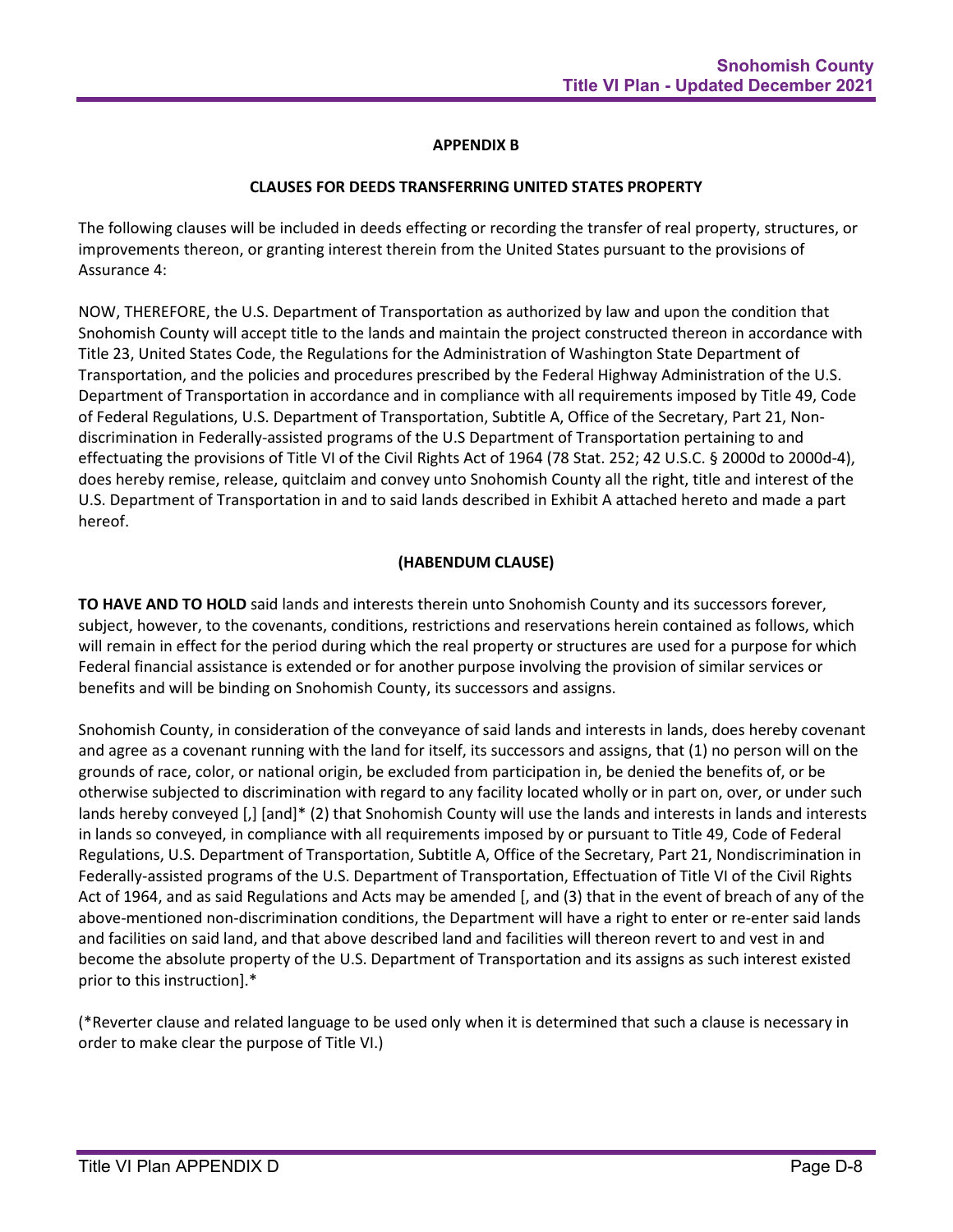#### **APPENDIX C**

#### **CLAUSES FOR TRANSFER OF REAL PROPERTY ACQUIRED OR IMPROVED UNDER THE ACTIVITY, FACILITY, OR PROGRAM**

The following clauses will be included in deeds, licenses, leases, permits, or similar instruments entered into by Snohomish County pursuant to the provisions of Assurance 7(a):

- A. The (grantee, lessee, permittee, etc. as appropriate) for himself/herself, his/her heirs, personal representatives, successors in interest, and assigns, as a part of the consideration hereof, does hereby covenant and agree [in the case of deeds and leases add "as a covenant running with the land"] that:
	- 1. In the event facilities are constructed, maintained, or otherwise operated on the property described in this (deed, license, lease, permit, etc.) for a purpose for which a U.S. Department of Transportation activity, facility, or program is extended or for another purpose involving the provision of similar services or benefits, the (grantee, licensee, lessee, permittee, etc.) will maintain and operate such facilities and services in compliance with all requirements imposed by the Acts and Regulations (as may be amended) such that no person on the grounds of race, color, or national origin, will be excluded from participation in, denied the benefits of, or be otherwise subjected to discrimination in the use of said facilities.
- B. With respect to licenses, leases, permits, etc., in the event of breach of any of the above Nondiscrimination covenants, Snohomish County will have the right to terminate the (lease, license, permit, etc.) and to enter, re-enter, and repossess said lands and facilities thereon, and hold the same as if the (lease, license, permit, etc.) had never been made or issued.\*
- C. With respect to a deed, in the event of breach of any of the above Non-discrimination covenants, Snohomish County will have the right to enter or re-enter the lands and facilities thereon, and the above described lands and facilities will there upon revert to and vest in and become the absolute property of Snohomish County and its assigns.\*

(\*Reverter clause and related language to be used only when it is determined that such a clause is necessary to make clear the purpose of Title VI.)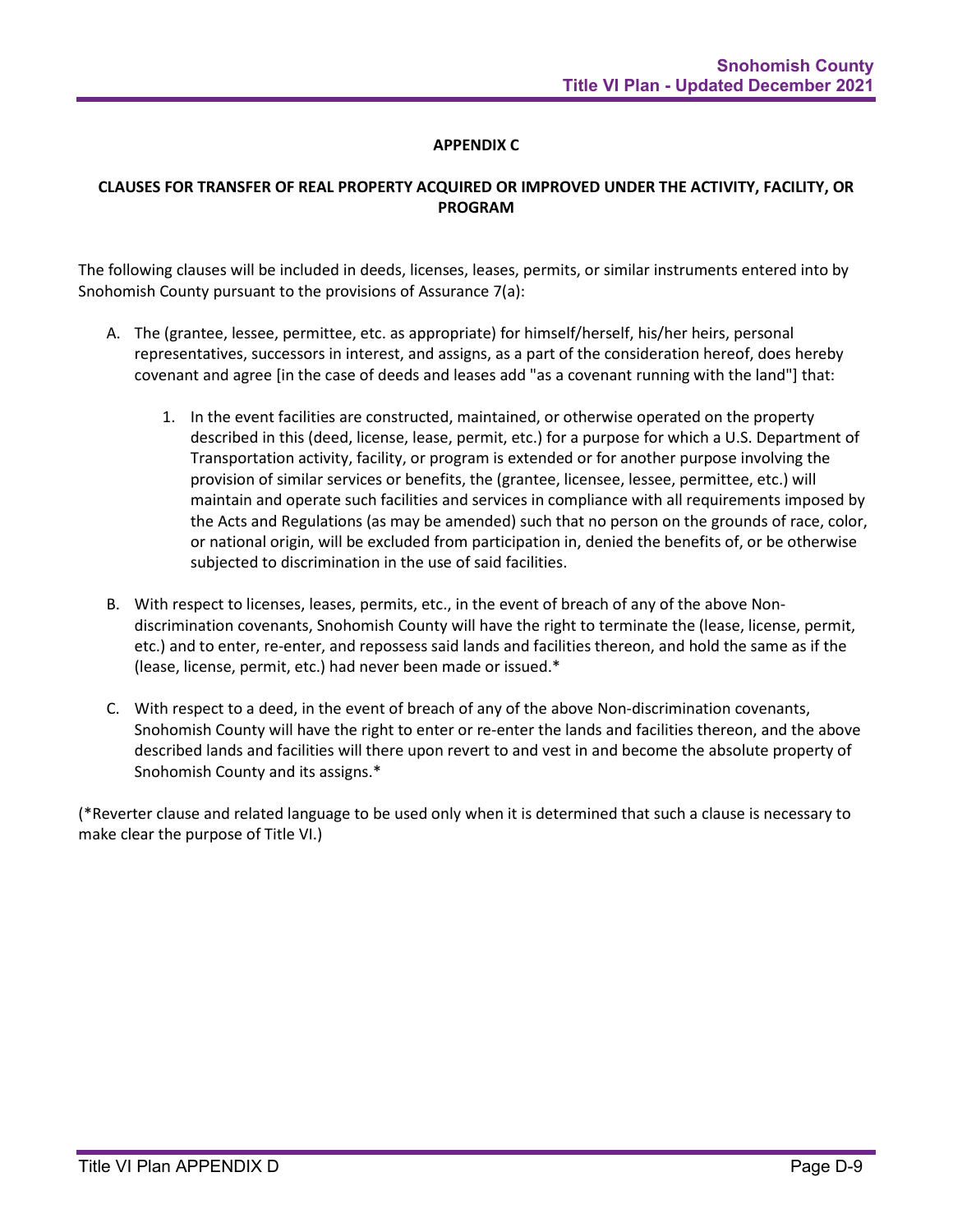#### **APPENDIX D**

#### **CLAUSES FOR CONSTRUCTION/USE/ACCESS TO REAL PROPERTY ACQUIRED UNDER THE ACTIVITY, FACILITY OR PROGRAM**

The following clauses will be included in deeds, licenses, permits, or similar instruments/agreements entered into by Snohomish County pursuant to the provisions of Assurance 7(b):

- A. The (grantee, licensee, permittee, etc., as appropriate) for himself/herself, his/her heirs, personal representatives, successors in interest, and assigns, as a part of the consideration hereof, does hereby covenant and agree (in the case of deeds and leases add, "as a covenant running with the land") that (1) no person on the ground of race, color, or national origin, will be excluded from participation in, denied the benefits of, or be otherwise subjected to discrimination in the use of said facilities, (2) that in the construction of any improvements on, over, or under such land, and the furnishing of services thereon, no person on the ground of race, color, or national origin, will be excluded from participation in, denied the benefits of, or otherwise be subjected to discrimination, (3) that the (grantee, licensee, lessee, permittee, etc.) will use the premises in compliance with all other requirements imposed by or pursuant to the Acts and Regulations, as amended, set forth in this Assurance.
- B. With respect to (licenses, leases, permits, etc.), in the event of breach of any of the above Non discrimination covenants, Snohomish County will have the right to terminate the (license, permit, etc., as appropriate) and to enter or re-enter and repossess said land and the facilities thereon, and hold the same as if said (license, permit, etc., as appropriate) had never been made or issued.\*
- C. With respect to deeds, in the event of breach of any of the above Non-discrimination covenants, Snohomish County will there upon revert to and vest in and become the absolute property of Snohomish County and its assigns.\*

(\*Reverter clause and related language to be used only when it is determined that such a clause is necessary to make clear the purpose of Title VI.)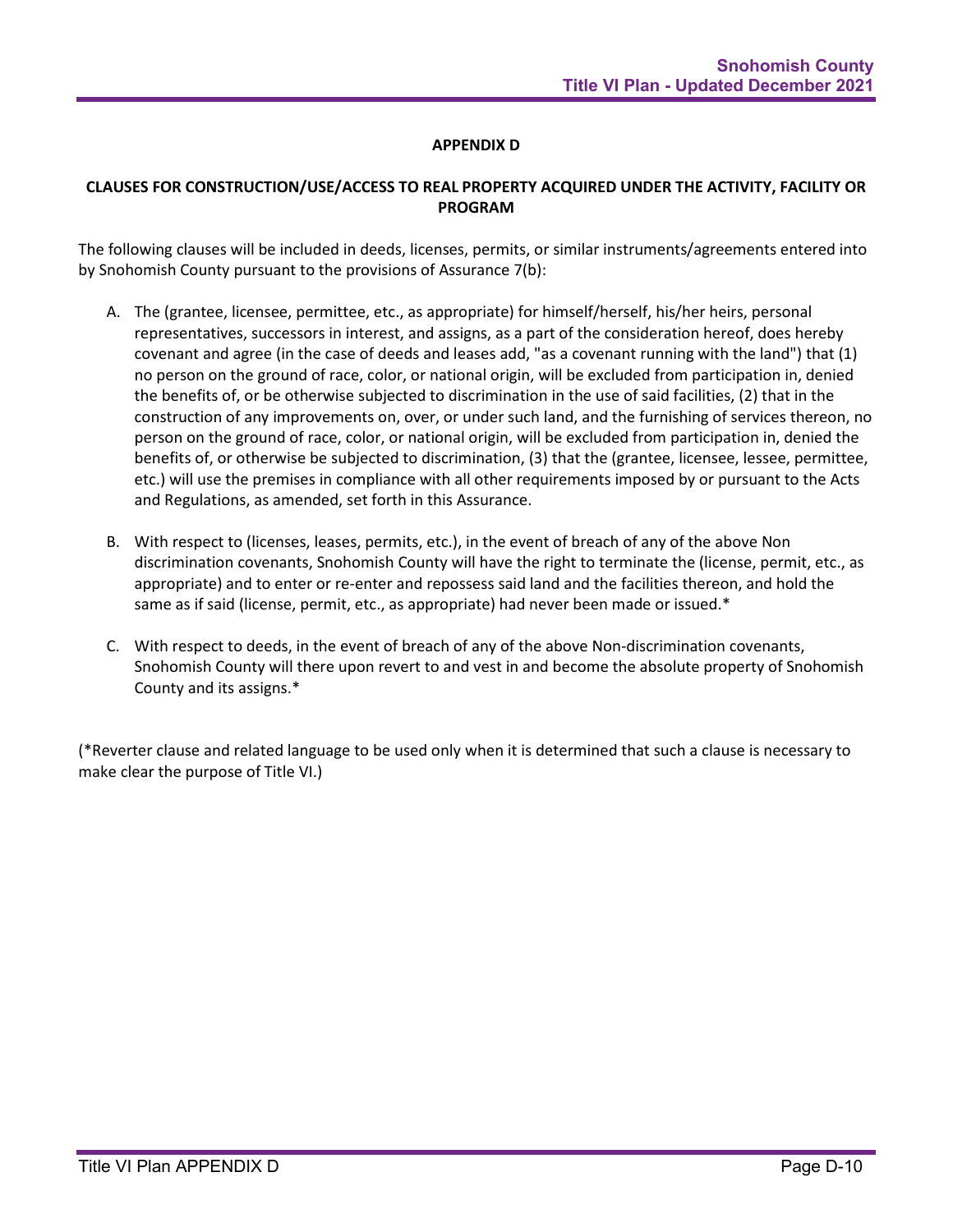#### **APPENDIX E**

During the performance of this contract, the contractor, for itself, its assignees, and successors in interest (hereinafter referred to as the "contractor") agrees to comply with the following non-discrimination statutes and authorities; including but not limited to:

#### **Pertinent Non-Discrimination Authorities:**

- Title VI of the Civil Rights Act of 1964 (42 U.S.C. § 2000d et seq., 78 stat. 252), (prohibits discrimination on the basis of race, color, national origin); and 49 CFR Part 21.
- The Uniform Relocation Assistance and Real Property Acquisition Policies Act of 1970, (42 U.S.C. § 4601), (prohibits unfair treatment of persons displaced or whose property has been acquired because of Federal or Federal-aid programs and projects);
- Federal-Aid Highway Act of 1973, (23 U.S.C. § 324 et seq.), (prohibits discrimination on the basis of sex);
- Section 504 of the Rehabilitation Act of 1973, (29 U.S.C. § 794 et seq.), as amended, (prohibits discrimination on the basis of disability); and 49 CFR Part 27;
- The Age Discrimination Act of 1975, as amended, (42 U.S.C. § 6101 et seq.), (prohibits discrimination on the basis of age);
- Airport and Airway Improvement Act of 1982, (49 USC § 471, Section 47123), as amended, (prohibits discrimination based on race, creed, color, national origin, or sex);
- The Civil Rights Restoration Act of 1987, (PL 100-209), (Broadened the scope, coverage and applicability of Title VI of the Civil Rights Act of 1964, The Age Discrimination Act of 1975 and Section 504 of the Rehabilitation Act of 1973, by expanding the definition of the terms "programs or activities" to include all of the programs or activities of the Federal-aid recipients, sub-recipients and contractors, whether such programs or activities are Federally funded or not);
- Titles II and III of the Americans with Disabilities Act, which prohibit discrimination on the basis of disability in the operation of public entities, public and private transportation systems, places of public accommodation, and certain testing entities (42 U.S.C. §§ 12131-12189) as implemented by Department of Transportation regulations at 49 C.F.R. parts 37 and 38;
- The Federal Aviation Administration's Non-discrimination statute (49 U.S.C. § 47123) (prohibits discrimination on the basis of race, color, national origin, and sex);
- Executive Order 12898, Federal Actions to Address Environmental Justice in Minority Populations and Low-Income Populations, which ensures Non-discrimination against minority populations by discouraging programs, policies, and activities with disproportionately high and adverse human health or environmental effects on minority and low-income populations;
- Executive Order 13166, Improving Access to Services for Persons with Limited English Proficiency, and resulting agency guidance, national origin discrimination includes discrimination because of Limited English proficiency (LEP). To ensure compliance with Title VI, you must take reasonable steps to ensure that LEP persons have meaningful access to your programs (70 Fed. Reg. at 74087 to 74100);
- Title IX of the Education Amendments of 1972, as amended, which prohibits you from discriminating because of sex in education programs or activities (20 U.S.C. 1681 et seq).